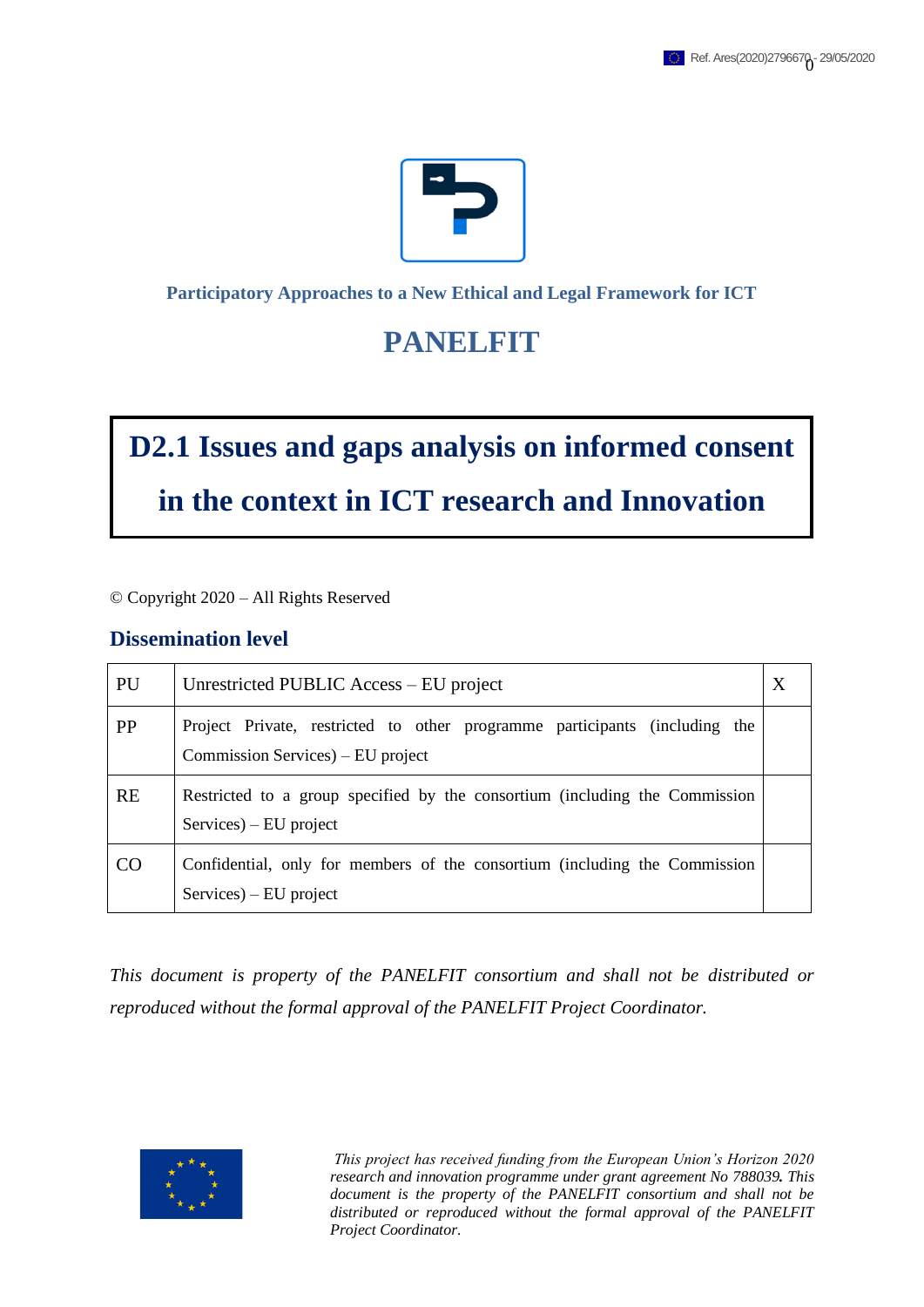## **Document Information**

| Grant Agreement n°           | 788039                                                                                        |                     |  |  |
|------------------------------|-----------------------------------------------------------------------------------------------|---------------------|--|--|
| Project Title                | Participatory Approaches to a New Ethical and Legal<br>Framework for ICT                      |                     |  |  |
| Project Acronym              | <b>PANELFIT</b>                                                                               |                     |  |  |
| <b>Project Coordinator</b>   | UPV/EHU                                                                                       |                     |  |  |
| Document Responsible Partner | <b>VUB</b>                                                                                    | paul.de.hert@uvt.nl |  |  |
| Document Number              | D2.1                                                                                          |                     |  |  |
| Document Title               | Issues and gaps analysis on informed consent in the context<br>in ICT research and Innovation |                     |  |  |
| Dissemination Level          | PU                                                                                            |                     |  |  |
| Contractual Date of Delivery | 30/09/2019                                                                                    |                     |  |  |

## **Partners involved in the Document**

| $N^{\circ}$ | Participant organisation name (short name)                                            | <b>Acronym</b> | <b>Check</b><br>if<br>involved |
|-------------|---------------------------------------------------------------------------------------|----------------|--------------------------------|
|             | Universidad del País Vasco/Euskal Herriko Unibertsitatea                              | <b>UPV/EHU</b> | $\mathbf{x}$                   |
| 2           | Fonden Teknologiradet                                                                 | <b>DBT</b>     |                                |
| 3           | Vrije Universiteit Brussel                                                            | <b>VUB</b>     | X                              |
| 4           | Oesterreichische Akademie der Wissenschaften                                          | <b>OEAW</b>    | $\mathbf{x}$                   |
| 5           | Goethe Universität. Frankfurt am Main                                                 | <b>GUF</b>     | X                              |
| 7           | European Citizen Science Association (ECSA)                                           | <b>ECSA</b>    | $\mathbf{x}$                   |
| 8           | European Network of Research Ethics Committees                                        | <b>EUREC</b>   | X                              |
| 9           | Consejo Superior de Investigaciones Científicas                                       | <b>CSIC</b>    | X                              |
| 10          | Centro per la Cooperazione Internazionale/Osservatorio<br>Balcani Caucaso Transeuropa | <b>CCI/BCT</b> |                                |
| 12          | EVERIS SPAIN, S.L.U.                                                                  | <b>EVERIS</b>  | $\mathbf{x}$                   |
| 13          | Unabhängiges Landeszentrum für Datenschutz AöR                                        | <b>ULD</b>     | $\mathbf{x}$                   |

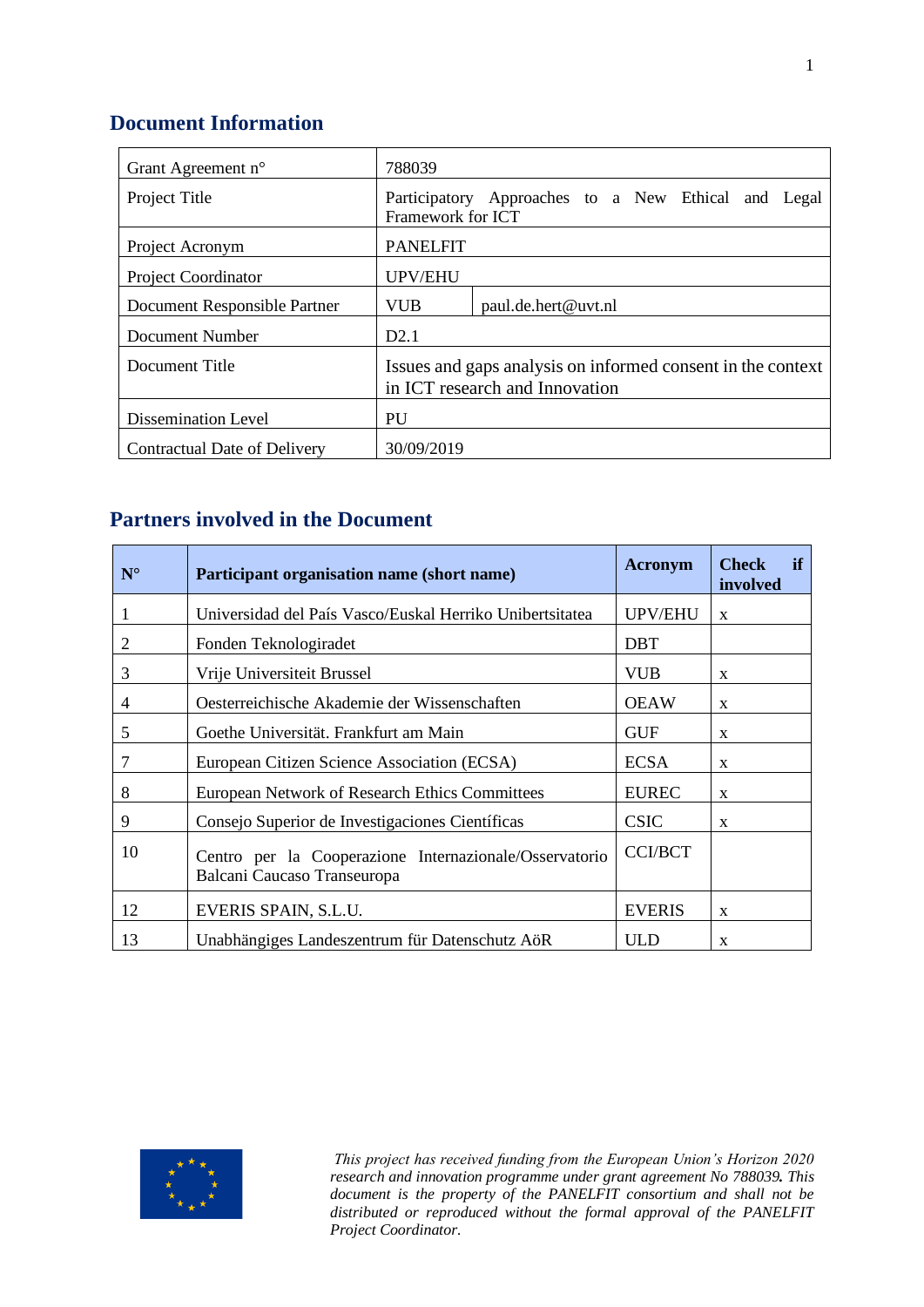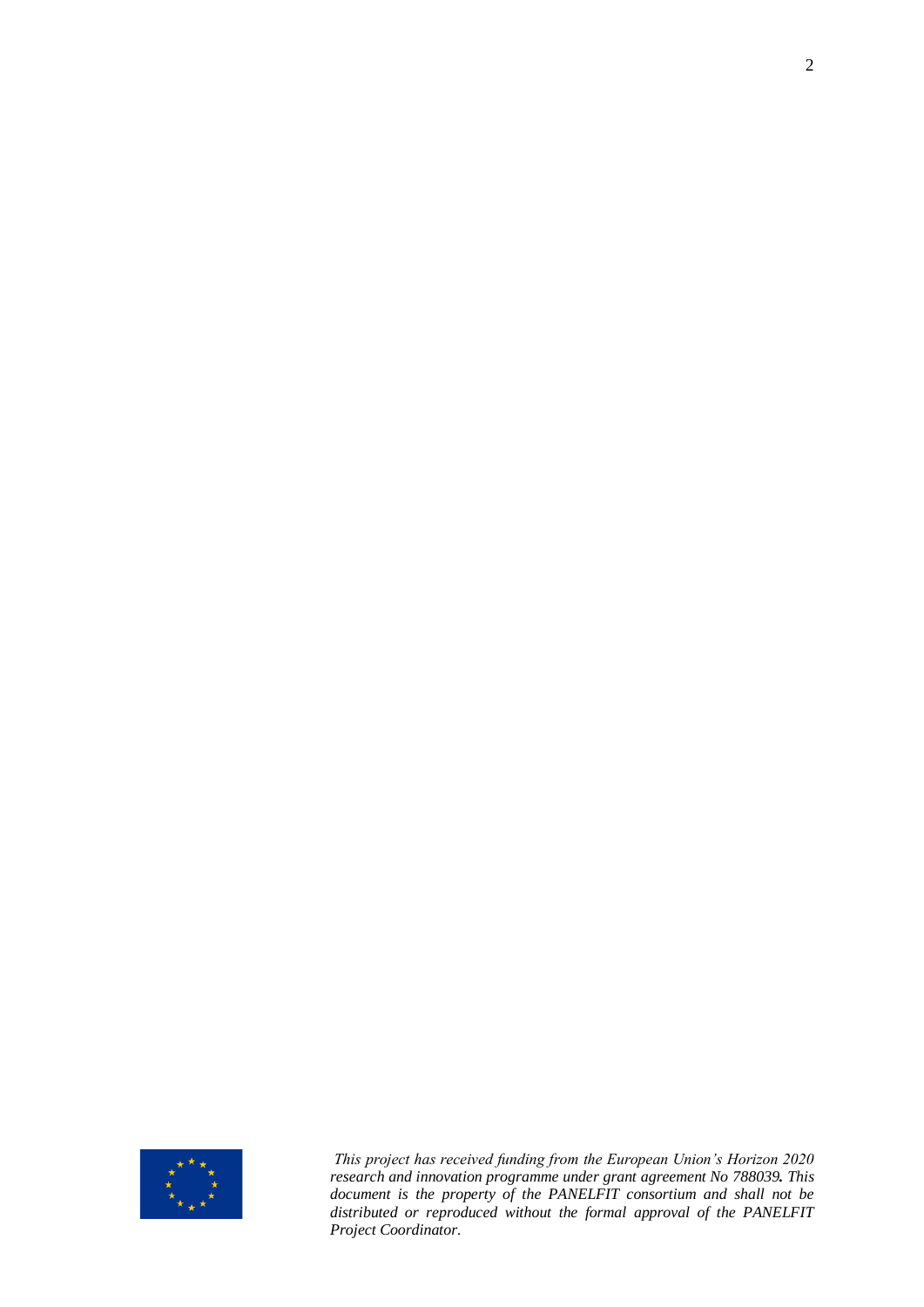## **Contents**

| 1.1.3 Consent for participation in research projects, and consent as a legal basis13         |
|----------------------------------------------------------------------------------------------|
|                                                                                              |
|                                                                                              |
|                                                                                              |
|                                                                                              |
|                                                                                              |
|                                                                                              |
| 1.4.1 Processing carried out in the public interest: potential disparity between private and |
| 1.4.2 Processing of special categories of personal data for research purposes28              |
|                                                                                              |
|                                                                                              |
|                                                                                              |
|                                                                                              |
|                                                                                              |

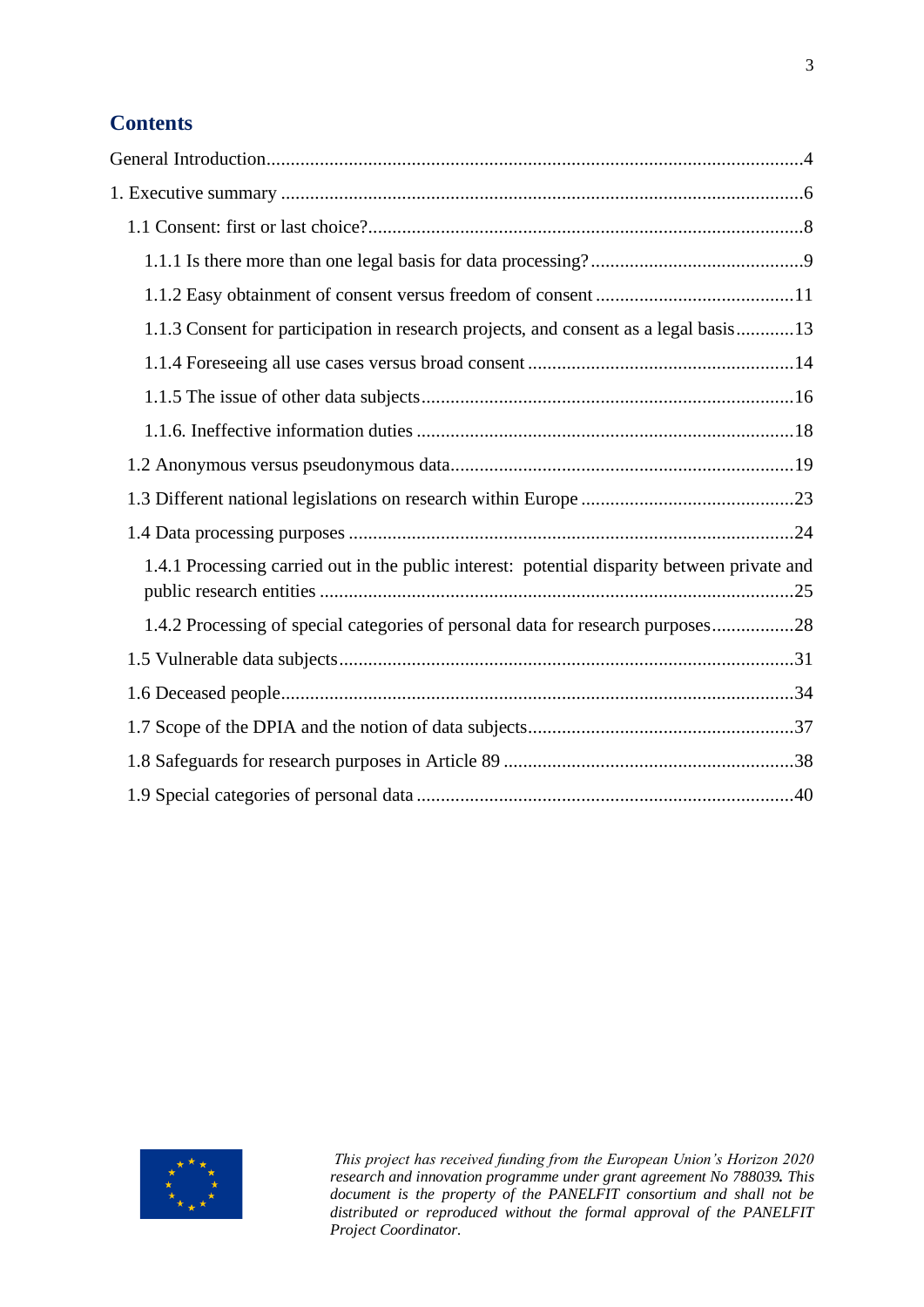#### <span id="page-4-0"></span>**General Introduction**

This document corresponds to Deliverable 2.1, as described in the Amended version of Grant Agreement number: 788039 — Participatory Approaches to a New Ethical and Legal Framework for ICT (PANELFIT) (AMENDMENT Reference No AMD-788039-12). According to page 6 of Annex 1, part A (List of Deliverables)

Deliverable 2.1 is entitled "Issues and gap analysis on data commercialization in the context of ICT research and innovation". It corresponds to "**Task 2.1. To prepare an issues and gaps analysis on the regulation of informed consent and decision-making tools in the context of ICT research and innovation", which reads:** 

"WP2 will examine the national and international regulation of informed consent and produce a report that will be incorporated to the Critical Analysis document. To this purpose, they will benefit from the workshops and other engagement activities promoted by the project. Suggestions on improvements of the current legislator framework will be incorporated into this document."

The draft of the Report was elaborated according to the methodology described in the Description of the Action (DoA) while addressing "**Task 2.3. To organize a workshop with experts on the issues at stake and to publish its main results"***,* which reads:

"A workshop devoted to informed consent will be organized by VUB. It will last two working days. 12 worldwide experts will be invited to participate. They will all have to produce papers that will be circulated among participants at least two weeks before the event (…). VUB will promote the edition of these materials in JCR indexed journals. They will be available via open-access."

Accordingly, WP2 organized a workshop on the ethical and legal issues regarding ICT data protection in Bilbao, Spain, in June 2019. It was aimed at uncovering issues that have not been adequately addressed by the new EU regulation and proposing alternative solutions.

During this workshop, the participating members from the PANELFIT consortium and several distinguished external experts (from Belgium, United Kingdom, Germany, Poland, Luxembourg, Italy, Austria, all doctors in law or in related areas with ample publications and considerable research

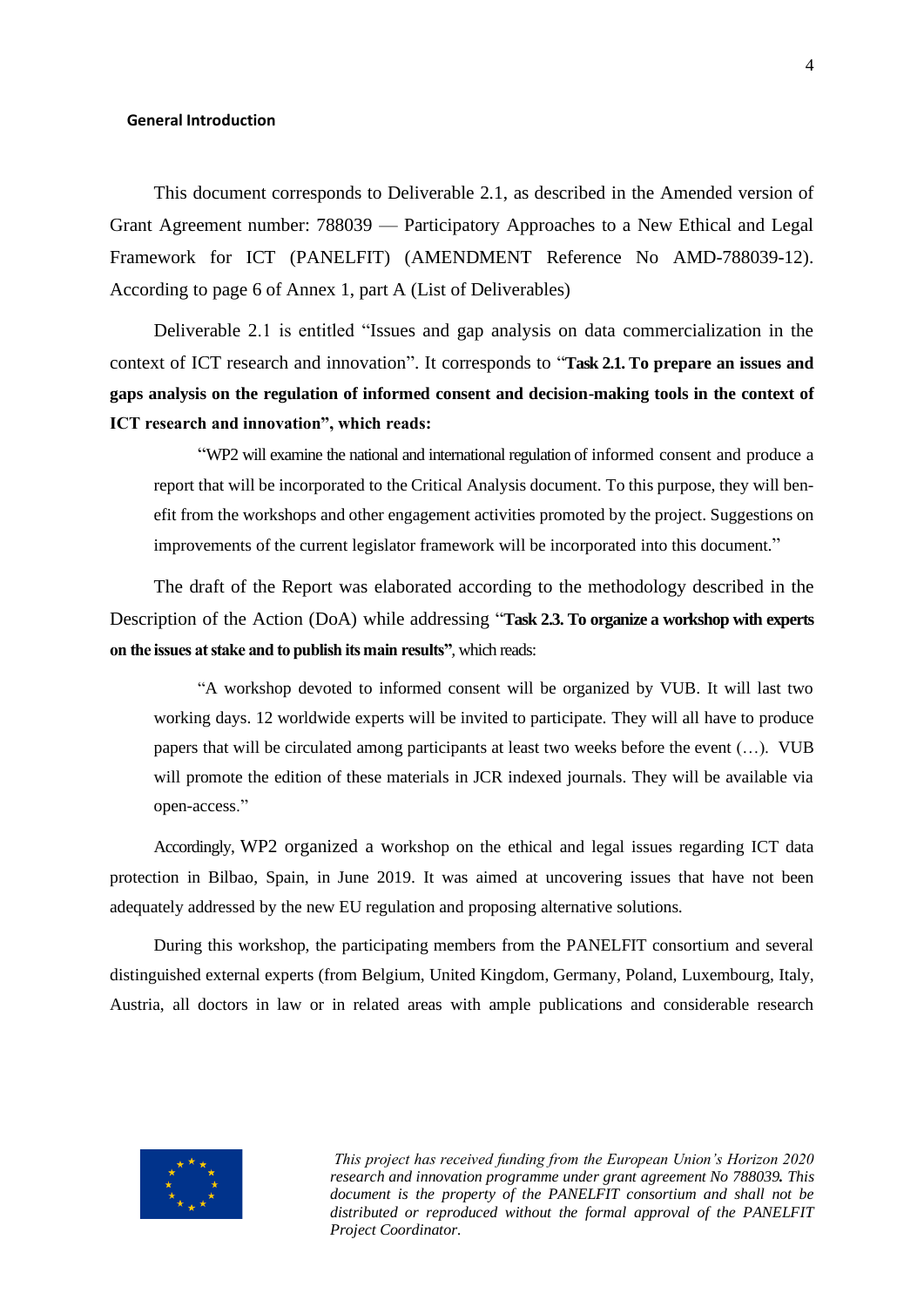experience in the field)<sup>1</sup> identified the main legal issues and gaps related to informed consent in the currently existing legal EU framework on data protection. They also proposed some feasible **measures to fill in the gaps and solve open issues.** Furthermore, some of the attendants produced extremely interesting academic papers on the role of consent and legitimate interests as legal bases in research, Ethical Impact Assessment in the research sector, transparency rights in research, the notion of scientific and statistical research in the GDPR, and the protection of vulnerable research subjects in the GDPR. These contributions have now been already published in a special number of the leading international legal journal *Computer Law and Security Review* (in open access via this link: [https://www.sciencedirect.com/journal/computer-law-and-security-review/vol/37/suppl/C\)](https://www.sciencedirect.com/journal/computer-law-and-security-review/vol/37/suppl/C) promoted by PANELFIT WP2. All this information greatly stimulated the work of the WP2 members, who produced a first draft of the Issues and Gaps Analysis in February 2020.

This first draft was shown to twenty additional experts who attended a common workshop held in Madrid between 2 and 4 March 2020. All of them were given the chance to provide feedback on the document and valuable comments were gathered. Based on this feedback, a renewed version of the document was built during March and April 2020. This second version was then reviewed by an expert who participated in the first round of the Extensive Public Consultation in mid May. His comments were used to improve that second version and build the final version of this Deliverable, which was finally sent to the European Commission.

<sup>1</sup> Professor Charles Raab, University of Edinburgh; Professor Dr. Paul Quinn, Vrije Universiteit Brussel; Prof. Dr. Ben Wagner, Wien University; Dr. Denise Amram, Sant'Anna School of Advanced Studies of Pisa; Dr. Rossana Ducato, Université Catholique Louvain La Neuve / Université Saint Louis; Dr. Arianna Rossi, University of Luxembourg; Dr. Jedrzej Niklas, London School of Economics; Dr. Dara Hallinan, FIZ Karslruhe.



*This project has received funding from the European Union's Horizon 2020 research and innovation programme under grant agreement No 788039. This document is the property of the PANELFIT consortium and shall not be distributed or reproduced without the formal approval of the PANELFIT Project Coordinator.*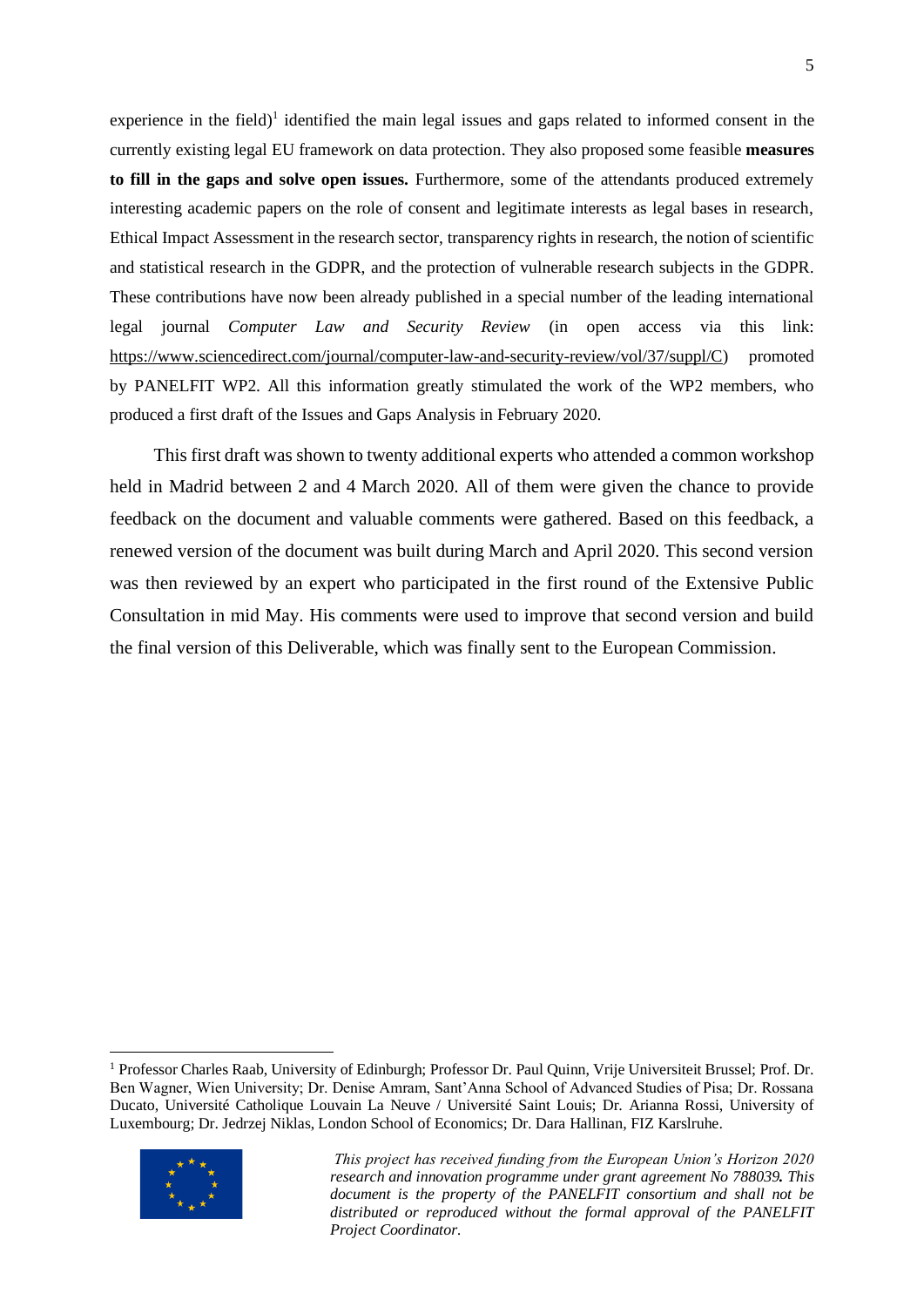#### <span id="page-6-0"></span>**1. Executive summary**

The objective of this analysis is not to list all existing issues and gaps related to informed consent and data protection in ICT research, but rather to highlight the most pressing and recently emerging issues and gaps.

In particular, this Analysis focuses on several key issues, such as: the problematic role of informed and free consent in data processing for research purposes; definitory problems; consistency issues across the GDPR; and the most sensitive areas of data processing for research:

- As regards the role of *consent*, this Analysis focusses on the legal and ethical issues for data controllers who adopt more than one legal basis; the alternative between consent and other legal bases (legitimate interests or public interests, in particular for research purposes); how the consent can be really free and informed and how transparency duties can be effective also in cases of significant power imbalance between data subjects and data controllers;
- As regards the *definitory* and *consistency issues*, this Analysis focusses on the problematic interplay between the notion of anonymous data and specific cases of pseudonymized data in particular in the field of ICT research; but also on the problematic definition of "scientific" and "statistical" research in the GDPR.
- As regards the most *sensitive areas*, this Analysis focusses in particular on the processing of special categories of personal data for research purposes and the lack of Member States legislation implementing the legal basis for processing special categories of data under Article 9(2)(j), the protection of vulnerable research subjects, the protection of data of deceased subjects; the role of "other" persons that are not data subjects.

As a summary to the complete analysis carried out below, the gaps and issues identified are listed below with a reference to the corresponding section between parentheses.

• Issue: the important but often problematic role of free and informed consent for data processing in research. (1.1)

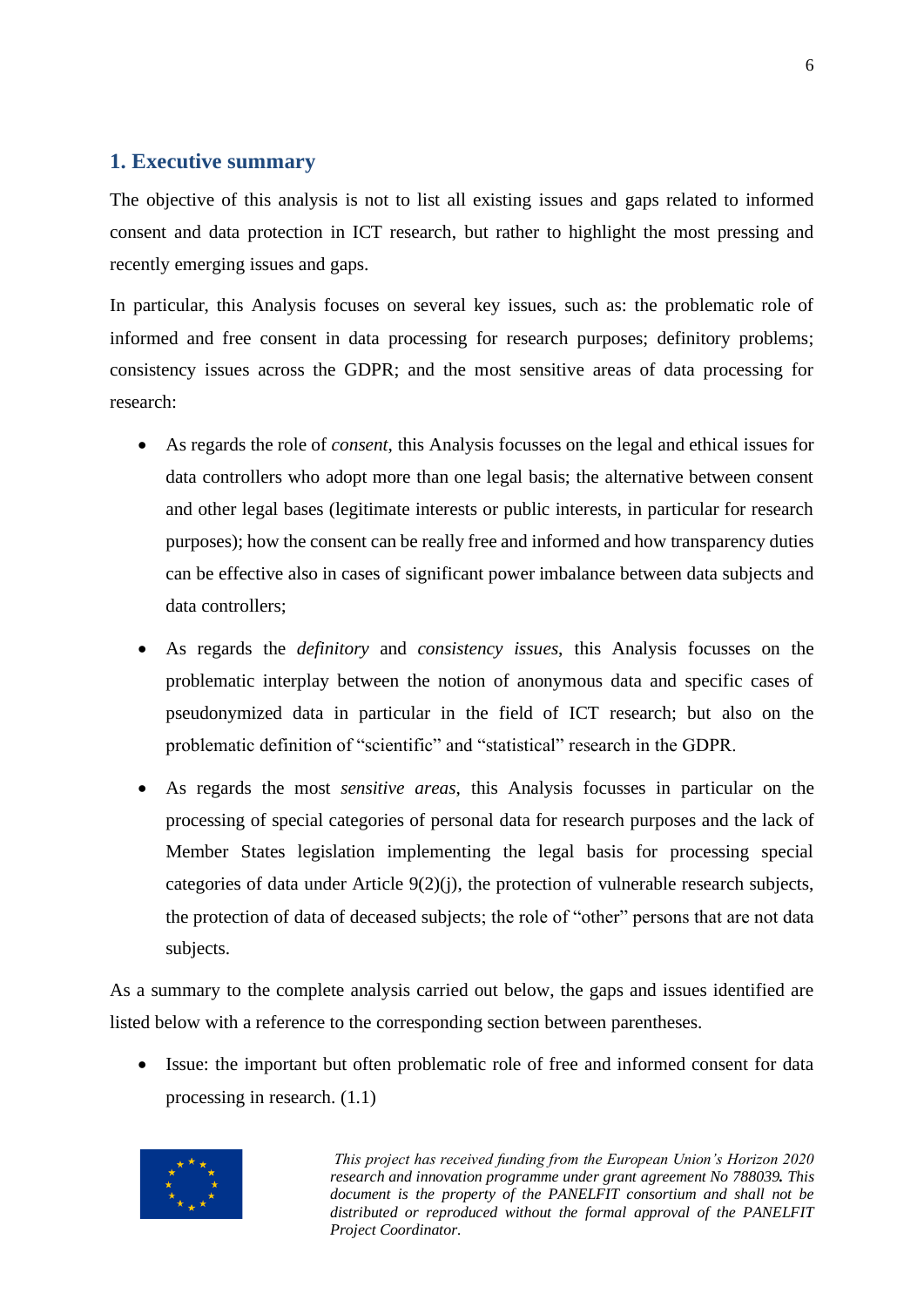- Issue: the risk of further purposes for processing personal data in case of research.  $(1.1.4)$
- Issue: the often-blurred distinction between the notion of anonymous and the notion of pseudonymous Data (1.2)
- Issue: national Differences on regulating data processing for research purposes (1.3)
- Issue: the issue of legal bases for data processing for research purposes, i.e. public vs legitimate interest and the discrepancies in their choice based on the public or private nature of research entities (1.4.1)
- Issue: the protection of personal data of deceased data subjects (1.6)
- Issue: The role of the Data Protection Impact Assessment for research purposes (1.7)
- Gap: The role of other individuals (different from the main data subject) that could also be affected by the data processing (1.1.5)
- Gap: the lack of Member States law to process data under Article 9(2)(j) (1.4.2)
- Gap: A specific protection for Vulnerable Data Subjects in research  $(1.5)$

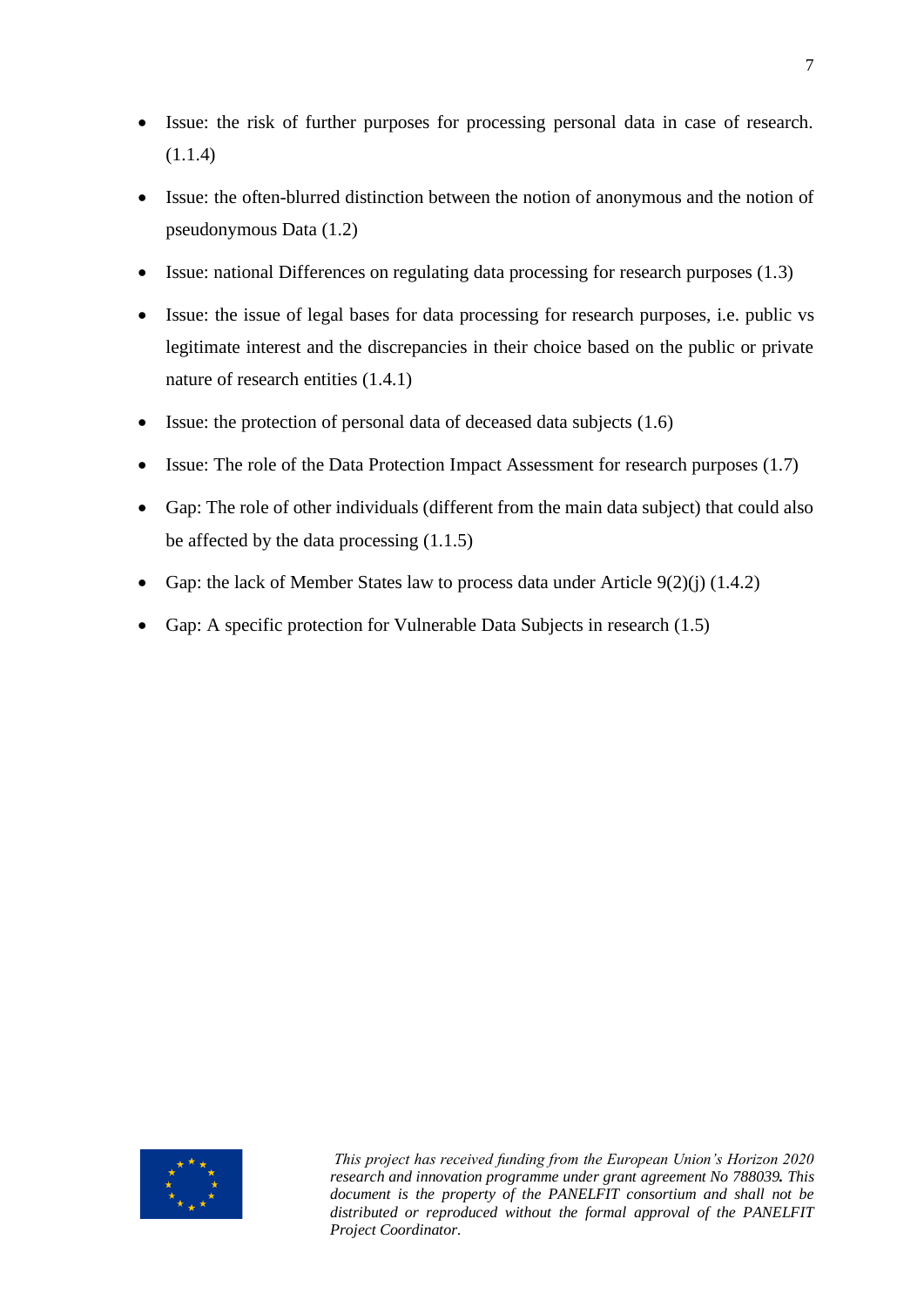#### <span id="page-8-0"></span>**1.1 Consent: first or last choice?**

#### **Context and legal background**

It is unclear whether consent should always be the preferred legal basis for data processing activities, regardless of the area or field where the processing shall take place. Article 6(1) of the GDPR prescribes that data processing must have at least one legal basis, but it does not oblige data controllers to prefer one over another. For example, the Irish supervisory authority, the Irish Data Protection Commission (IDPC), has indicated that "there is no hierarchy or preferred option within this list, instead each instance of processing should be based on the legal basis which is most appropriate in the specific circumstances<sup>"2</sup>. In particular, regarding the importance of consent, the IDPC indicates that "it is important to note that 'consent', whilst perhaps the most well-known, is not the only legal basis for processing – or even the most appropriate in many cases"3.

Regarding the limited case of clinical trials, the EDPB, in its Opinion n. 3/2019, clearly states that "consent will not be the appropriate legal basis in most cases, and other legal bases than consent must be relied upon (see below alternative legal bases). Consequently, the EDPB considers that data controllers should conduct a particularly thorough assessment of the circumstances of the clinical trial before relying on individuals' consent as a legal basis for the processing of personal data for the purposes of the research activities of that trial."<sup>4</sup>.

However, the EDPS has clarified that consent can be an adequate legal basis for research in general but that "there may be circumstances in which consent is not the most suitable legal basis for data processing, and other lawful grounds under both Articles 6 and 9 GDPR should be considered"<sup>5</sup>. However, the EDPS clarifies that even where consent is not appropriate as a legal basis under GDPR, *informed consent* by a human research participant could still serve as an

<sup>&</sup>lt;sup>5</sup> 'A Preliminary Opinion on Data Protection and Scientific Research' (n 17) 20



<sup>&</sup>lt;sup>2</sup> Irish Data Protection Commission, 'Legal Bases for Processing Personal Data' (Data Protection Commission 2019) Guidance Note 2 <https://www.dataprotection.ie/sites/default/files/uploads/2019-12/Guidance%20on%20Legal%20Bases\_Dec19\_1.pdf> accessed 30 March 2020.

<sup>3</sup> ibid.

<sup>4</sup> 'Opinion 3/2019 Concerning the Questions and Answers on the Interplay between the Clinical Trials Regulation (CTR) and the General Data Protection Regulation (GDPR) (Art. 70.1.b))' (European Data Protection Board 2019) paras 20–21 <https://edpb.europa.eu/sites/edpb/files/files/file1/edpb\_opinionctrq\_a\_final\_en.pdf> accessed 30 March 2020.

*This project has received funding from the European Union's Horizon 2020 research and innovation programme under grant agreement No 788039. This document is the property of the PANELFIT consortium and shall not be distributed or reproduced without the formal approval of the PANELFIT Project Coordinator.*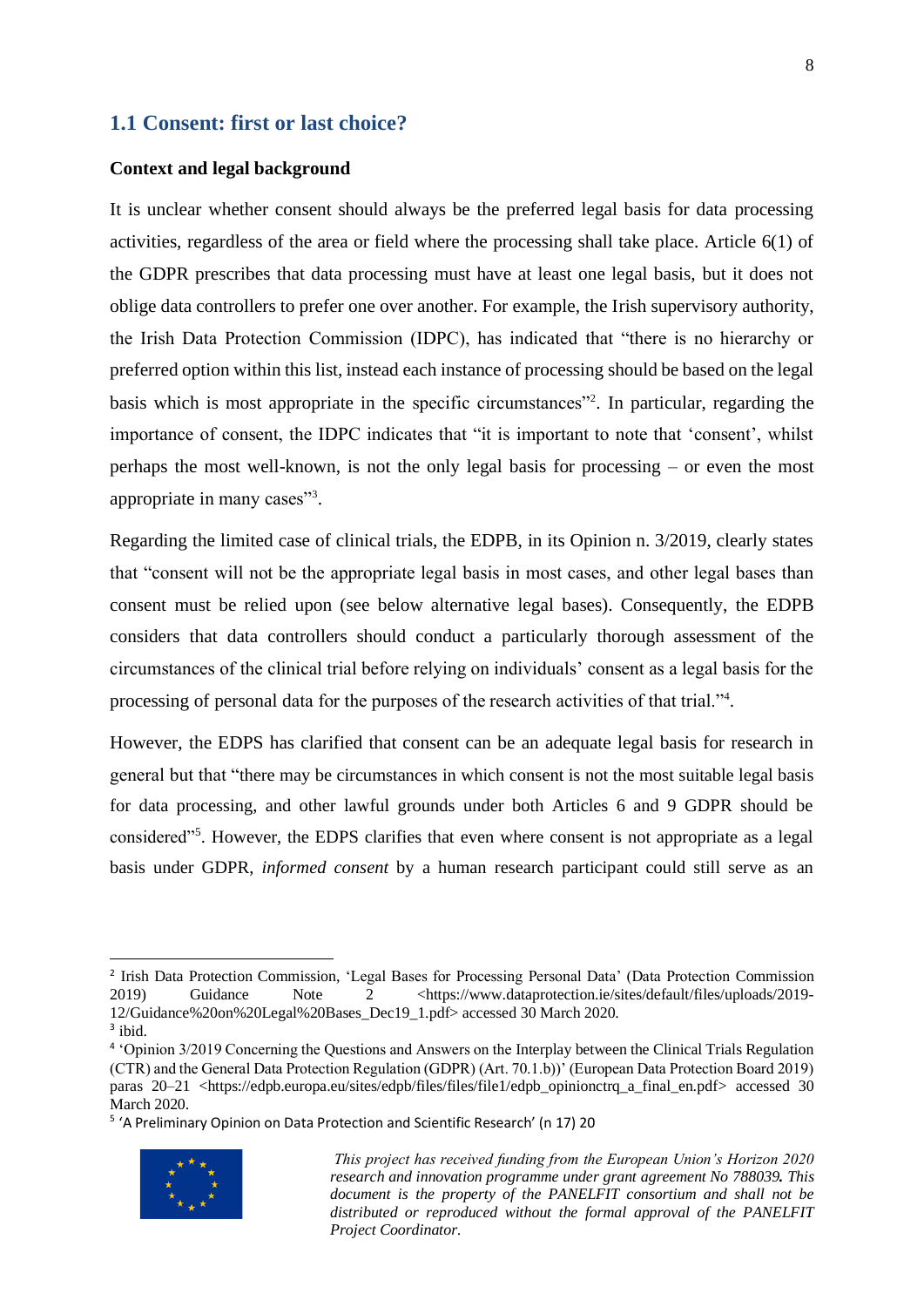'appropriate safeguard' of the rights of the data subject. Under which conditions such informed consent might be deemed an appropriate safeguard is still unclear.<sup>6</sup>

#### <span id="page-9-0"></span>**1.1.1 Is there more than one legal basis for data processing?**

#### **Context and legal background**

Article 6(1) states: "Processing shall be lawful only if and to the extent that *at least one* of the following applies" (emphasis added)<sup>7</sup>. The inclusion of 'at least one' implies that more than one legal basis is acceptable. In this regard, the Spanish supervisory authority, the Agencia Española de Protección de Datos Personales, has stated that if a data processing activity was based on consent and the data subject revokes it, the data controller can continue with the data processing activity if there is another legal basis to do so<sup>8</sup>; the IDPC arrived at the same conclusion<sup>9</sup>. The EDPB confirms these interpretations made by national supervisory authorities and states that controllers cannot swap between legal bases after the data processing activities have started<sup>10</sup>. Nevertheless, all of these interpretations are not directly related to research and the issue, therefore, remains open.

#### <span id="page-9-1"></span>**Issue**

As noted above, the ambiguity in the GDPR means that it is not clear across Europe whether it is legally acceptable to have more than one legal basis for data processing (e.g. consent and legitimate/public interest) in the case of research. In other words, should researchers always choose (only) one legal basis, or could they opt for more than one legal basis? In countries where national supervisory authorities have taken a stance on this matter, researchers have clear guidelines. However, the question remains open at a European level, in particular for the cases of cross-border research.

The Article 29 Working Party (WP29) states that "[i]t is important to note here that if a controller chooses to rely on consent for any part of the processing, they must be prepared to respect that choice and stop that part of the processing if an individual withdraws consent.

<sup>&</sup>lt;sup>10</sup> EDPB, Guidelines 05/2020 on consent under Regulation 2016/679, Adopted on 4 May, 2020, 23-24.



<sup>6</sup> See, EDPS, Preliminary Opinion, 18-19.

<sup>7</sup> Emphasis added.

<sup>8</sup> 'Protección de Datos: Guía Para El Ciudadano' (Agencia Española de Protección de Datos Personales) 21 <https://www.aepd.es/sites/default/files/2019-10/guia-ciudadano.pdf> accessed 30 March 2020.

<sup>&</sup>lt;sup>9</sup> 'Legal Bases for Processing Personal Data' (n 1) 10.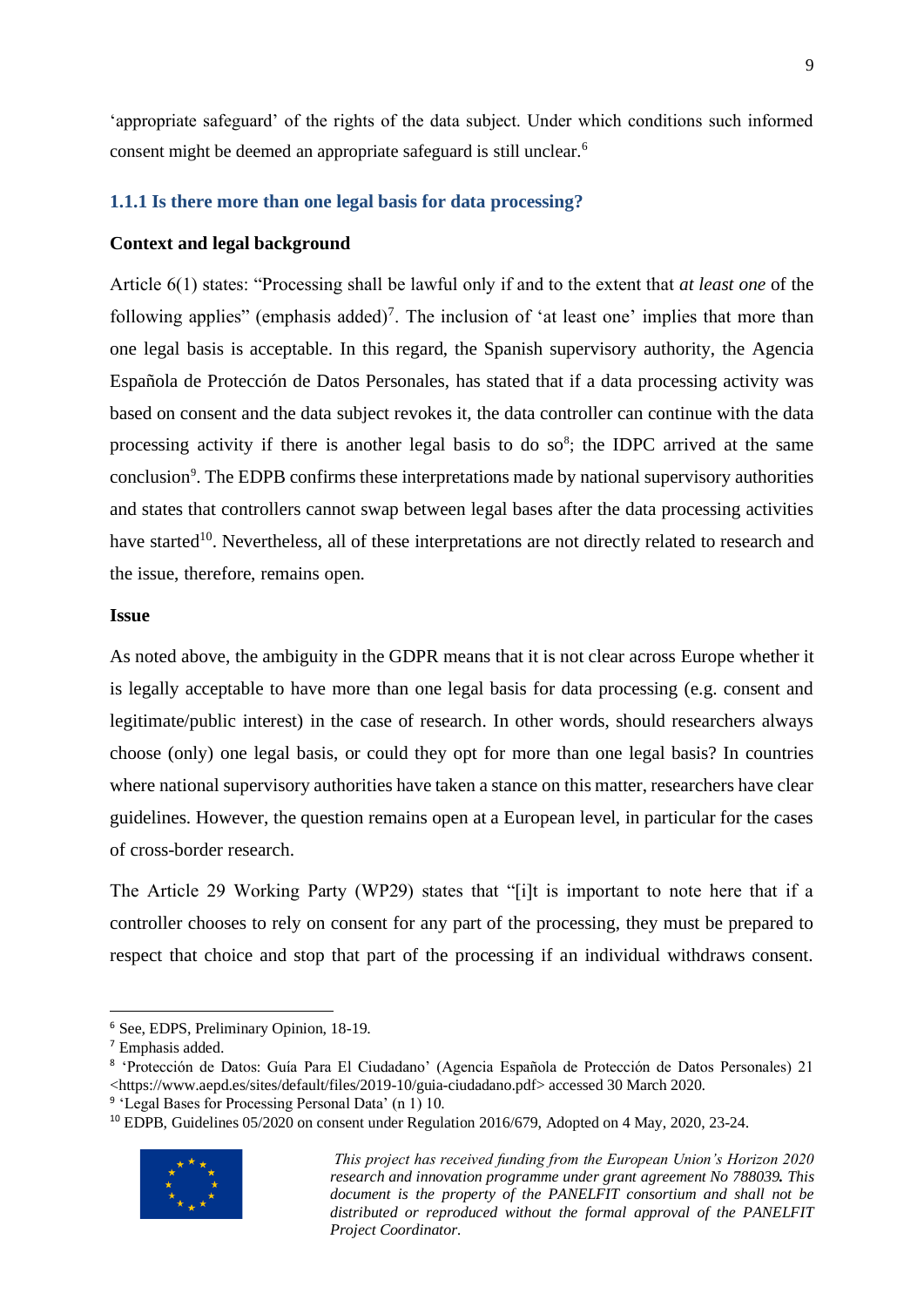Sending out the message that data will be processed on the basis of consent, while actually some other lawful basis is relied on, would be fundamentally unfair to individuals."<sup>11</sup> This has been later upheld by the  $EDPB<sup>12</sup>$ .

EDPB Opinion 3/2019, rephrasing Article 17(1)(b), affirms that in cases of consent withdrawal, data should be erased "if there is no other lawful basis justifying the retention for further processing", and that this latter situation would be limited to clinical trials.

Therefore, the general rule seems to be that a research entity might not be able to switch legal bases in the event that one basis is no longer available, but the exception would be in certain situations where an authoritative body, such as a national supervisory authority or the EDPB, has issued an opinion, guidance or ruling on the matter that authorizes the continuation of dataprocessing activities relying on another previously and timely informed legal basis. In effect, research entities would not be able to continue processing data if the activities were based on consent and the data subject revokes it – unless they can rely on another legal basis and have supporting arguments, such as authoritative interpretation, to do so.

#### **Relevance and impact on R&I**

Research entities must determine which legal basis, or bases, shall be used in connection with the intended research, conduct DPIA and Prior consultation with Supervisory Authority (Art. 35, 36 GDPR) if necessary, and prepare to respond should their chosen legal basis be removed (e.g. consent is withdrawn). Moreover, research entities, before processing itself starts, will have to review the existing regulatory framework applicable to their project to determine what legal basis can be used for processing of personal data for research purposes, as well as identifying existing supporting opinion from an authoritative body.

#### **Mitigation measures**

Clear and precise guidelines are needed to resolve this uncertainty around the possibility of continuing a research project upon the disappearance of the legal basis used. This is required particularly because some national supervisory authorities have already taken a stance on the matter, meaning there are disparities between Member States. Specific EDPB guidelines could

 $12$  'Guidelines 05/2020 on consent under Regulation 2016/679' (n [10\)](#page-9-1), 24.



<sup>11</sup> 'Guidelines on Consent under Regulation 2016/679' (Article 29 Working Party 2018) WP259 rev.01 23.

*This project has received funding from the European Union's Horizon 2020 research and innovation programme under grant agreement No 788039. This document is the property of the PANELFIT consortium and shall not be distributed or reproduced without the formal approval of the PANELFIT Project Coordinator.*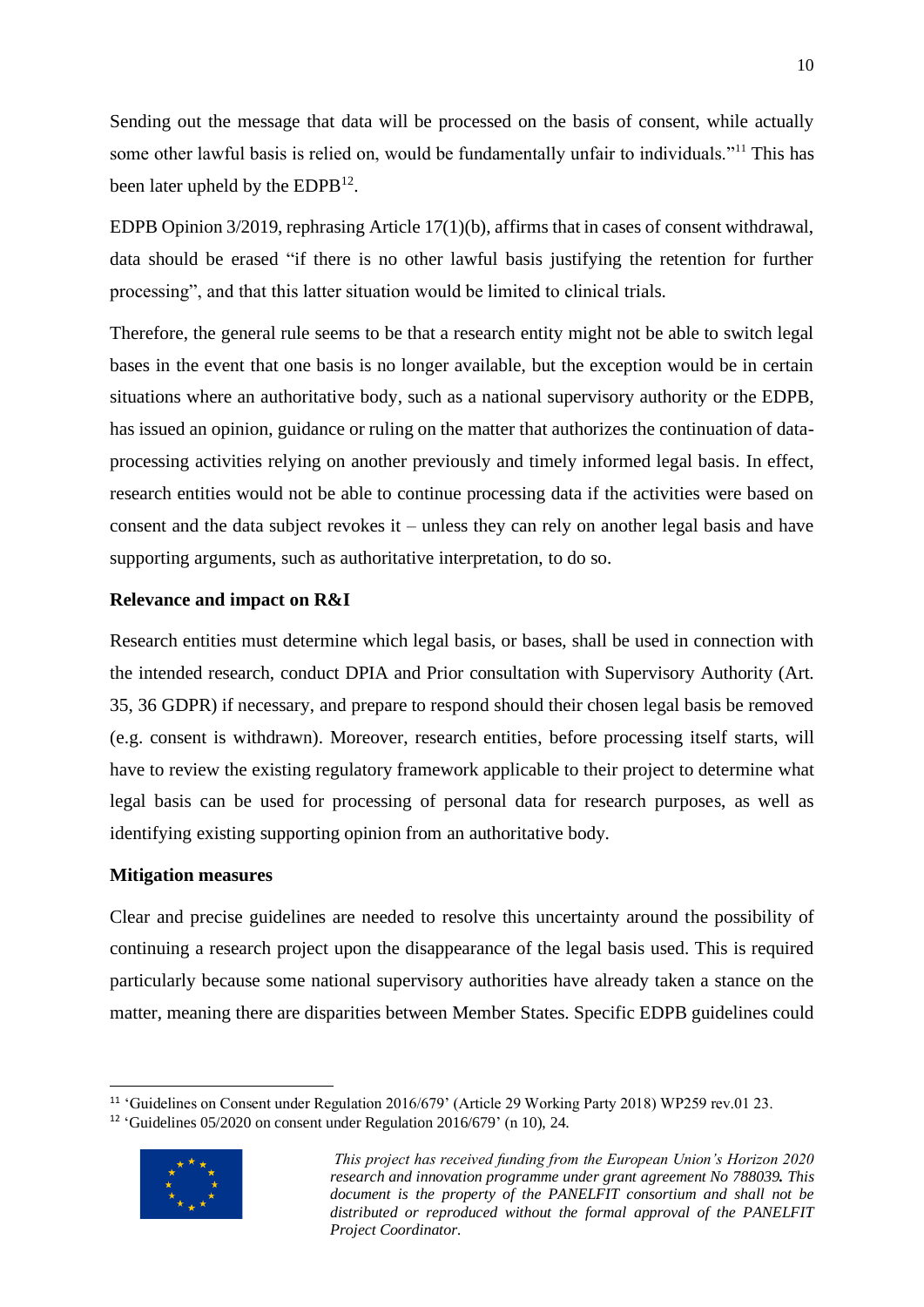provide the necessary clarification. Alternatively, codes of conduct for research entities might help mitigate the issue by taking a conservative approach to the matter, and instructing that data-processing activities should cease upon the disappearance of the selected legal basis, and offering guidelines for how research entities should respond to data subjects exercising their rights in such cases.

#### <span id="page-11-0"></span>**1.1.2 Easy obtainment of consent versus freedom of consent**

#### **Context and legal background**

Consent as a legal basis for the processing of personal data, particularly in research, is very widespread and fundamental to legitimising a large proportion of important research. Consent is defined in Article 4(11) of the GDPR as "any freely given, specific, informed and unambiguous indication of the data subject's wishes by which he or she (…) signifies agreement to the processing of personal data relating to him or her".

Article 7 dictates the requirements for consent, and WP29 has provided guidance regarding how to comply with these. As such, consent must be granular, requested in a clear and comprehensible manner, easily withdrawable and free (e.g. the provision of a service should not be conditional on the consent for processing data that are not necessary for the provision of that service) $^{13}$ .

#### **Issue**

Article 7(4) and Recital 43 acknowledge that there might be an imbalance between the data subject and the data controller, particularly when the controller is a public authority. Often, research entities are public authorities (e.g. public hospitals conducting medical research, universities conducting surveys) or large entities (e.g. private universities). The collection of consent might also appear to be related to the provision of a service, for example when universities give discounts or awards for participation in surveys, or when hospitals conduct research within the provision of healthcare services. Should these cases be considered situations of imbalance in which consent is not free, and therefore other legal bases (e.g. legitimate interest, public interest) should be relied upon? In order to overcome the potential imbalance

<sup>13</sup> 'Guidelines on Consent under Regulation 2016/679' (n 9); 'Guidelines on Transparency under Regulation 2016/679' (Article 29 Working Party 2018) WP260 rev.01.



*This project has received funding from the European Union's Horizon 2020 research and innovation programme under grant agreement No 788039. This document is the property of the PANELFIT consortium and shall not be distributed or reproduced without the formal approval of the PANELFIT Project Coordinator.*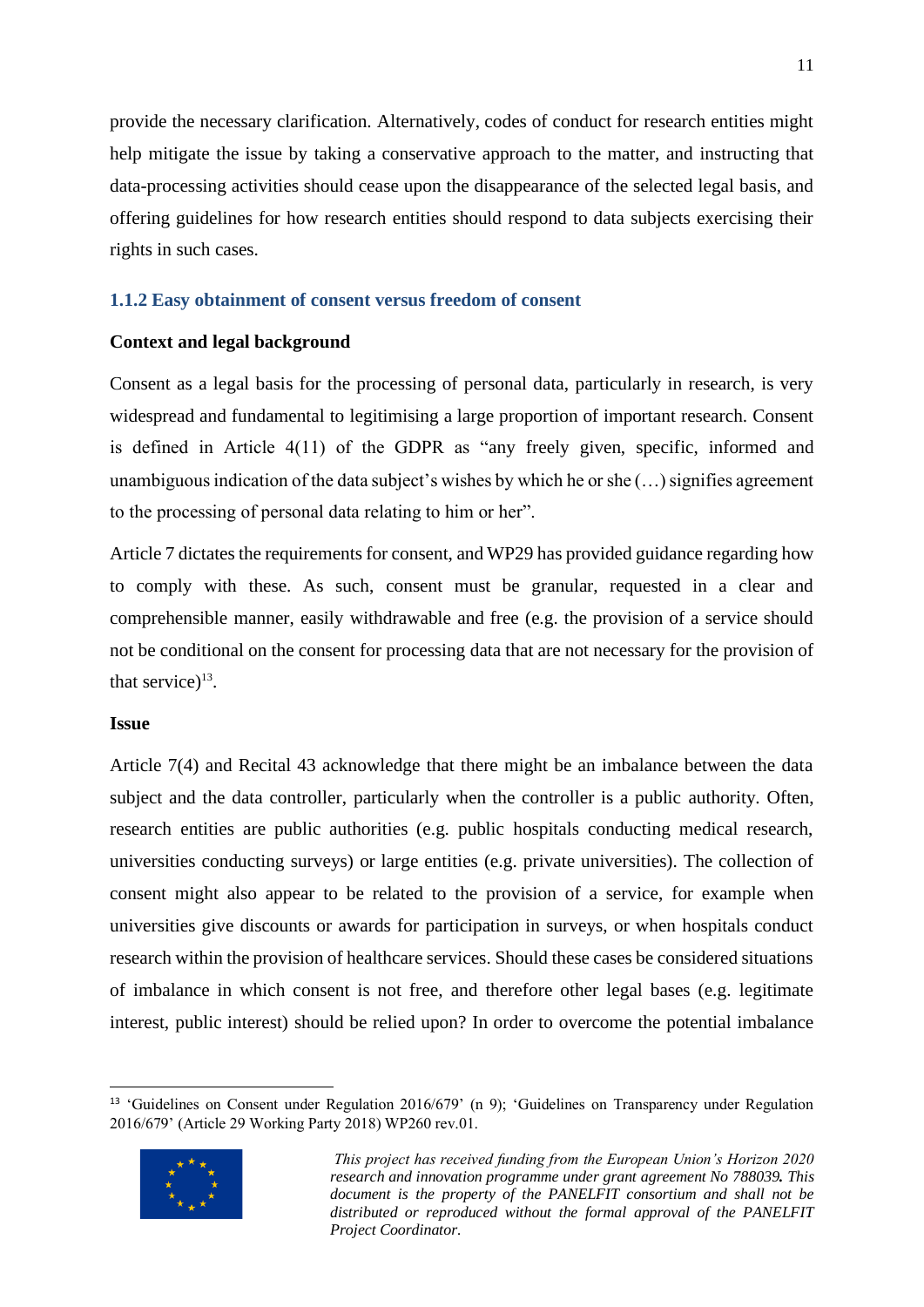between data subject and controller, the latter must provide all relevant information to help in the decision-making process of the data subject.

In the age of e-commerce and the Internet of Things (IoT), obtaining consent has become extremely easy (e.g. ticking a checkbox on a webpage), and more and more experts are questioning the value of consent as a means to protect individuals.<sup>14</sup> Also, verifying that all requirements for consent stated in Article 7 are respected when obtaining it is difficult, or sometimes even impossible. Consequently, people may grant consent without being fully aware of the implications of doing so, rendering their consent meaningless.

#### **Relevance and impact on R&I**

Consent must be given as a clear, affirmative act that establishes a freely given, specific, informed and unambiguous indication of the subject's agreement to the processing of their personal data. Researchers may not always be able to fulfil these requirements, however, due to their lack of knowledge regarding how consent should be collected, as well as the lack of tools to convey, in a compliant manner, all the information prescribed by Article 13 of the GDPR. It is necessary, for example, to provide accurate and precise information on consent in a language that can be widely understood. In practice, this means that researchers should make it more explicit to the individual that they have to agree to their participation in the research, as well as to any data-processing activities resulting from the project<sup>15</sup>.

#### **Mitigation measures**

While there is guidance on how to address this issue in general, provided by WP29, specific guidance from the EDPB or EDPS for researchers and research institutions on how to correctly

<sup>&</sup>lt;sup>15</sup> Nijhawan, L. P., Janodia, M. D., Muddukrishna, B. S., Bhat, K. M., Bairy, K. L., Udupa, N., & Musmade, P. B. (2013). Informed consent: Issues and challenges. Journal of Advanced Pharmaceutical Technology & Research, 4(3), 134.



<sup>&</sup>lt;sup>14</sup> Damian Clifford, Inge Graef and Peggy Valcke, 'Pre-Formulated Declarations of Data Subject Consent – Citizen-Consumer Empowerment and the Alignment of Data, Consumer and Competition Law Protections' (Social Science Research Network 2018) SSRN Scholarly Paper ID 3126706

<sup>&</sup>lt;https://papers.ssrn.com/abstract=3126706> accessed 19 February 2019; Gabriella Fortuna-Zanfir, 'Forgetting about Consent. Why the Focus Should Be on "Suitable Safeguards" in Data Protection Law' in Serge Gutwirth, Ronald Leenes, Paul De Hert (ed), *Reloading Data Protection* (Springer 2014); S. van der Hof, 'I Agree... Or Do I? A Rights-Based Analysis of the Law on Children's Consent in the Digital World' (2017) 34 Wisconsin International Law Journal 409; Bart W Schermer, Bart Custers and Simone van der Hof, 'The Crisis of Consent: How Stronger Legal Protection May Lead to Weaker Consent in Data Protection' (2014) 16 Ethics and Information Technology 171.

*This project has received funding from the European Union's Horizon 2020 research and innovation programme under grant agreement No 788039. This document is the property of the PANELFIT consortium and shall not be distributed or reproduced without the formal approval of the PANELFIT Project Coordinator.*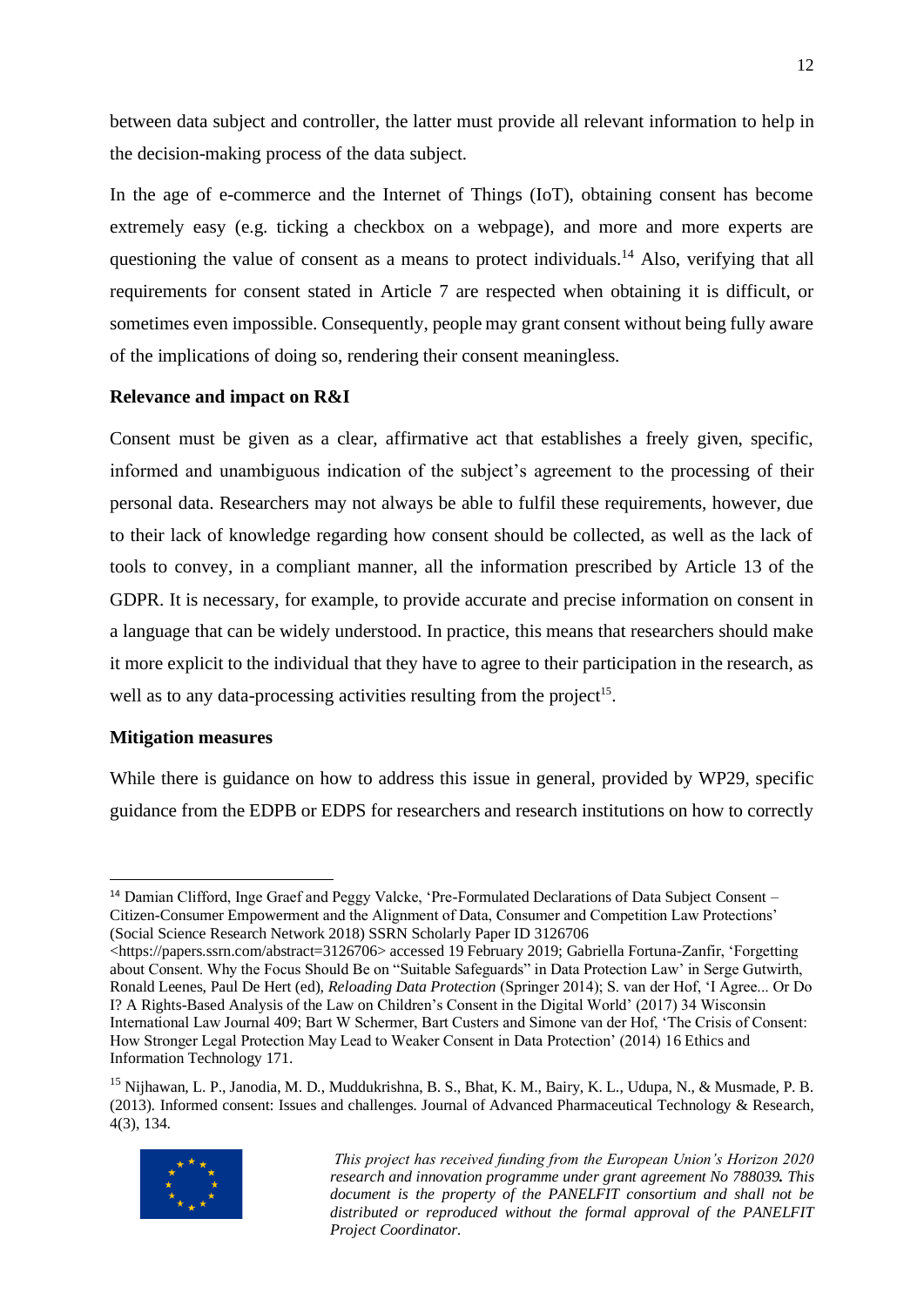convey the information would be useful. This should provide not just information, which is already available, but also tools to help with the collection of consent in a GDPR-compliant manner.

#### <span id="page-13-0"></span>**1.1.3 Consent for participation in research projects, and consent as a legal basis**

#### **Context and legal background**

WP29 states that "[w]hen consent is the legal basis for conducting research in accordance with the GDPR, this consent for the use of personal data should be distinguished from other consent requirements that serve as an ethical standard or procedural obligation"<sup>16</sup>. This criterion is further clarified by the EDPB in Opinion 3/2019, which states that consent for participation in research projects and consent as a lawful basis should be separate and different<sup>17</sup>. Recently, the EDPS has also remarked that "[t]here is clear overlap between *informed consent* of human participants in research projects involving humans and *consent* under data protection law. But to view them as a single and indivisible requirement would be simplistic and misleading."<sup>18</sup> Therefore, it seems that the consensus is to always separate the collection of both types of consent.

#### **Issue**

Informed consent is an appropriate legal basis under the GDPR for processing data in many situations, including research, but this must be distinguished from the consent research subjects are asked to provide to be involved in a research project. Data subjects must understand that they are granting consent for two separate matters, and that their consent can be revoked independently for the research, i.e. the activities carried out by a scientist in an attempt to make scientific progress, and the data-processing activities, i.e. the auxiliary activities that help a scientist analyse and digest the information collected from the actual research. Otherwise, research entities could be operating under the impression that both forms of consent have been duly and lawfully collected when this has, in fact, not happened.

#### **Relevance and impact on R&I**

<sup>18</sup> EDPS, Preliminary Opinion, 20.



<sup>&#</sup>x27;Guidelines on Consent under Regulation 2016/679' (n 9) 28.

<sup>&</sup>lt;sup>17</sup> EDPB, Opinion 3/2019 concerning the Questions and Answers on the interplay between the CTR and the GDPR (Article 70.1.b), Adopted on 23 January, 2019, 5-6.

*This project has received funding from the European Union's Horizon 2020 research and innovation programme under grant agreement No 788039. This document is the property of the PANELFIT consortium and shall not be distributed or reproduced without the formal approval of the PANELFIT Project Coordinator.*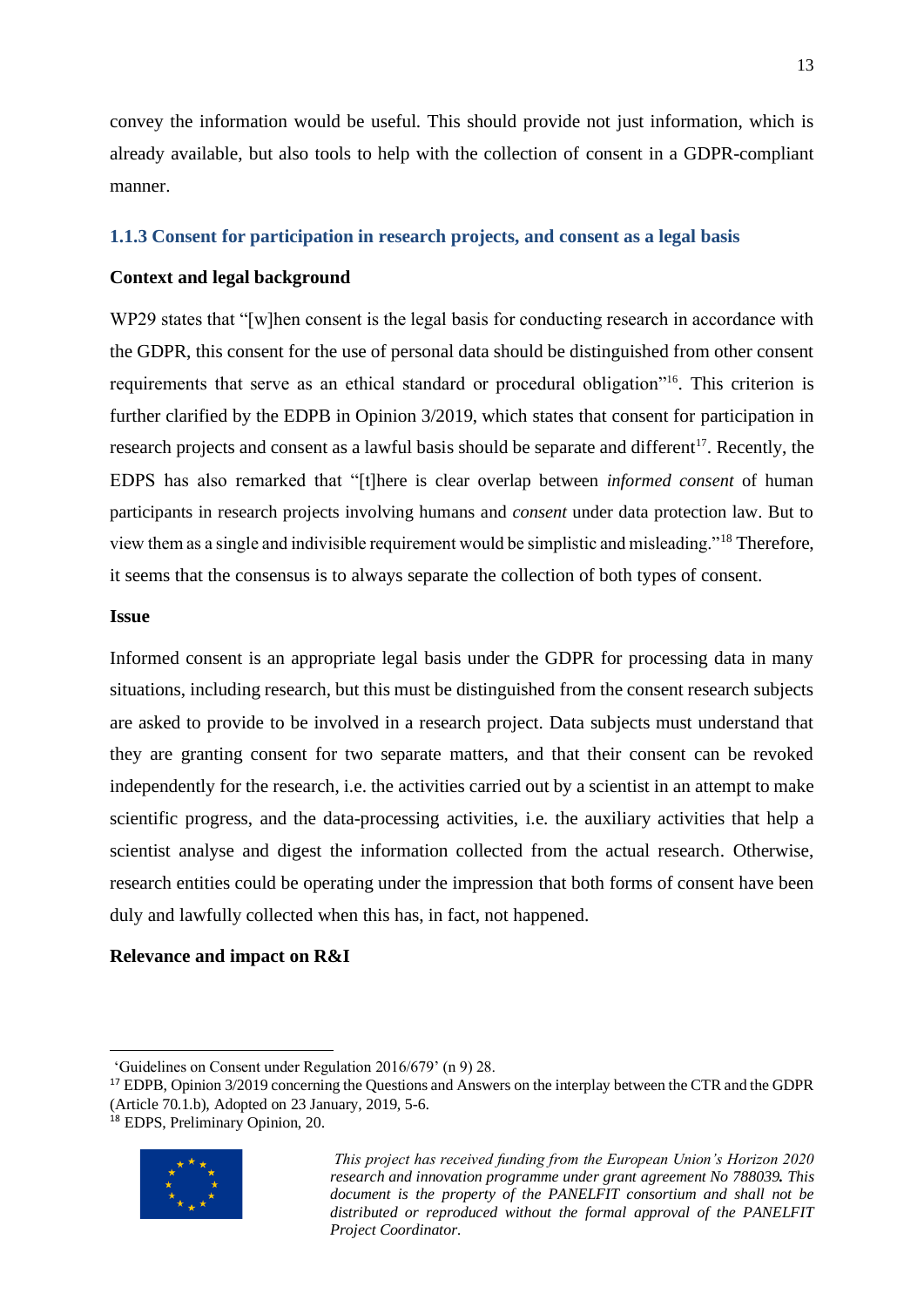The legal relevance and implications of these two forms of consent are very different. For example, data subjects might withdraw their consent only for the processing of personal data, but not for participation in the research project. Therefore, the research entity has to be able to comply with the data subject's request and determine with which part of the study each data subject agrees.

#### **Mitigation measures**

The differences between consent for participation in research projects and consent as a legal basis for data processing must be clearly emphasized by the institution carrying out the research, and at the point at which they request and collect consent. In the event that the entity intends to use a single consent form, then a clear record of what each participant has consented to in connection with the project should be maintained. In this regard, the development of codes of conduct, with best practices and template forms, should be encouraged to provide research entities, especially smaller ones and those less experienced in dealing with these issues, with the tools necessary to achieve a higher level of compliance with the accountability principle.

#### <span id="page-14-0"></span>**1.1.4 Foreseeing all use cases versus broad consent**

#### **Context and legal background**

Article 5(1)(b) requires that legal bases for data processing should be always explicit, legitimate and determinate. However, Recital 33 indicates that research entities can obtain broad consent for further data-processing activities under the following terms: "It is often not possible to fully identify the purpose of personal data processing for scientific research purposes at the time of data collection. Therefore, data subjects should be allowed to give their consent to certain areas of scientific research when in keeping with recognised ethical standards for scientific research. Data subjects should have the opportunity to give their consent only to certain areas of research or parts of research projects to the extent allowed by the intended purpose." Consequently, this apparent broad consent can only be given for specific areas of future research that are related to the original research for which consent was given. Also, this is only possible when in keeping with recognized ethical standards.

#### **Issue**

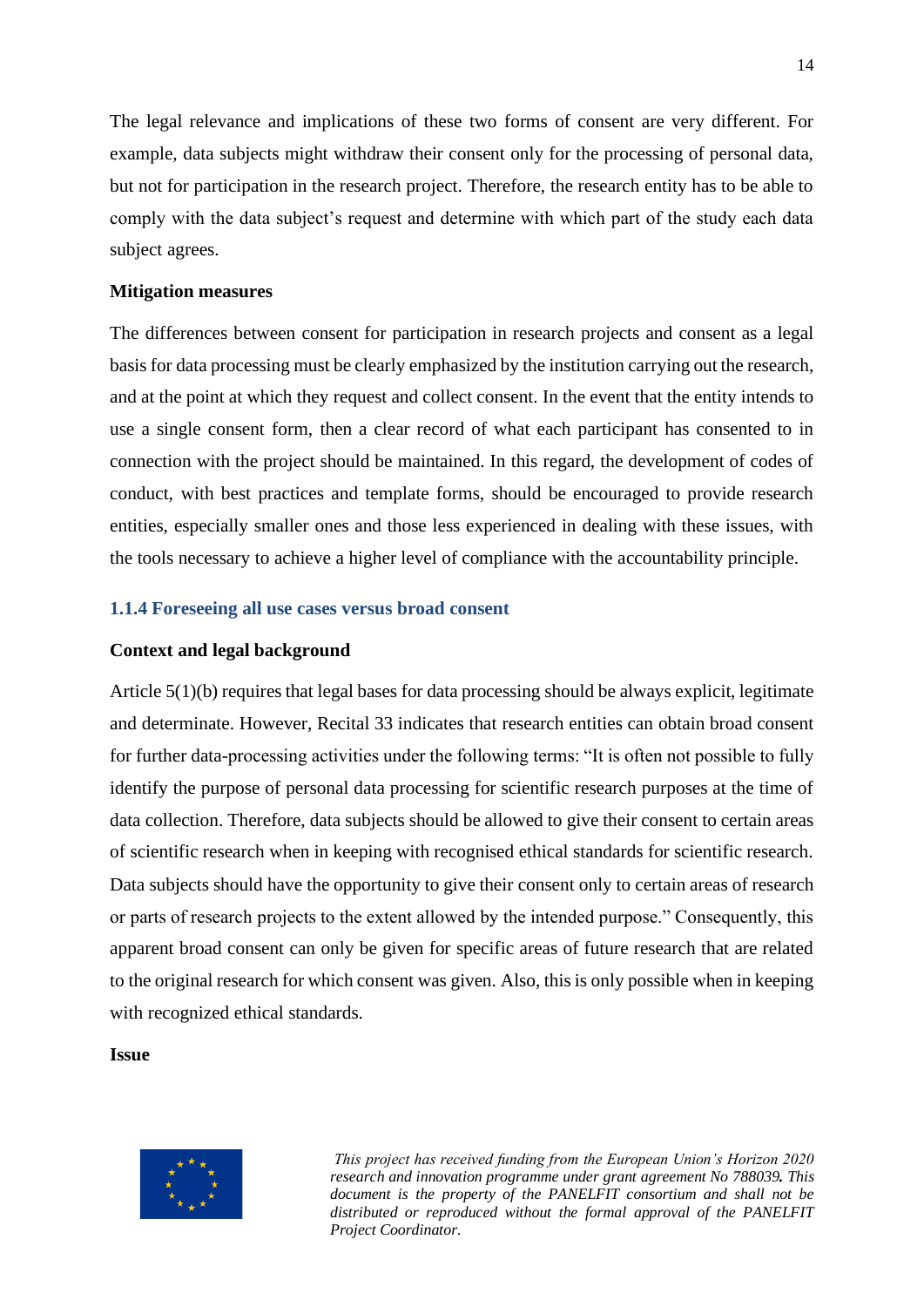WP29 states that Recital 33 does not constitute a waiver for the data controller regarding the requirements that the collected consent must meet. In particular, WP29 indicates that "it should be noted that Recital 33 does not disapply the obligations with regard to the requirement of specific consent. This means that, in principle, scientific research projects can only include personal data on the basis of consent if they have a well-described purpose. For the cases where purposes for data processing within a scientific research project cannot be specified at the outset, Recital 33 allows as an exception that the purpose may be described at a more general  $level.$ <sup>"19</sup>

Therefore, research entities must foresee all possible purposes for data processing for research purposes. Here, the problem lies in how the research entity should inform the data subject about the future purposes. For example, should research entities establish databases with data subjects' contact info (phone, address or email) and in case of further processing, inform the data subject?

Another problem is the lack of clarity about the recognized ethical standards to be applied: should these ethical standards be established at the national level or, for example, by an association of researchers? Furthermore, how should they be established: through certification measures, for example? And who should check these standards are being respected? Can data protection authorities assess the respect of ethical guidelines? If not, who should do this?

#### **Relevance and impact on R&I**

In light of these requirements, a research entity might choose to obtain very broad consent. However, this would be ethically questionable and in contradiction with the principles of lawfulness, transparency and fairness at Article 5(1)(a), and with the purpose limitation principle in Article 5(1)(b), thus rendering the legal basis for data processing unlawful. This situation is even more problematic if special categories of personal data are involved, as WP29 considers that "the flexible approach of Recital 33 will be subject to a stricter interpretation and requires a high degree of scrutiny"<sup>20</sup>.

#### **Mitigation measures**

<sup>17</sup> ibid 29.



<sup>16</sup>'Guidelines on Consent under Regulation 2016/679' (n 9) 28–29.

*This project has received funding from the European Union's Horizon 2020 research and innovation programme under grant agreement No 788039. This document is the property of the PANELFIT consortium and shall not be distributed or reproduced without the formal approval of the PANELFIT Project Coordinator.*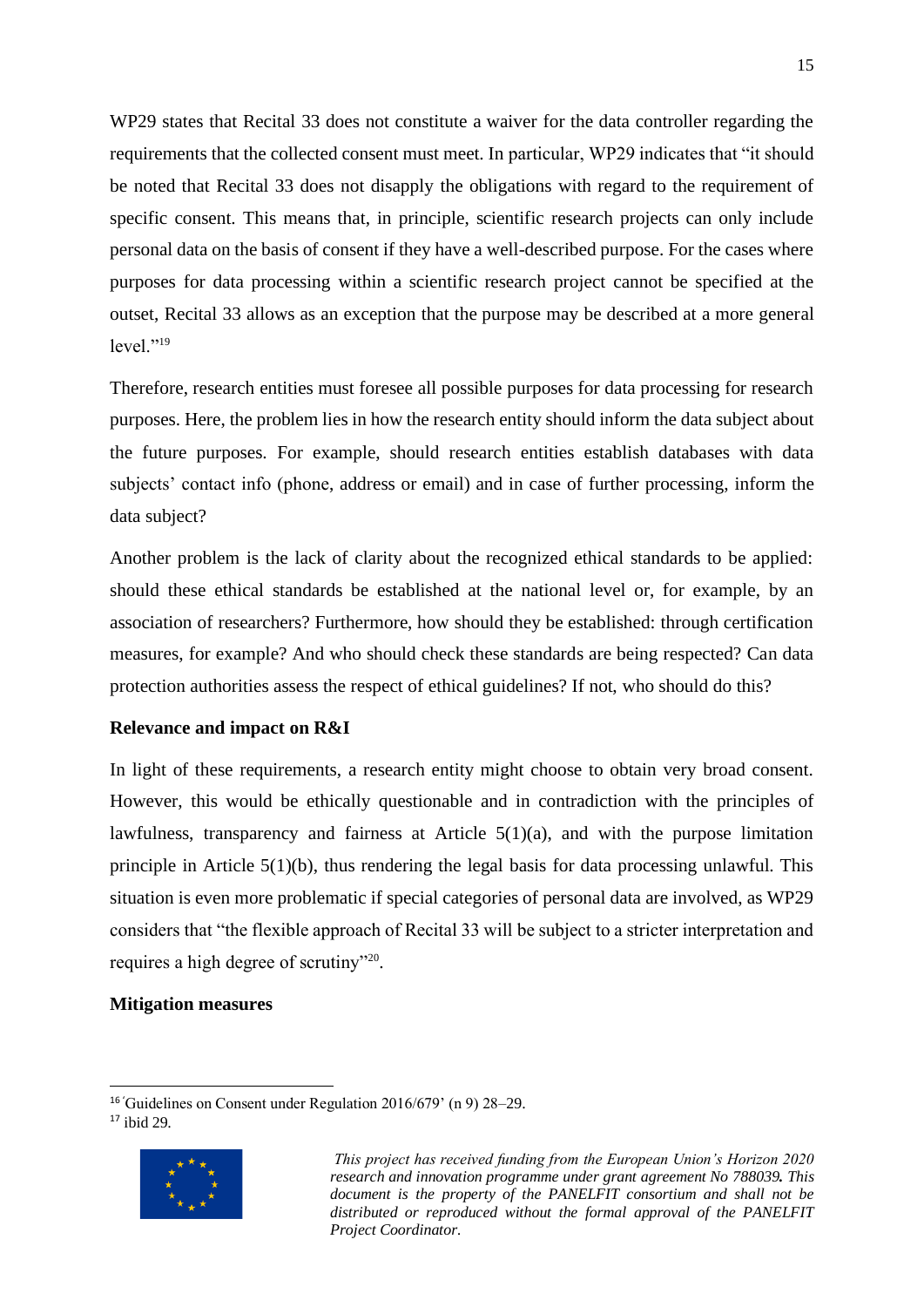Research entities that intend to conduct further research, while relying on the original consent given, should inform the data subjects of this possibility, following the indications of Recital 33, and keep track of the purposes for which consent was provided. As proposed by WP29, "having a comprehensive research plan available for data subjects to take note of, before they consent, could help to compensate a lack of purpose specification. This research plan should specify the research questions and working methods envisaged as clearly as possible."<sup>21</sup>

In this sense, transparency constitutes the best mechanism to address the lack of certainty at any stage, as suggested by WP29: "a lack of purpose specification may be offset by information on the development of the purpose being provided regularly by controllers as the research project progresses so that, over time, the consent will be as specific as possible. When doing so, the data subject has at least a basic understanding of the state of play, allowing him/her to assess whether or not to use, for example, the right to withdraw consent pursuant to Article  $7(3)$ ."<sup>22</sup> For every processing of data that is not in line with the originally declared purposes, consent needs to be obtained again, unless another legal basis applies - as outlined in Section 1.1.1 - and this has to be made clear. In this regard, research entities should deploy 'talkback' systems that allow data subjects to be contacted, to determine if they permit the new purpose and to obtain new consent before attempting to use other legal bases.

Guidelines for researchers should clarify that, when obtaining consent, the purposes should not be too general or broad - but at the same time, in cases of further purposes, safeguards should be adopted (e.g. clear information notice updates, easy opt-out mechanisms, etc.). Further clarification on this matter by the EDPB, following WP29 guidelines, should be provided specifically for research institutions and to aid the interpretation of Recital 33. A clear code of conducts for researchers, which clarifies the ethical standards to follow according to Recital 33, would also help.

#### <span id="page-16-0"></span>**1.1.5 The issue of other data subjects**

#### **Context and legal background**

<sup>18</sup> ibid.  $19$  ibid.

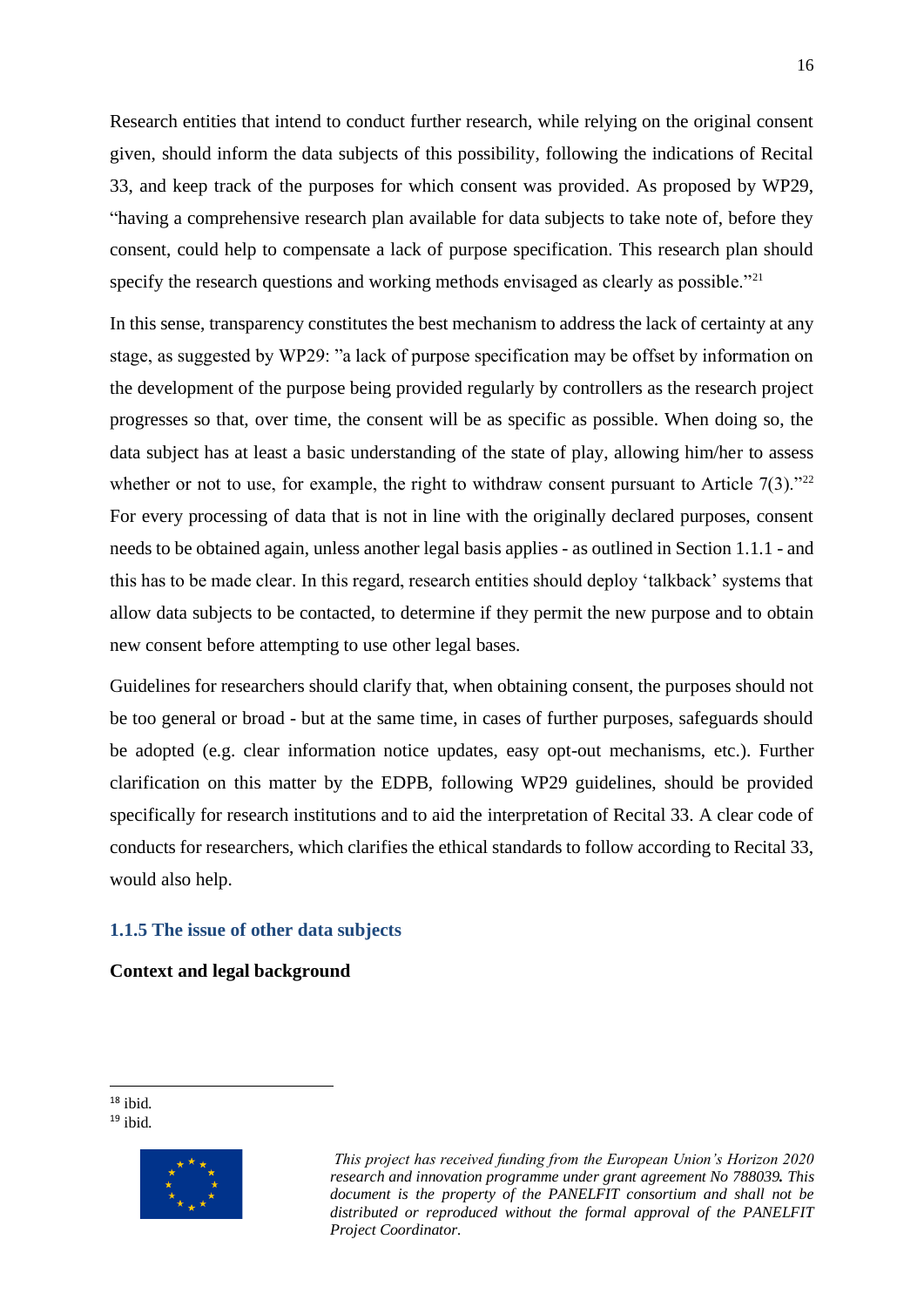The definition of a data subject at Article 4(1) of the GDPR refers to the person to whom the data are related. They are the only person who needs to be informed about data processing according to Articles 13 and 14, and the only person to take into account when selecting the legal basis for processing personal data under Article 6 (e.g. in case the data controller decides to process data on the basis of consent, this is the only person from whom consent needs to be requested).

However, the definition of personal data in Article 4(1) is broad and, therefore, it is possible that when collecting personal data about a particular individual, the data controller is also collecting personal data from other natural persons related to that individual<sup>23</sup> (e.g. relatives of the data subjects).

#### **Gap**

Often, the personal data of one data subject has informational value regarding other natural persons;<sup>24</sup> for example, the genetic data of a grandparent will also tell researchers something about their grandchildren.<sup>25</sup> Predictive analytics allow the inference of an enormous amount of data not only about the data subject, but also about other related subjects. This means that the processing of personal data will not only affect the data subject, but also other data subjects.

#### **Relevance and impact on R&I**

In this situation, research entities would incur the obligation prescribed by Article 14 and would have to inform all other related data subjects of the collecting of their personal data, and how is it processed. However, in many cases, researchers will be unaware of these duties, or incapable of contacting these individuals. In particular, data controllers would have to determine which legal basis the processing of data from the other data subjects is used. It is also possible that researchers would have to delete that data if no legal basis can be relied upon.

#### **Mitigation measures**

<https://papers.ssrn.com/abstract=3248829> accessed 18 December 2018.

<sup>25</sup> See, in particular, Mark Taylor, *Genetic Data and the Law: A Critical Perspective on Privacy Protection* (Cambridge University Press 2012) 107-112.



<sup>&</sup>lt;sup>23</sup> Sandra Wachter and Brent Mittelstadt, 'A Right to Reasonable Inferences: Re-Thinking Data Protection Law in the Age of Big Data and AI' (2019) 2 Columbia Business Law Review

<sup>&</sup>lt;sup>24</sup> Gianclaudio Malgieri and Giovanni Comandé, 'Sensitive-by-Distance: Quasi-Health Data in the Algorithmic Era' (2017) 26 Information & Communications Technology Law 229.

*This project has received funding from the European Union's Horizon 2020 research and innovation programme under grant agreement No 788039. This document is the property of the PANELFIT consortium and shall not be distributed or reproduced without the formal approval of the PANELFIT Project Coordinator.*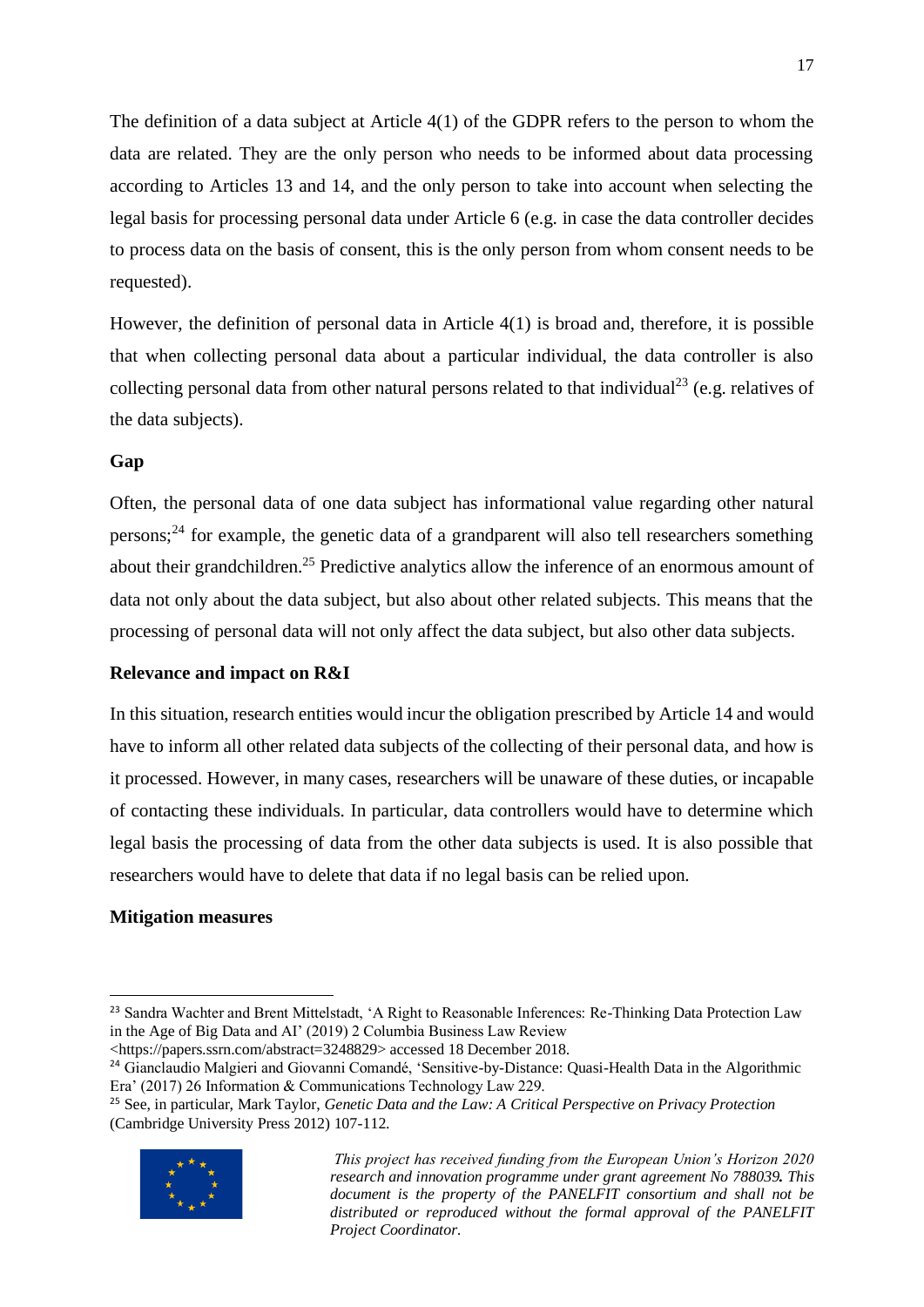Unless the research entity can demonstrate the application of one of the exemptions prescribed by Article 14, special attention should be paid to the forms and other documents used to collect data from the data subjects actively participating in the research project, and to avoid collecting information that could result in the identification of other related data subjects. Specific guidelines should be created to clarify the conditions for processing the data of these data subjects, and include safeguards to be adopted to guarantee the right to privacy and data protection of all data subjects.

#### <span id="page-18-0"></span>**1.1.6. Ineffective information duties**

#### **Context and legal background**

Articles 13 and 14 of the GDPR state which information should be communicated to data subjects regarding the data processing activities. Further, Article 12(1) clarifies that such communication should be "concise, transparent, intelligible and easily accessible form, using clear and plain language".

#### **Issue**

Information notices are often ineffective at actually informing data subjects of the risks and details of data processing. In practical terms, there are few guidelines on how this should be done, and how supervisory authorities can assess this (e.g. intelligibility, easy accessibility, clearness and plainness of language). Article 12(7) encourages providing information via icons, and the European Commission has the authority to suggest such icons. However, to date no steps have been taken in this direction.

#### **Relevance and impact on R&I**

Providing information on processing that is easy to understand and overseeing of the potential risks for average data subjects is extremely urgent and relevant for data processing in research: providing data subjects with precise and clear information is not only a general ethical requirement; it can also be considered a necessary safeguard to adopt in case of research data processing according to Article 89 (Section 1.5).<sup>26</sup>

<sup>&</sup>lt;sup>26</sup> Arianna Rossi and Gabriele Lenzini, 'Transparency by Design in Data-Informed Research: A Collection of Information Design Patterns' (2020) 37 Computer Law & Security Review 105402 See also, Rossana Ducato (18).



*This project has received funding from the European Union's Horizon 2020 research and innovation programme under grant agreement No 788039. This document is the property of the PANELFIT consortium and shall not be distributed or reproduced without the formal approval of the PANELFIT Project Coordinator.*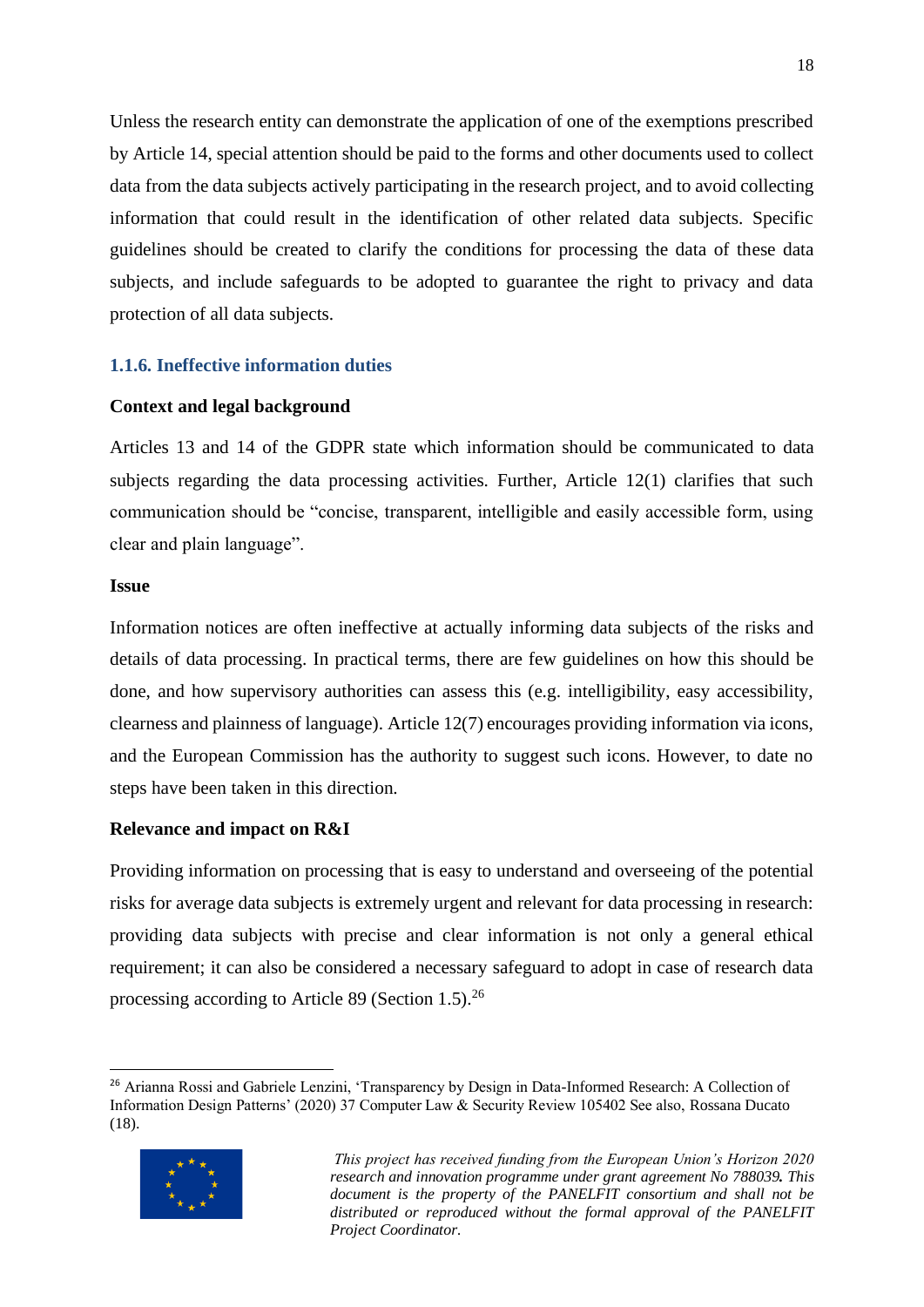#### **Mitigation measures**

Clearer guidelines should be released to make information notices more effective for data subjects in research. In addition, the EC could develop the list of icons recommended in Article 12(7). Moreover, issuing templates for data-flow diagrams, which show what will happen with the data, alongside multi-layered documents with the information required by Articles 13 and 14 as applicable, may help data subjects understand how the research entity will handle the data.

#### <span id="page-19-0"></span>**1.2 Anonymous versus pseudonymous data**

#### **Context and legal background**

The notion of **personal data** is fundamental to discussions around informed consent. This is the material scope of the GDPR, according to Article 2(1), and defined in Article 4(1) as "any information relating to an identified or identifiable natural person ('data subject'); an identifiable natural person is one who can be identified, directly or indirectly, in particular by reference to an identifier such as a name, an identification number, location data, an online identifier or to one or more factors specific to the physical, physiological, genetic, mental, economic, cultural or social identity of that natural person".

While **anonymous data** is not expressly defined in the GPDR, Recital 26 states that it can be considered as "information which does not relate to an identified or identifiable natural person or to personal data rendered anonymous in such a manner that the data subject is not or no longer identifiable".

**Pseudonymous data** is, according to Article 4(5), information that "can no longer be attributed to a specific data subject without the use of additional information, provided that such additional information is kept separately and is subject to technical and organisational measures to ensure that the personal data are not attributed to an identified or identifiable natural person".

Recital 26 states that "[p]ersonal data which have undergone pseudonymisation, which could be attributed to a natural person by the use of additional information, should be considered to be information on an identifiable natural person". This is because the data controller, or any other third party, could connect the pseudonymized information with the additional information

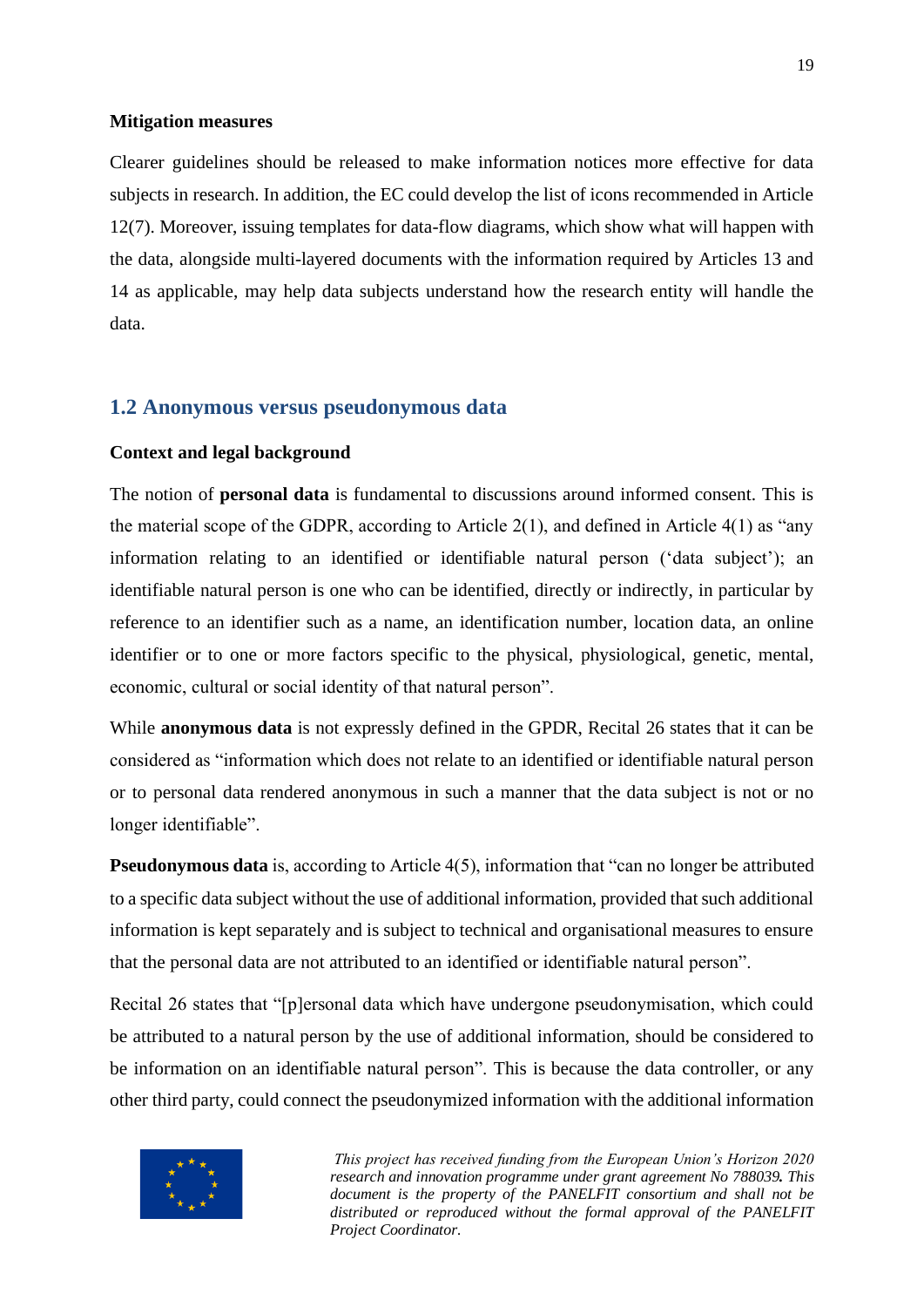in order to connect the former with an identified or identifiable individual. However, as Recital 26 indicates, "[t]o ascertain whether means are reasonably likely to be used to identify the natural person, account should be taken of all objective factors, such as the costs of and the amount of time required for identification, taking into consideration the available technology at the time of the processing and technological developments".

#### **Issue**

Both anonymous and pseudonymous data could start as personal data before being subject a processing activity that made them anonymous or pseudonymous data, respectively; nevertheless, it is also perfectly possible for anonymous data to start as anonymous if certain precautions are taken when collecting it.. In recent discussions, several authors<sup>27</sup> suggest that, particularly in the field of research, pseudonymous data can often also be considered anonymous data, and vice versa. In their view, it is unclear when pseudonymized data can actually be considered anonymized data, since the state of the art in data aggregation is constantly evolving and, therefore, anonymized data can be more easily transformed back into personal data.<sup>28</sup> This is leading to a potential risky situation where data is processed as if it were anonymous – and thus without the necessary safeguards – when it is actually pseudonymous and can be linked, with increasing ease, to additional data.<sup>29</sup>

The following example sets out how this can create problems. Researcher A collects personal data for research purposes and uses pseudonymization techniques, keeping the identifying additional information separate and secure. Then, Researcher B asks Researcher A to share the 'pseudonymized data' for conducting further research. Researcher B receives only de-identified data that lacks any identifiers (i.e. the additional information). But, can we be certain that, for Researcher B, such data are indeed anonymous, as she lacks access to the additional information and thus the means to re-identify the pseudonymous data? In other words, can we be certain

<sup>29</sup> See, e.g., Sophie Stalla-Bourdillon and Alison Knight, 'Anonymous Data v. Personal Data - a False Debate: An EU Perspective on Anonymization, Pseudonymization and Personal Data' (2017) 34 Wisconsin International Law Journal 284, 306; See also Luca Bolognini and Camilla Bistolfi, 'Pseudonymization and Impacts of Big (Personal/Anonymous) Data Processing in the Transition from the Directive 95/46/EC to the New EU General Data Protection Regulation' (2017) 33 Computer Law & Security Review 171.



<sup>&</sup>lt;sup>27</sup> Miranda Mourby and others, 'Are "Pseudonymised" Data Always Personal Data? Implications of the GDPR for Administrative Data Research in the UK' (2018) 34 Computer Law & Security Review 222.

<sup>28</sup> See, in particular, Article 29 Working Party, Opinion 05/2014 on Anonymisation Techniques, 4.

*This project has received funding from the European Union's Horizon 2020 research and innovation programme under grant agreement No 788039. This document is the property of the PANELFIT consortium and shall not be distributed or reproduced without the formal approval of the PANELFIT Project Coordinator.*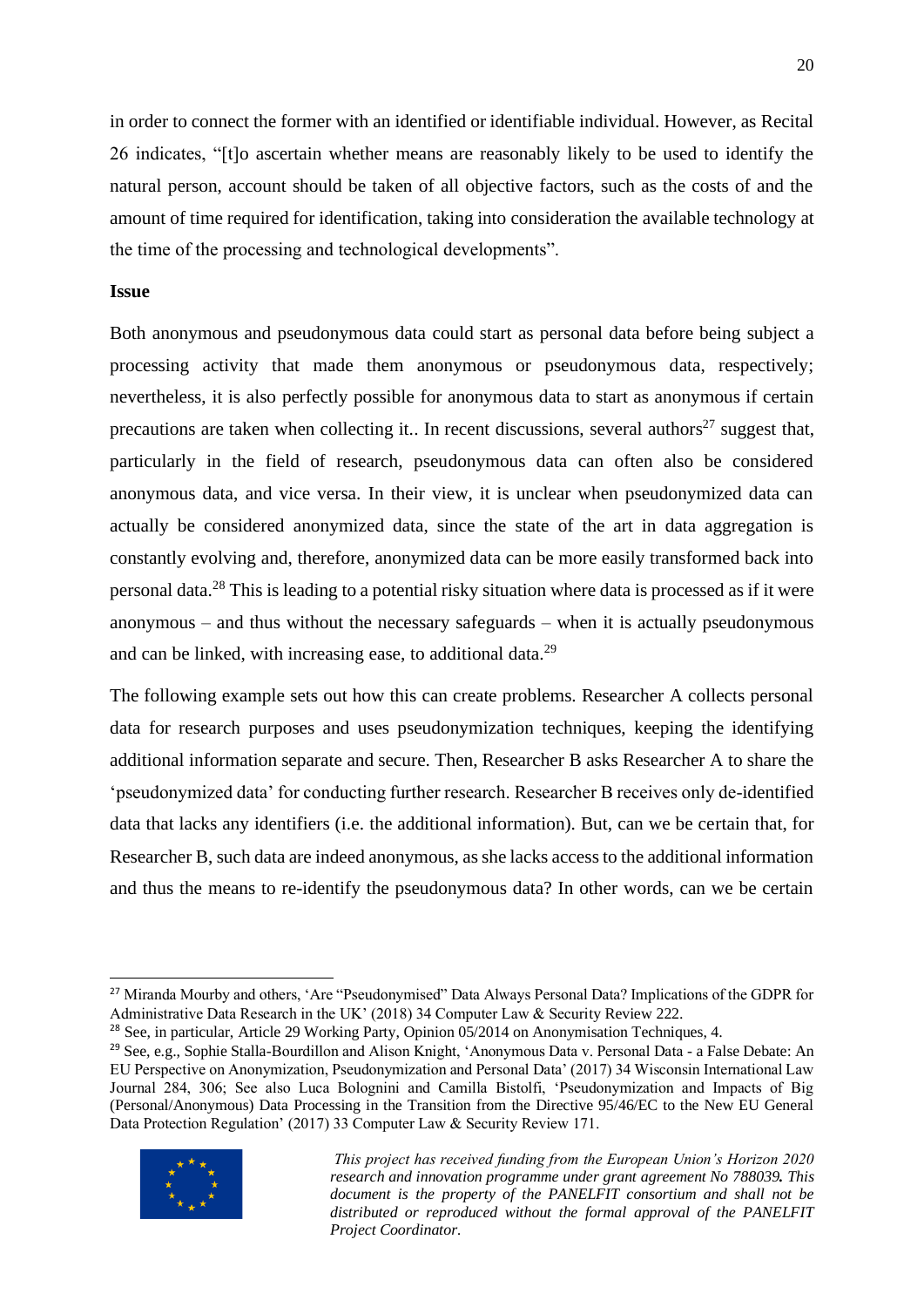that Researcher B is not also a data controller since there is no personal data involved, and that the GDPR therefore does not apply to her processing?

The Information Commissioner's Office (ICO) affirmed<sup>30</sup> that "personal data that has been pseudonymised—e.g. key-coded—can fall within the scope of the GDPR depending on how difficult it is to attribute the pseudonym to a particular individual". In other words, the ICO does not exclude the possibility that pseudonymized data can be considered anonymous data when certain characteristics have been met and, consequently, fall outside of the GDPR and its application. Similarly, Mourby et al.<sup>31</sup> state that there may be circumstances in which data that have undergone pseudonymization within one organisation could be anonymous for a third party.

However, this interpretation creates uncertainty and ambiguity: the same set of data would be personal data (though pseudonymized) for some researchers (e.g. Researcher A in the example above) and anonymous data for other researchers (e.g. Researcher B in the example above). In particular, there might be scenarios in which Researcher B eventually obtains the additional information necessary to re-identify individuals from Researcher A. Would she become the data controller and have to comply with the obligations, such as having a legal basis for data processing, only from that moment?

The Court of Justice of the European Union (CJEU) seemed to disagree with the interpretations by the ICO and Mourby and others: in the *Breyer Case,* the Court affirmed that if there are 'legal means' (or, better, if it is not 'prohibited by law', as the Advocate General affirmed<sup>32</sup>) to associate identifiers to the pseudonymized data of a third party, such data should still be considered personal data<sup>33</sup>. Therefore, it is not only a matter of technical possibilities, but also of legal possibilities.

#### **Relevance and impact on R&I**

<sup>&</sup>lt;sup>33</sup> European Court of Justice, Case C-582/14, Request for a preliminary ruling under Article 267 TFEU from the *Bundesgerichtshof* (Federal Court of Justice, Germany), made by decision of 28 October 2014, received at the Court on 17 December 2014, in the proceedings *Patrick Breyer v Bundesrepublik Deutschland*, 19 October 2016, §§44-46.



<sup>&</sup>lt;sup>30</sup> Information Commissioner's Office (ICO). Overview of the General Data Protection Regulation (GDPR). [https://ico.org.uk/for-organisations/data-protection-reform/overview-of-the-gdpr/,](about:blank) accessed 26 August, 2019. <sup>31</sup> Mourby and others (n 24).

<sup>32</sup> Opinion of Advocate General Campos Sánchez-Bordona, delivered on 12 May 2016 (1) Case C-582/14 *Patrick Breyer v Bundesrepublik Deutschland*, §68.

*This project has received funding from the European Union's Horizon 2020 research and innovation programme under grant agreement No 788039. This document is the property of the PANELFIT consortium and shall not be distributed or reproduced without the formal approval of the PANELFIT Project Coordinator.*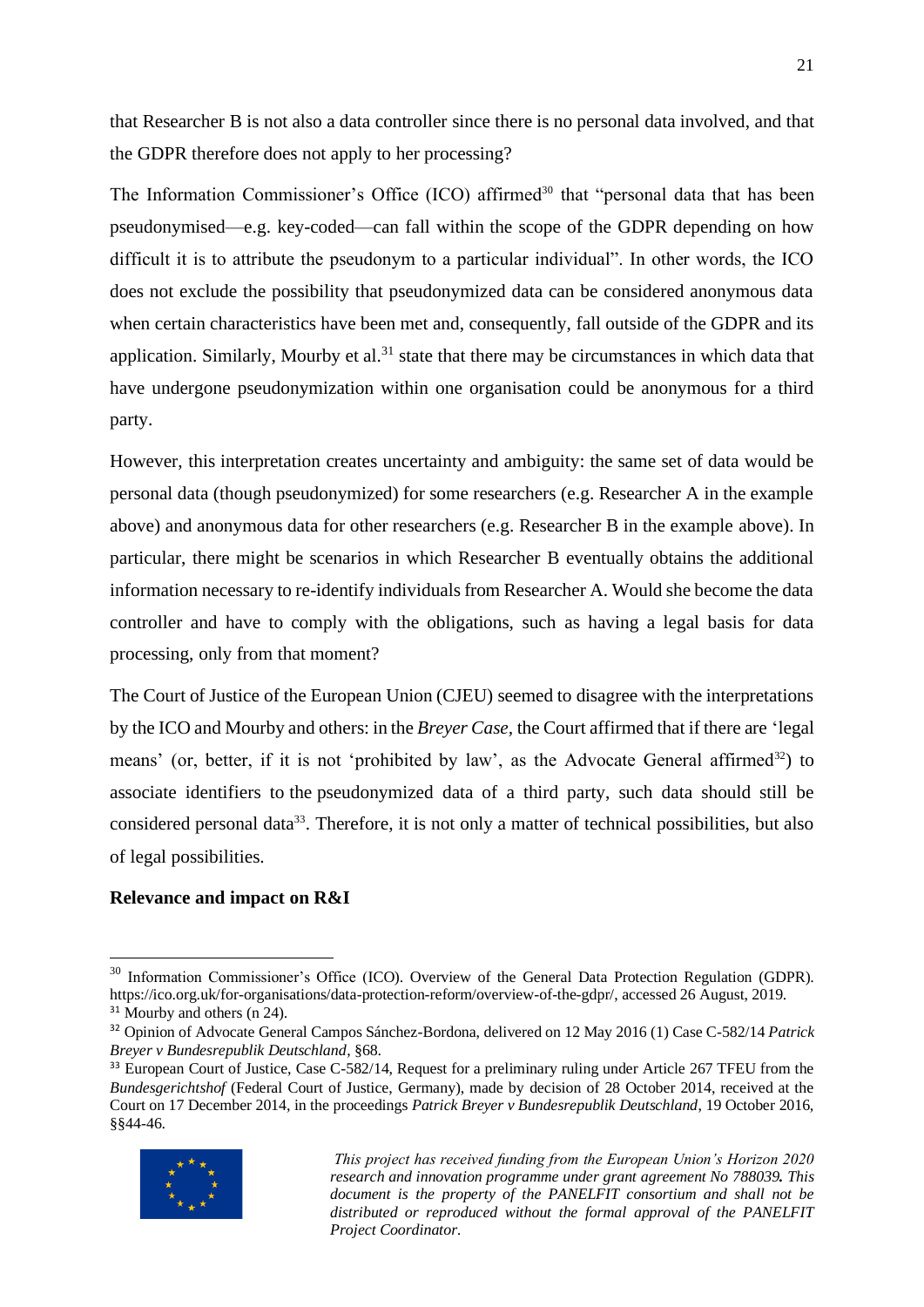It is very common that one research entity pseudonymizes data, and several other research entities (or private researchers) use such de-identified data in separate processing operations. Both anonymous and pseudonymized data play an important role in organisations and the applicability of the GDPR in research depends on this interpretational issue.

If the supposedly anonymized data turns out to be personal data, then the researcher would need to have a legal basis to process it, such as informed consent from the data subjects. This situation is even more relevant in the case of special categories of personal data (Article 9(1); see Section 1.9), where legal bases and the processing activities themselves are far more detailed and limited.

Moreover, even if researchers want to take a conservative approach from the moment they receive a dataset with supposedly anonymized data, it is unclear which standard, either technical or legal as mentioned above, they should apply to determine whether the information they have under their control is actually anonymous or not. This has implications for other data protection obligations, such as the information obligation prescribed in Article 14 of the GDPR, which – inter alia – requires the data controller to disclose the legal basis used. If the researcher, under the currently uncertain legal framework, decides to rely on technical criteria to determine when the data could become personal data, it might delay the provision of the data for processing activities.

#### **Mitigation measures**

We propose three potential courses of action to resolve the challenges around anonymous vs pseudonymous data.

- (1) An authoritative body, such as the European Data Protection Board (EDPB), should clarify which criteria should be used to determine if information is properly anonymized or not.
- (2) Researchers should conduct anonymisation/pseudonymisation audits when receiving third-party datasets, to assess if the information is personal data or not, whether they need to take further action or not (such as obtaining consent or applying technical and organisational measures).
- (3) Researchers should treat any data related to individuals as personal data, regardless of whether or not it can be considered as such under legal or technical standards.

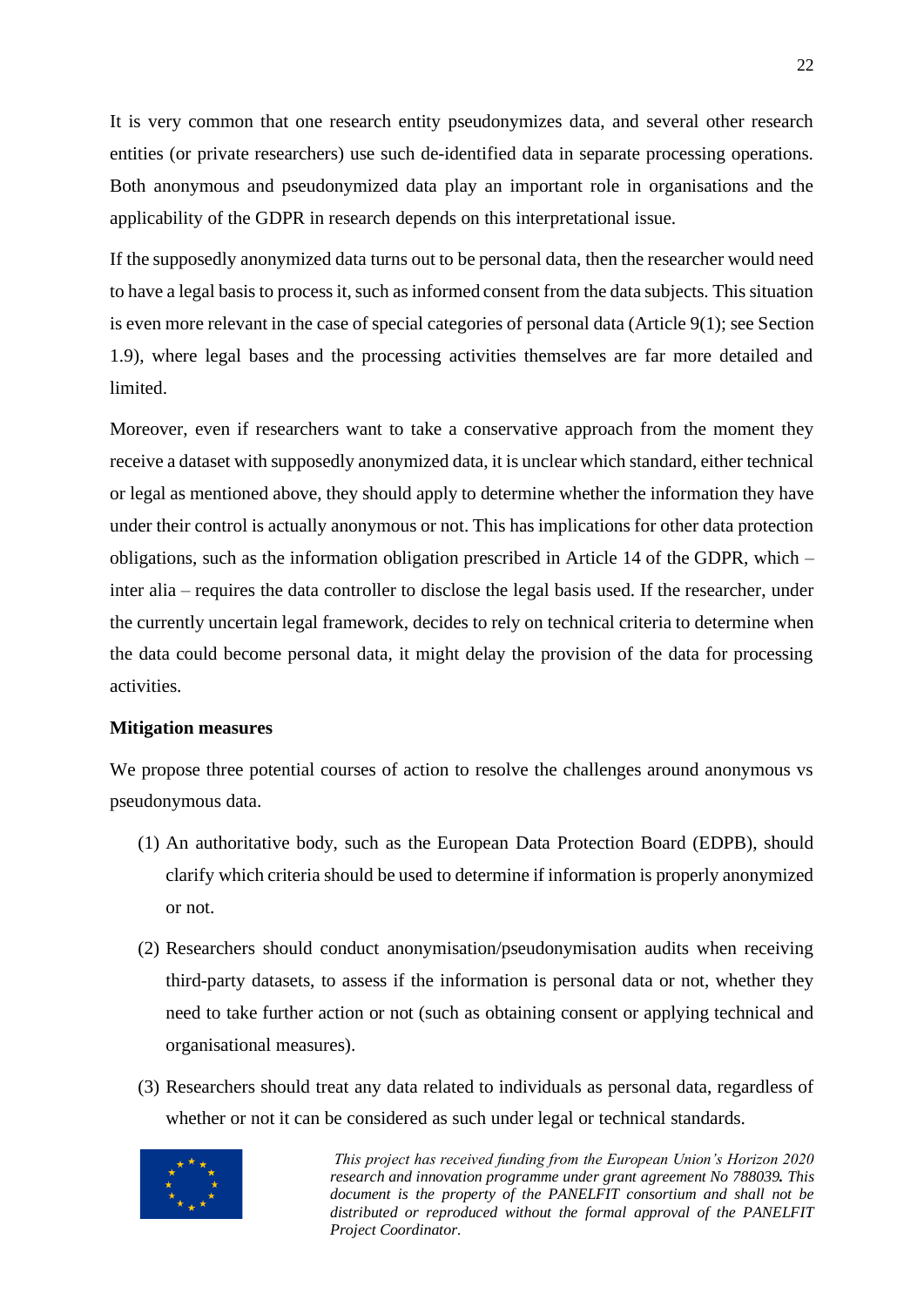## <span id="page-23-0"></span>**1.3 Different national legislations on research within Europe**

#### **Context and legal background**

In the area of data protection for research purposes, and in the special categories of personal data (see Section 1.9), the GDPR allows for different national legislations. In particular, Articles 89(2) and (3) allow Member States to regulate more specific derogations and safeguards with regards to data processing for research purposes. Similarly, according to Article 9(4), Member States may maintain or introduce further conditions, including limitations, with regard to the processing of genetic data, biometric data or data concerning health.

#### **Issue**

These differences in national legislation create disparities in the application of data protection rules across Europe, particularly in research. Such disparities may encourage unfair practices, such as 'forum shopping', where research initiatives locate their main research partner in Member States with looser requirements for safeguards regarding data processing for research purposes or special categories of personal data.<sup>34</sup>

#### **Relevance and impact on ICT R&I**

This issue is particularly relevant for European research projects (especially, but not only, Horizon Europe projects), as they typically operate in several different Member States, with different national rules, derogations and limitations. This may affect the quality of research and lead to inequalities between research institutions and their staff. For example, certain countries might require more complex technical measures to secure data involved in research while others might be more lenient on the matter. Therefore, certain institutions might be obliged to spend resources in dealing with regulation that their peers in other European jurisdictions might not have to.

<sup>34</sup> See, largely, Kärt Pormeister, 'Genetic Research and Applicable Law: The Intra-EU Conflict of Laws as a Regulatory Challenge to Cross-Border Genetic Research' (2018) 5 Journal of Law and the Biosciences 706.



*This project has received funding from the European Union's Horizon 2020 research and innovation programme under grant agreement No 788039. This document is the property of the PANELFIT consortium and shall not be distributed or reproduced without the formal approval of the PANELFIT Project Coordinator.*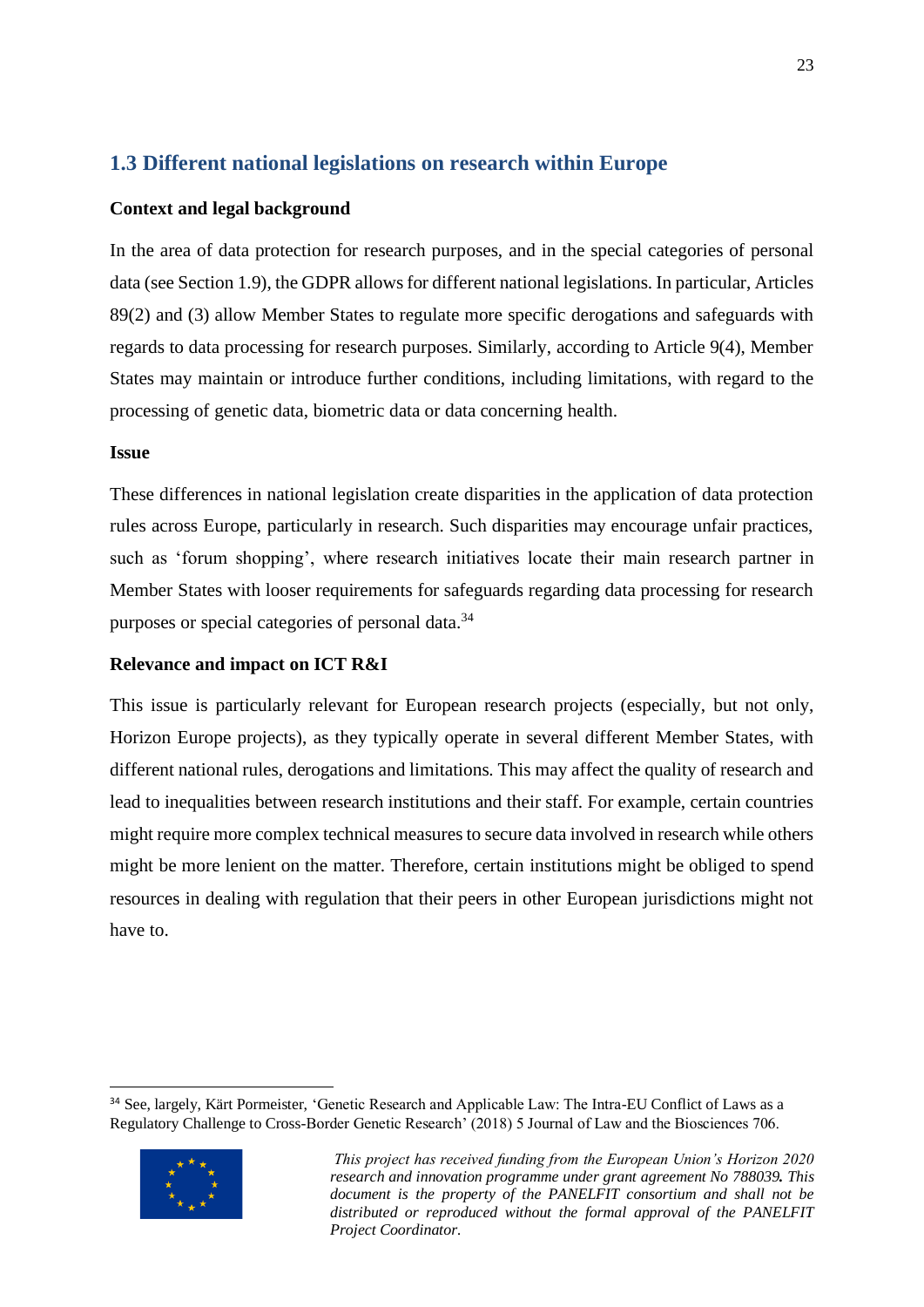It may also reduce or impinge on individual rights<sup>35</sup>. In particular, the data subject should be informed about where their personal data will be processed, as prescribed by Articles 13 and 14 of the GDPR, so that researchers are able provide the data subject with appropriate information about data processing and, in case the processing is based on consent, collect an actual freely, informed and specific consent from data subjects.

#### **Mitigation measures**

As possible solutions to this issue, we proposed three courses of action.

- (1) A fully harmonized European code of conduct on common safeguards for research (in compliance with Article 89), including for processing special categories of personal data. This should be proposed by the EDPB or by specific European Commission Initiatives, involving all appropriate stakeholders (e.g. national research ethics boards, national associations of researchers, etc.).
- (2) The creation of a common legal framework for research purposes, possibly adopting the higher standards of protection found across different EU countries.
- (3) Before starting any European research project, the partners should clarify which national legislation they will be following by determining the roles that each partner will have on the project (i.e. the law applicable to the controller, who is presumably the Coordinator of the research consortium, while the rest of the partners will act as processors).

#### <span id="page-24-0"></span>**1.4 Data processing purposes**

Data controllers can use different legal bases to process data for research purposes. For example, they can use consent (Article 6(1) letter a), legitimate interest (Article 6(1) letter f) or public interest (Article 6(1) letter e). For all these legal bases, issues may arise regarding their interpretation or application. We have identified the following issues related to data processing for these varying purposes: (1) a potential disparity between the legal bases available to public

<sup>&</sup>lt;sup>35</sup> Chassang, G. (2017). The impact of the EU general data protection regulation on scientific research. ecancermedicalscience, 11.



*This project has received funding from the European Union's Horizon 2020 research and innovation programme under grant agreement No 788039. This document is the property of the PANELFIT consortium and shall not be distributed or reproduced without the formal approval of the PANELFIT Project Coordinator.*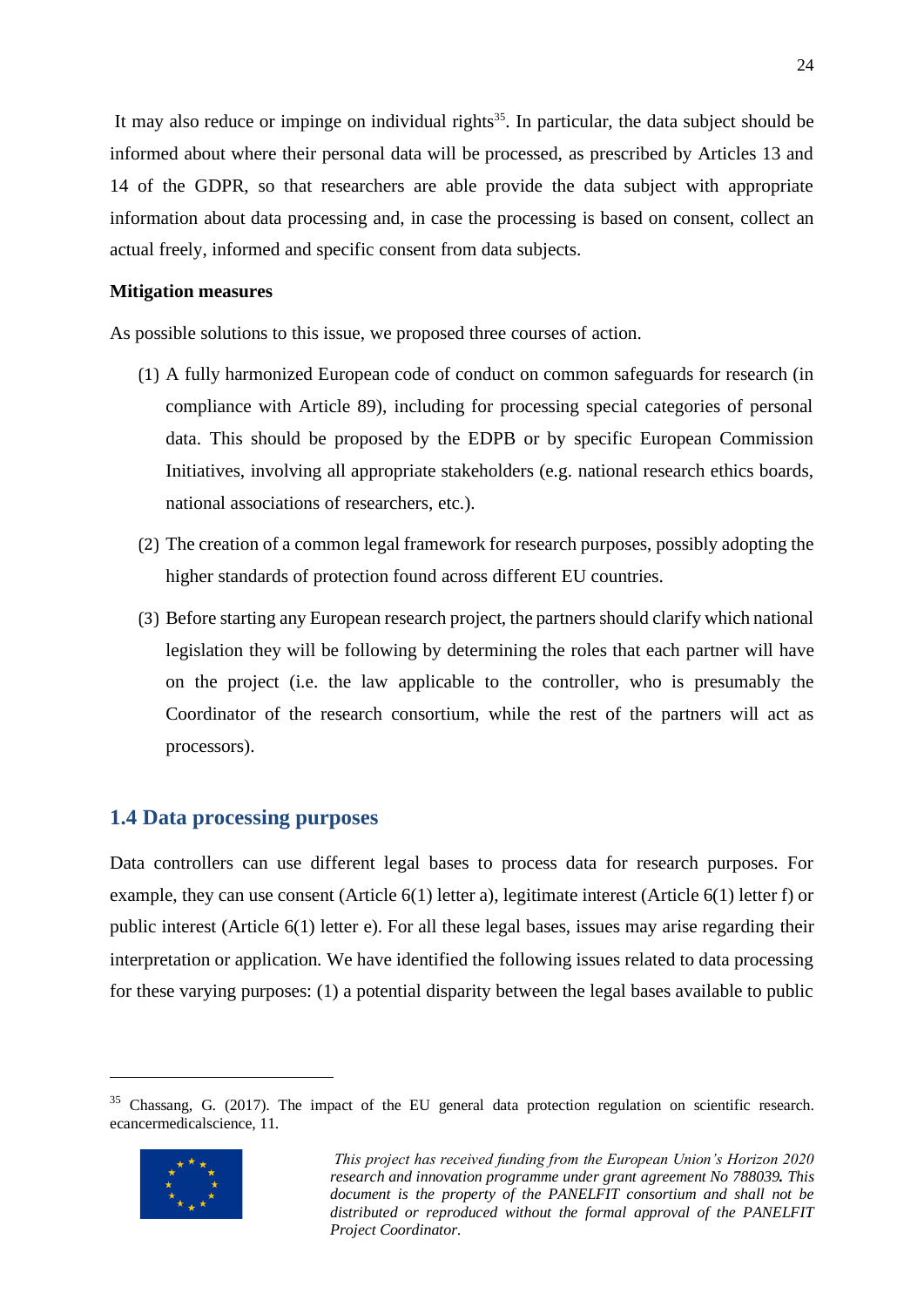and private research entities; and (2) processing of special categories of personal data for research purposes.

## <span id="page-25-0"></span>**1.4.1 Processing carried out in the public interest: potential disparity between private and public research entities**

#### **Context and legal background**

While informed consent could be considered as the most preferable legal basis for data processing, it is possible to rely on other legal bases.<sup>36</sup> As such, the purpose of research could be stated considered as the legitimate interest of the researcher. Accordingly, if data controllers are not willing or able to obtain consent from all data subjects, they could choose to process personal data under the 'legitimate interest' legal basis. However, the second subparagraph of Article 6(1) clarifies that point (f) of the first subparagraph (legitimate interest) shall not apply to processing carried out by public authorities in the performance of their tasks. Therefore, it is possible that research entities that are public authorities cannot rely on legitimate interest as the purpose for data processing.

The GDPR does not provide a definition of a public authority, nor does it refer to national laws to determine its meaning. Thus, the term should be given an autonomous EU-wide meaning.<sup>37</sup> According to the CJEU, the concept of 'public authority' generally encompasses "entities which, organically, are administrative authorities, namely those which form part of the public administration or the executive of the State at whatever level. This first category includes all legal persons governed by public law which have been set up by the State and which it alone can decide to dissolve; [and] entities, be they legal persons governed by public law or by private law, which are entrusted, under the legal regime which is applicable to them, with the performance of services of public interest and which are, for this purpose, vested with special powers beyond those which result from the normal rules applicable in relations between persons governed by private law".<sup>38</sup>

<sup>38</sup> See, e.g. Case C- 279/ 12, Fish Legal and Shirley, para. 51-52. See too e.g. Case C- 188/ 89, *Foster*, para. 20; Case C- 425/ 12, *Portgás*, para. 24.



<sup>36</sup> See European Data Protection Supervisor, *A Preliminary Opinion on data protection and scientific research*, 6 January 2020., 18.

<sup>&</sup>lt;sup>37</sup> See, e.g. Case C- 279/ 12, Fish Legal and Shirley, para. 42 and case law cited therein. See, on this point, Luca Tosoni, 'Article 4(22). Supervisory Authority Concerned' in Lee A. Bygrave and Christopher Docksey (eds), *The EU General Data Protection Regulation (GDPR) - A Commentary* (Oxford University Press).

*This project has received funding from the European Union's Horizon 2020 research and innovation programme under grant agreement No 788039. This document is the property of the PANELFIT consortium and shall not be distributed or reproduced without the formal approval of the PANELFIT Project Coordinator.*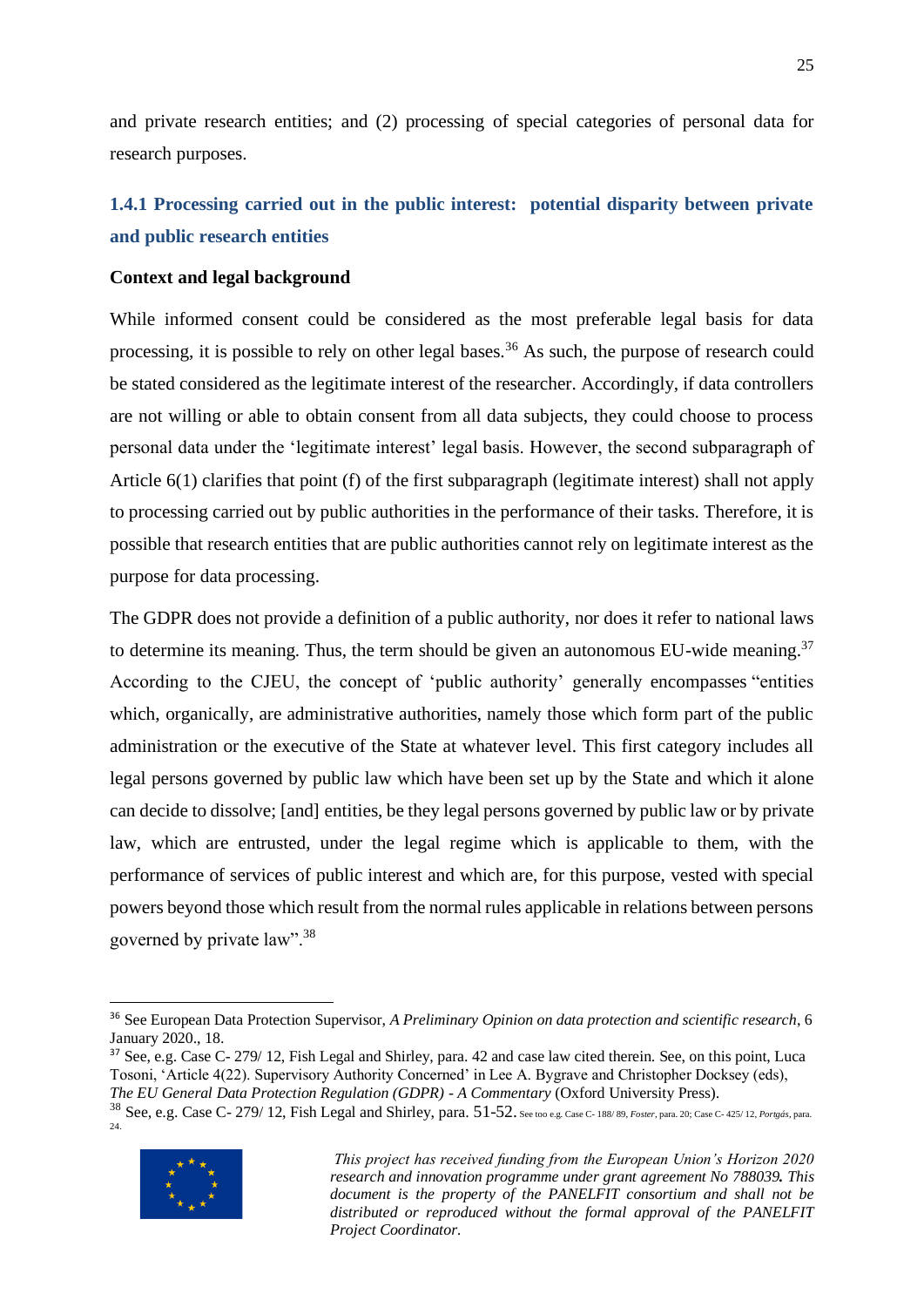#### **Issue**

The differences between the eligible legal bases available to justify data processing might create an unreasonable disparity between public and private research entities, such as universities. As an example, even if they have similar research objectives and adopt similar safeguards, they would be required to use different legal bases for their research. Therefore, this issue can be divided into two questions: (1) which research entities should be considered public bodies; and (2) does Article 6(1) refers exclusively to public authorities, or does it include public bodies?

Regarding the first question, and as noted in the 'Context and legal background' paragraph above, performing data processing with the legal basis of public interest, but with 'special powers', might be enough to consider research entities as public entities under the GDPR. Also, according to the European Data Protection Supervisor (EDPS), research purposes that serve a public interest, e.g. improving the provision of healthcare services, can generally be considered within the public interest.<sup>39</sup>

Even if there were consensus about the 'public interest' status of research undertaken by public universities, however, it might become more problematic to establish the status of research by private universities or private research centres: should they be considered private entities (because this is their legal status under national law, or should they be considered public entities under EU law because they perform a public interest, especially in the context of EU-funded projects? If we accept the first option, private universities or private research entities have the freedom to use 'legitimate interest' as a legal basis, while researchers of public bodies who process personal data for research purposes cannot choose the legal basis of 'legitimate interest', but instead would be forced to use 'public interest' as the legal basis.

This is important, because the different bases places certain limits on what researchers can and cannot do with the data. For example, this disparity becomes evident when considering obligations regarding the exercise of the rights of certain data subjects. The right to object to how one's personal data is used can be limited in cases where the 'public interest' legal basis applies, but not in cases of 'legitimate interest'. In particular, Article 21(6), which explicitly refers to research purposes, states that "[w]here personal data are processed for scientific or historical research purposes or statistical purposes pursuant to Article 89(1), the data subject,

<sup>&</sup>lt;sup>39</sup> See EDPS, A Preliminary Opinion on Data Protection and Scientific Research, 23.



*This project has received funding from the European Union's Horizon 2020 research and innovation programme under grant agreement No 788039. This document is the property of the PANELFIT consortium and shall not be distributed or reproduced without the formal approval of the PANELFIT Project Coordinator.*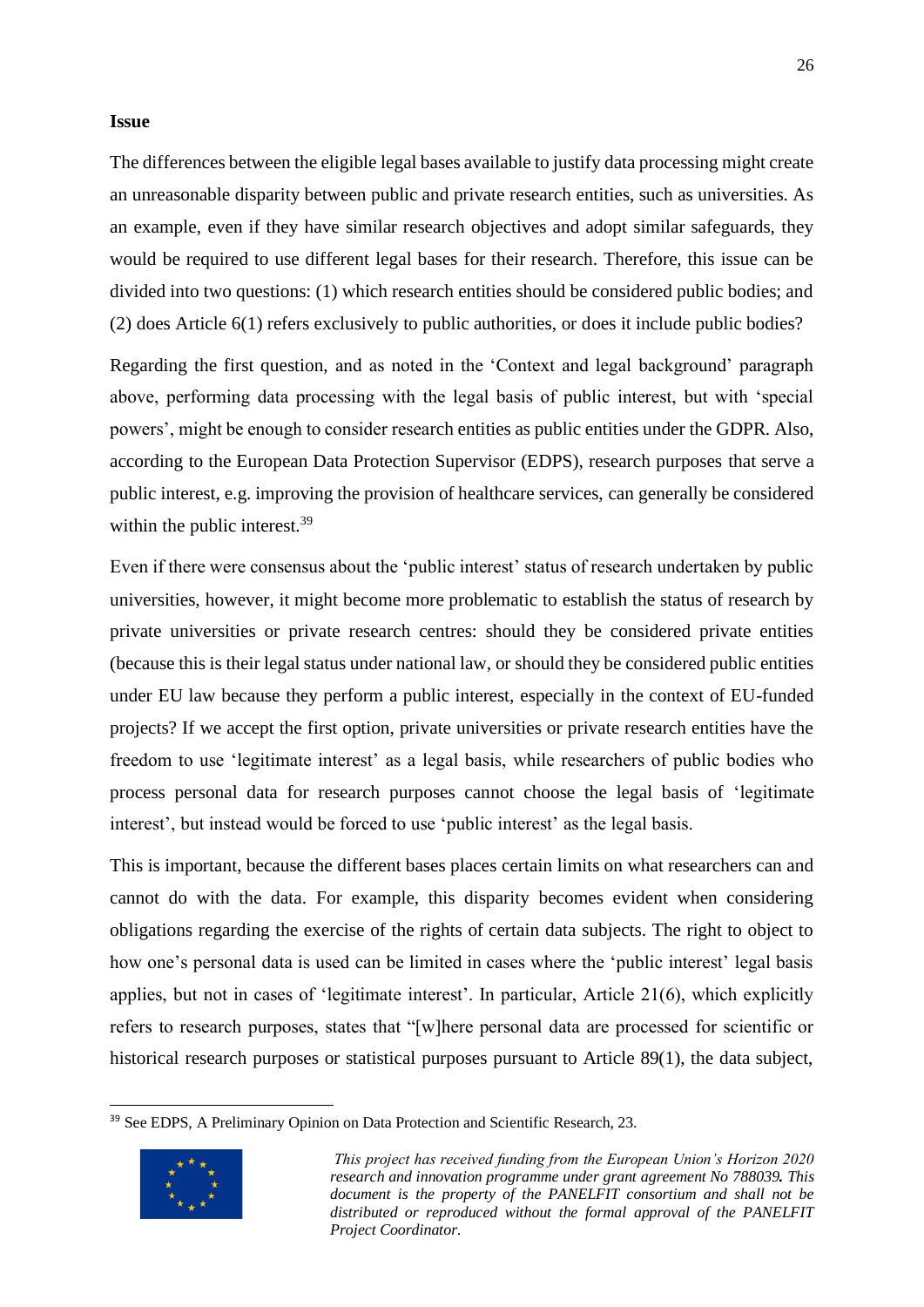on grounds relating to his or her particular situation, shall have the right to object to processing of personal data concerning him or her, **unless the processing is necessary for the performance of a task carried out for reasons of public interest**" (emphasis added). In other words, the exercising of the right to object can have different outcomes, depending on whether the data controller is a public or private research entity (and, as a result, the legal basis they have used for data processing).

Also, according to Article 6(2), Member States may maintain or introduce more specific provisions to adapt the application of the rules of the GDPR with regard to processing for compliance with - inter alia - data processing based on public interest, for example by determining more specific requirements for data processing, and other measures to ensure lawful and fair processing. And, according to Article 6(3), national laws regulating data processing for public interest may contain specific provisions to adapt the application of rules of the GDPR, inter alia, "the general conditions governing the lawfulness of processing by the controller; the types of data which are subject to the processing; the data subjects concerned; the entities to, and the purposes for which, the personal data may be disclosed; the purpose limitation; storage periods; and processing operations and processing procedures, including measures to ensure lawful and fair processing".

This can lead to situations in which some data protection rules and safeguards (at the national level) apply only to research led by public research entities (universities of research centres), not private ones. In other words, private research entities could profit from their private status and choose 'legitimate interest' as a legal basis for processing personal data when they want to avoid national legislations under Article 6(2) or (3), and use "'public interest' when the application of national rules is more convenient to them.

#### **Relevance and impact on ICT R&I**

The disparity between the status of different research entities is highly relevant to ICT R&I. In particular, it can lead to the situation where a data subject can object to data processing activities by private research entities acting under legitimate interest, but not in the case of processing by public research entities. Also, there might be situations where national laws regulating data processing for research purposes, on the basis of Article 6(2) and (3), only apply to public

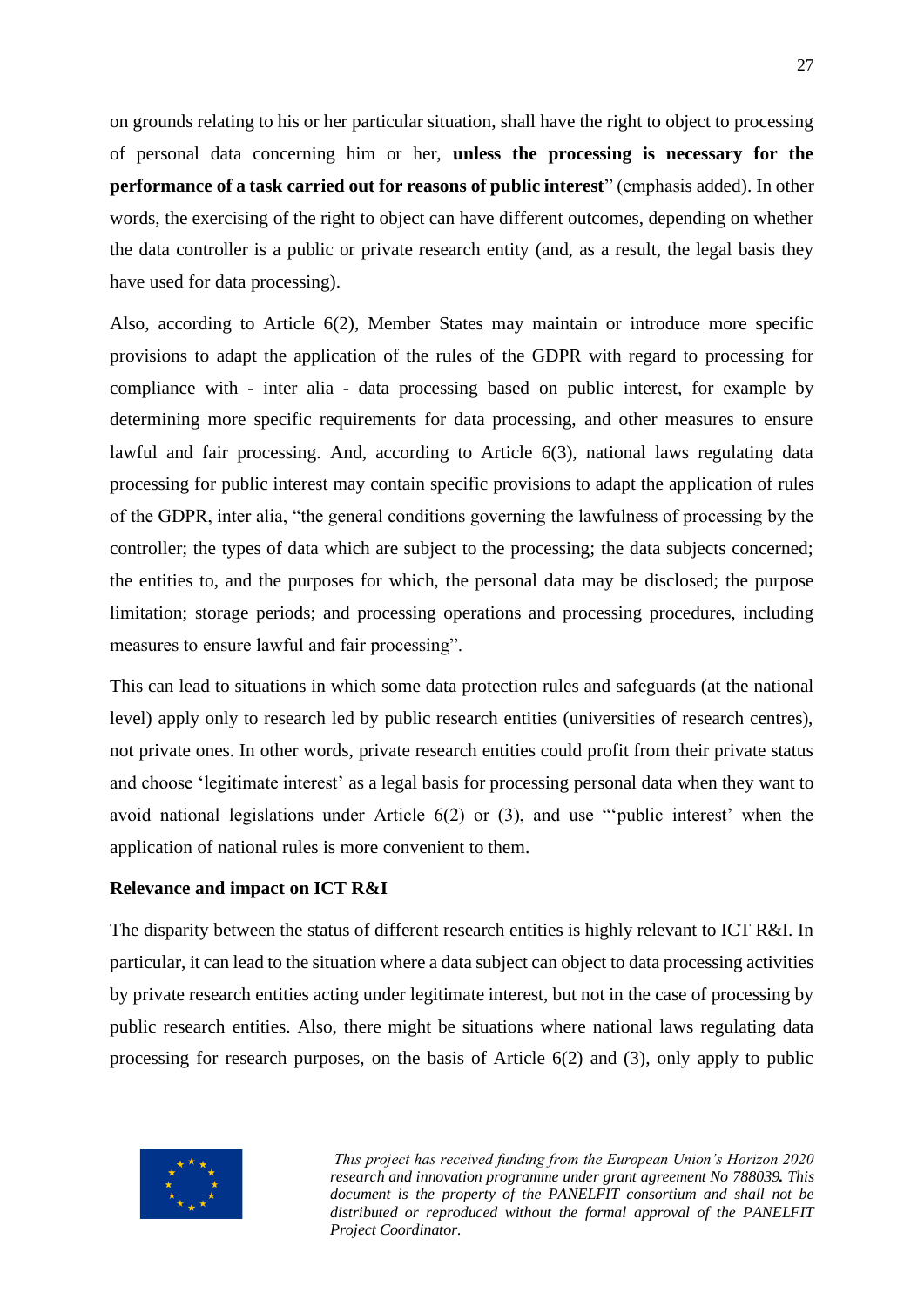research entities and not private ones, meaning the latter would be free to process data on the 'legitimate interest' legal basis.

In the field of ICT research, this is especially relevant: the exercise of the right to object might be even more important if the research is conducted through automated means and through the use of innovative technologies (whose risks might be realized by data subjects only at a later stage, when they would perhaps decide to object). Further, Member States may adopt specific data-protection rules for ICT research that may have disparate applications if they only apply to public research entities.

#### **Mitigation measures**

To solve these issues, a twofold course of action is recommended.

- (1) Regarding the interpretation of Article 6(1), and following the example of the EDPS (which does not mention legitimate interest among the legal bases for scientific research),<sup>40</sup> the EDPB could clarify that all research entities can process data only under consent or public interest bases, and not legitimate interest.
- (2) Otherwise, guidelines from an authority such as the EDPB, or even national supervisory authorities since the differences might occur at a national legislation level, could bridge the differences between research conducted by public and private research entities, regardless of the legal basis used.

#### <span id="page-28-0"></span>**1.4.2 Processing of special categories of personal data for research purposes**

#### **Context and legal background**

For the processing of special categories of personal data (Article 9(1); see Section 1.9), the GDPR provides a legal basis that specifically addresses research (Article 9(2) letter j): 'processing is necessary for archiving purposes in the public interest, scientific or historical research purposes or statistical purposes in accordance with Article 89(1) based on Union or Member State law which shall be proportionate to the aim pursued, respect the essence of the right to data protection and provide for suitable and specific measures to safeguard the fundamental rights and the interests of the data subject'. However, the GDPR does not provide

<sup>40</sup> See, EDPS, A Preliminary Opinion on data protection and scientific research, passim.



*This project has received funding from the European Union's Horizon 2020 research and innovation programme under grant agreement No 788039. This document is the property of the PANELFIT consortium and shall not be distributed or reproduced without the formal approval of the PANELFIT Project Coordinator.*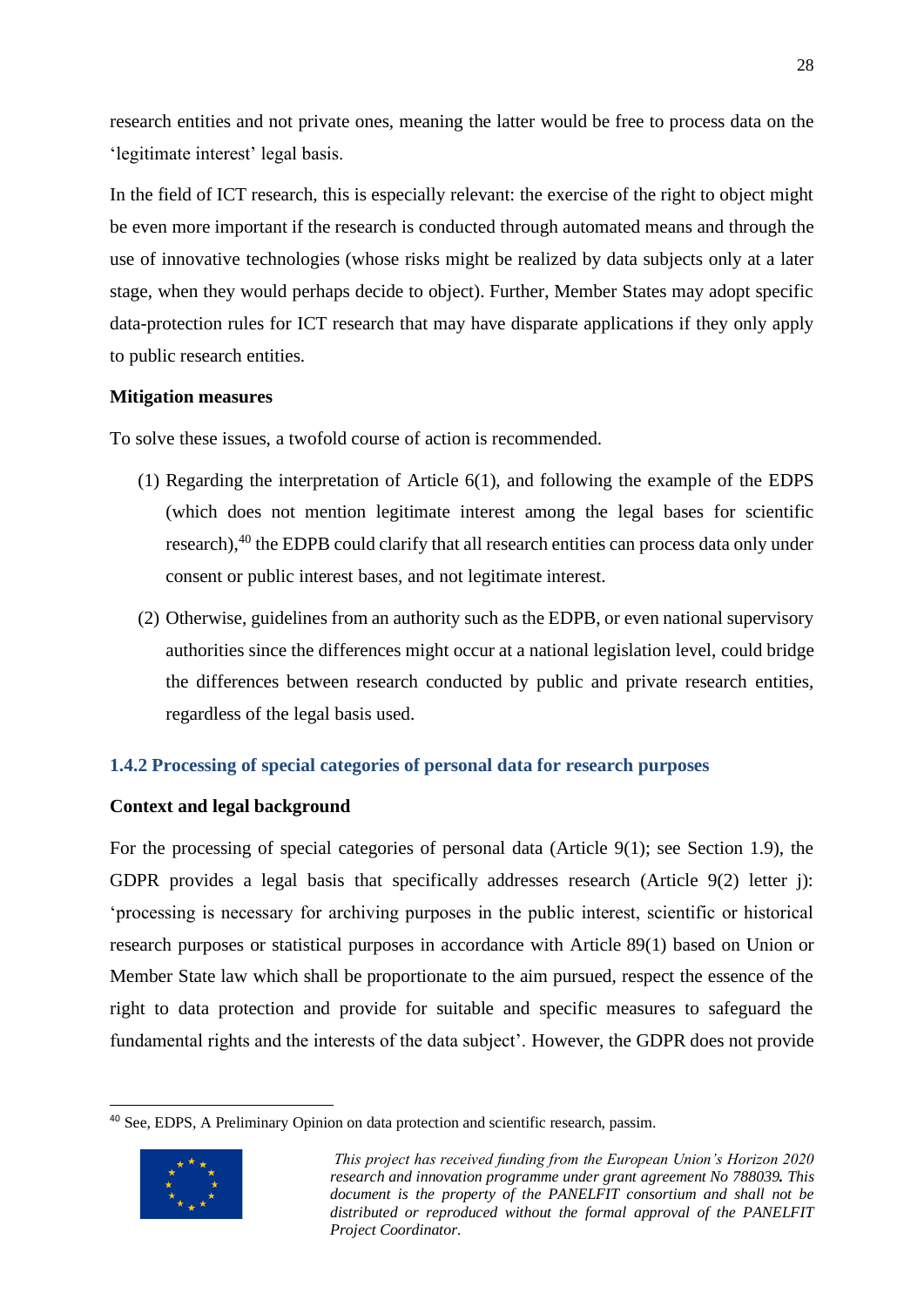a definition of what constitutes research and statistical purposes and, as of the date hereof, there is no definitive official interpretation on the matter.

This subject brings up both an issue – the definition of research purposes – and a gap – the lack of Member State law for the application of Article 9(2)(j). These are discussed separately in the following sub-sections.

#### **Issue**

The definitions of both 'research purposes' and 'statistical purposes' are unclear. From a layman's perspective, research could be understood as discovering something new out of an analysed dataset and making conclusions that will serve for future benefit, while statistics are a manner of displaying certain information. Regarding the notion of research, the GDPR, in Recital 159, states that it has to be interpreted broadly: 'For the purposes of this Regulation, the processing of personal data for scientific research purposes should be interpreted in a broad manner including for example technological development and demonstration, fundamental research, applied research and privately funded research'. This emphasis on a broad interpretation, together with the lack of a more precise definition for this term, means critical questions remain unanswered. For example, is purely private research (e.g. for marketing purposes) included in this broad definition?

Current draft interpretations by authoritative bodies, such as the EDPS, incline towards a restrictive interpretation that only considers research for purposes that are done with the "aim of growing society's collective knowledge and wellbeing, as opposed to serving primarily one or several private interest"<sup>41</sup>. However, the EDPB has not yet endorsed such a definition and, even accepting this definition, it is a very extensive notion open to many different interpretations. For example, on the other hand, the GDPR fails to provide a definition for the term 'statistical purposes', which places it in a less determined area than 'research purposes'. This lack of clarity is exacerbated by the fact that there is not even a draft opinion from an authoritative body on this matter. As a result, it is not clear whether, for example, data

<sup>41</sup> 'A Preliminary Opinion on Data Protection and Scientific Research' (European Data Protection Supervisor 2020) 12 <https://edps.europa.eu/sites/edp/files/publication/20-01-06\_opinion\_research\_en.pdf> accessed 30 March 2020.



*This project has received funding from the European Union's Horizon 2020 research and innovation programme under grant agreement No 788039. This document is the property of the PANELFIT consortium and shall not be distributed or reproduced without the formal approval of the PANELFIT Project Coordinator.*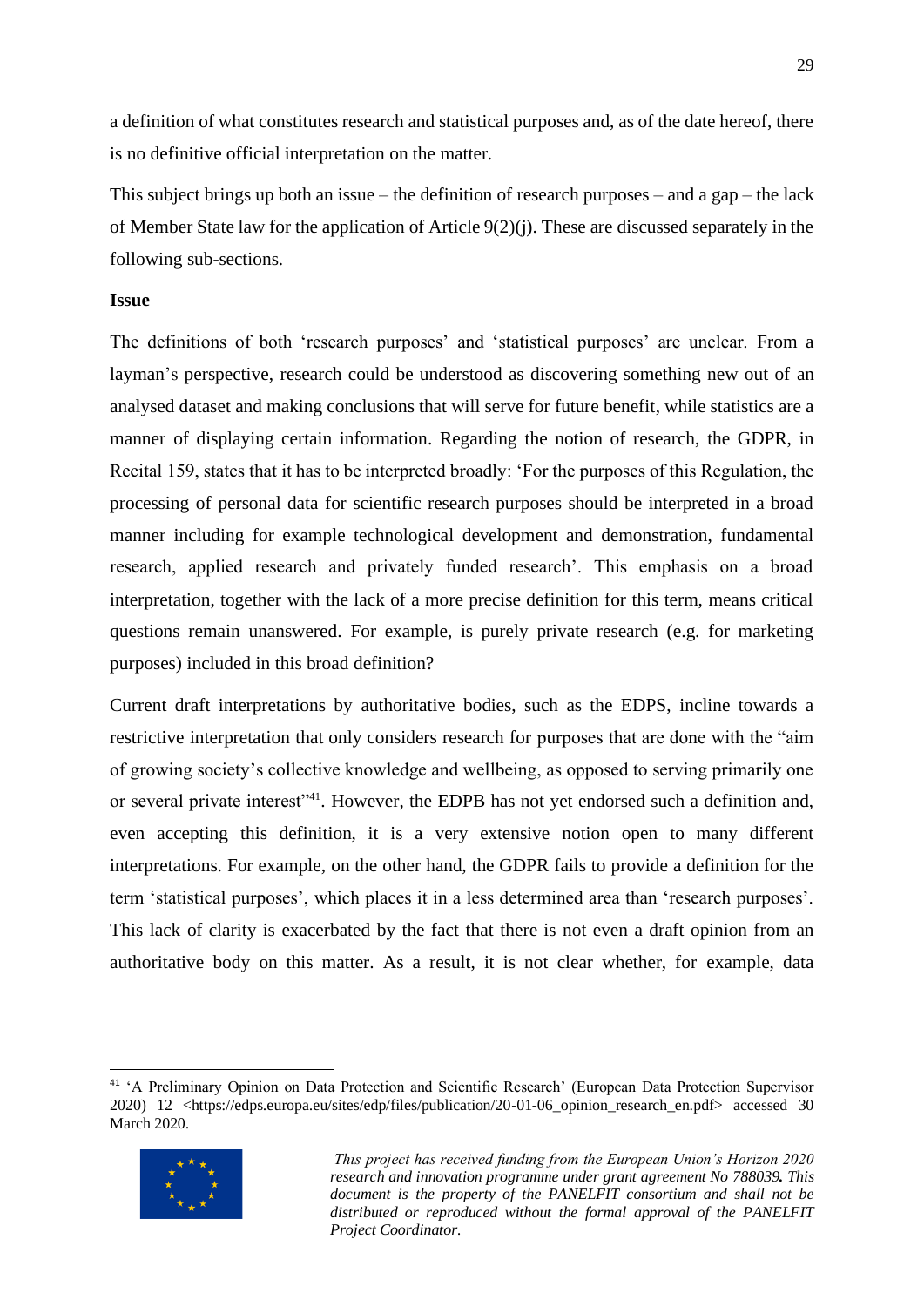controllers are allowed to use this exception in possibly unintended cases, such as statistical research for marketing purposes.<sup>42</sup>

#### **Relevance and impact on R&I**

The definition of both 'research' and 'statistical', and the scope of such definitions, is greatly relevant for data processing for these purposes. The uncertainty of these definitions could lead to uncertainty in the application of Article 9(2) letter j, on the processing of special categories of personal data, and also in the application of the 'exceptions of purpose' limitation principle for research purposes (Article 5(1) letter b).

#### **Mitigation measures**

While draft interpretations of these terms have emerged during our analysis, such as those from the EDPS mentioned above, it is necessary that these definitions are formally issued by the relevant authoritative body, such as the EDPB or EDPS, to resolve the uncertainty around this matter. Moreover, an interpretation of 'statistical' research should be provided alongside an interpretation of 'research'.

#### **Gap**

One gap in the processing of special categories of personal data is the lack of Member State laws for the application of Article 9(2)(j) of the GDPR, which states that besides consent it is possible to process special categories of personal data if the 'processing is necessary for (…) scientific or (…) research purposes (…)'. However, that legal basis is conditional on the approval of a "Union or Member State law which shall be proportionate to the aim pursued, respect the essence of the right to data protection and provide for suitable and specific" safeguards. As the EDPS argued, many Member States have not yet approved these laws.<sup>43</sup> Accordingly, researchers might not use that exemption and would be required to ask for explicit consent (Article 9(2)(a)), even though it might be inappropriate in case of power imbalance between researchers and subjects.

At the time of writing, in response to the ongoing COVID-19 pandemic, most Member States have approved emergency pieces of legislation that include the processing of special categories

<sup>43</sup> European Data Protection Supervisor, Preliminary Opinion, 23.



<sup>42</sup> See Rossana Ducato, 'Data protection, scientific research, and the role of information', (2020) 37 Computer Law & Security Review 105402

*This project has received funding from the European Union's Horizon 2020 research and innovation programme under grant agreement No 788039. This document is the property of the PANELFIT consortium and shall not be distributed or reproduced without the formal approval of the PANELFIT Project Coordinator.*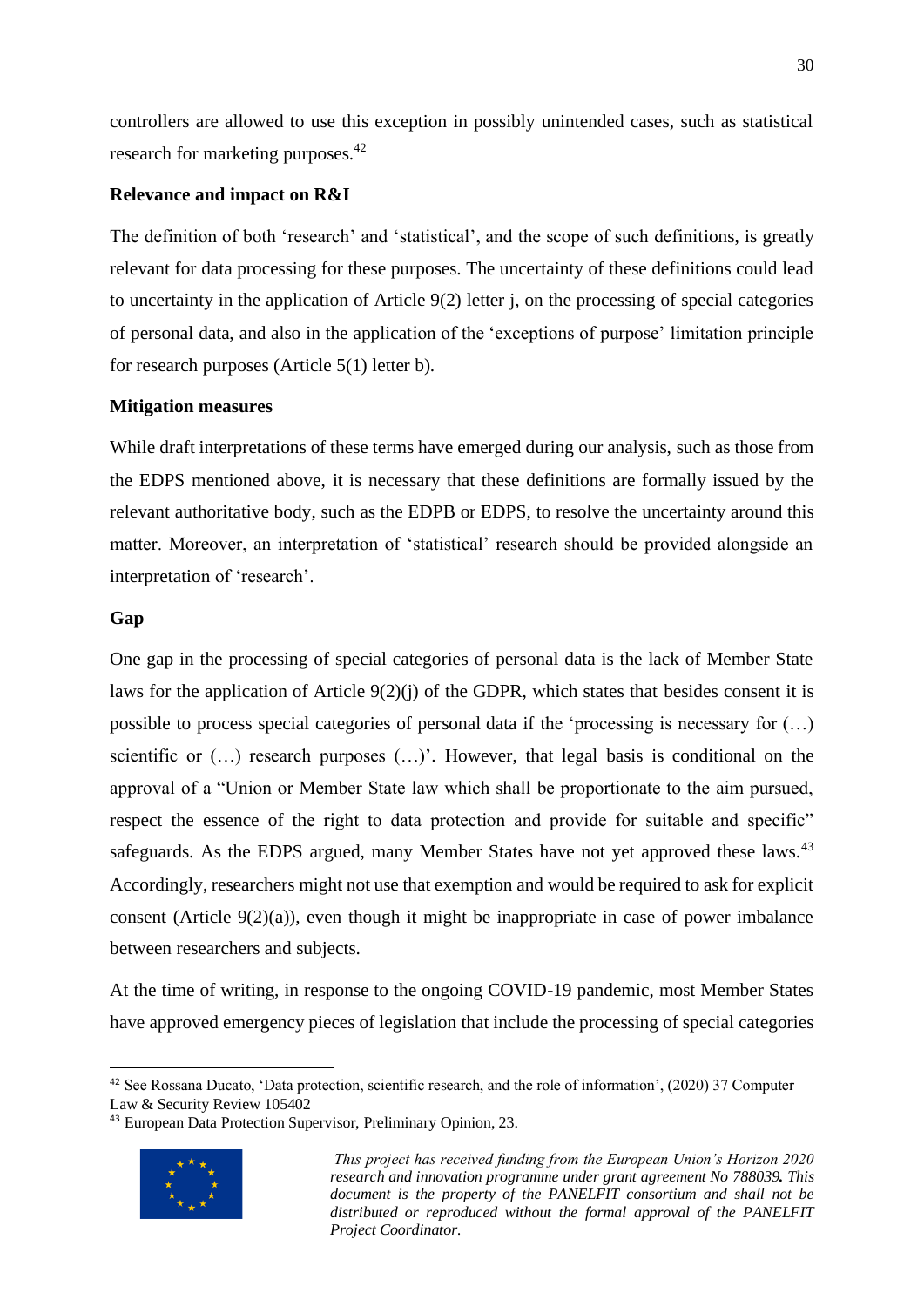of data for research purposes.<sup>44</sup> However, as the EDPB has clarified, these legislations should be strictly limited to the duration of the emergency at hand and prove the necessity and proportionality of any derogatory provisions.<sup>45</sup> The issue of necessity and proportionality is also central to the interpretation of DPIA (Article  $35(3)(b)$ ).<sup>46</sup>

#### **Relevance and impact on R&I**

The uncertainty around the applicability of Article  $9(2)(i)$ , on the processing of special categories of personal data for research purposes, is extremely relevant for ICT research. If the lack of national regulations is an impediment to the reliance on this legal basis by researchers, any data processing activity, done under the scope of a research, that involves special categories of personal data could only be done relying on consent. In this regard, researchers would have to adopt several measures to achieve the standard required for consent to be valid, as discussed in Section 1.1.

#### **Mitigation measures**

Member States should approve, as soon as possible, national laws to allow researchers to process special categories of Article 9(2)(j). A high level of harmonization is recommended to avoid disparities and 'forum shopping' (see Section 1.2 above). A comparison of the already approved laws is also necessary. In this regard, an action from a European institution could help in making these regulations homogenous as well as pushing Member States to adopt the regulation that researchers might need to conduct with more freedom their projects.

## <span id="page-31-0"></span>**1.5 Vulnerable data subjects**

#### **Context and legal background**

As discussed in the previous sections, consent for data processing has to be informed and, in return, the information has to be tailored to the data subject, in particular if the data subject is a

<sup>46</sup> See, e.g., Dariusz Kloza and others, 'Towards a Method for Data Protection Impact Assessment: Making Sense of GDPR Requirements' 6.



<sup>44</sup> See, as the first case in the EU, the Italian Decreto Legge n.14/2020, Article 14.

<sup>45</sup> European Data Protection Board, 'Statement on the Processing of Personal Data in the Context of the COVID-19 Outbreak. Adopted on 19 March 2020' (2020) 2

<sup>&</sup>lt;https://edpb.europa.eu/sites/edpb/files/files/file1/edpb\_statement\_2020\_processingpersonaldataandcovid-19 en.pdf $>$ .

*This project has received funding from the European Union's Horizon 2020 research and innovation programme under grant agreement No 788039. This document is the property of the PANELFIT consortium and shall not be distributed or reproduced without the formal approval of the PANELFIT Project Coordinator.*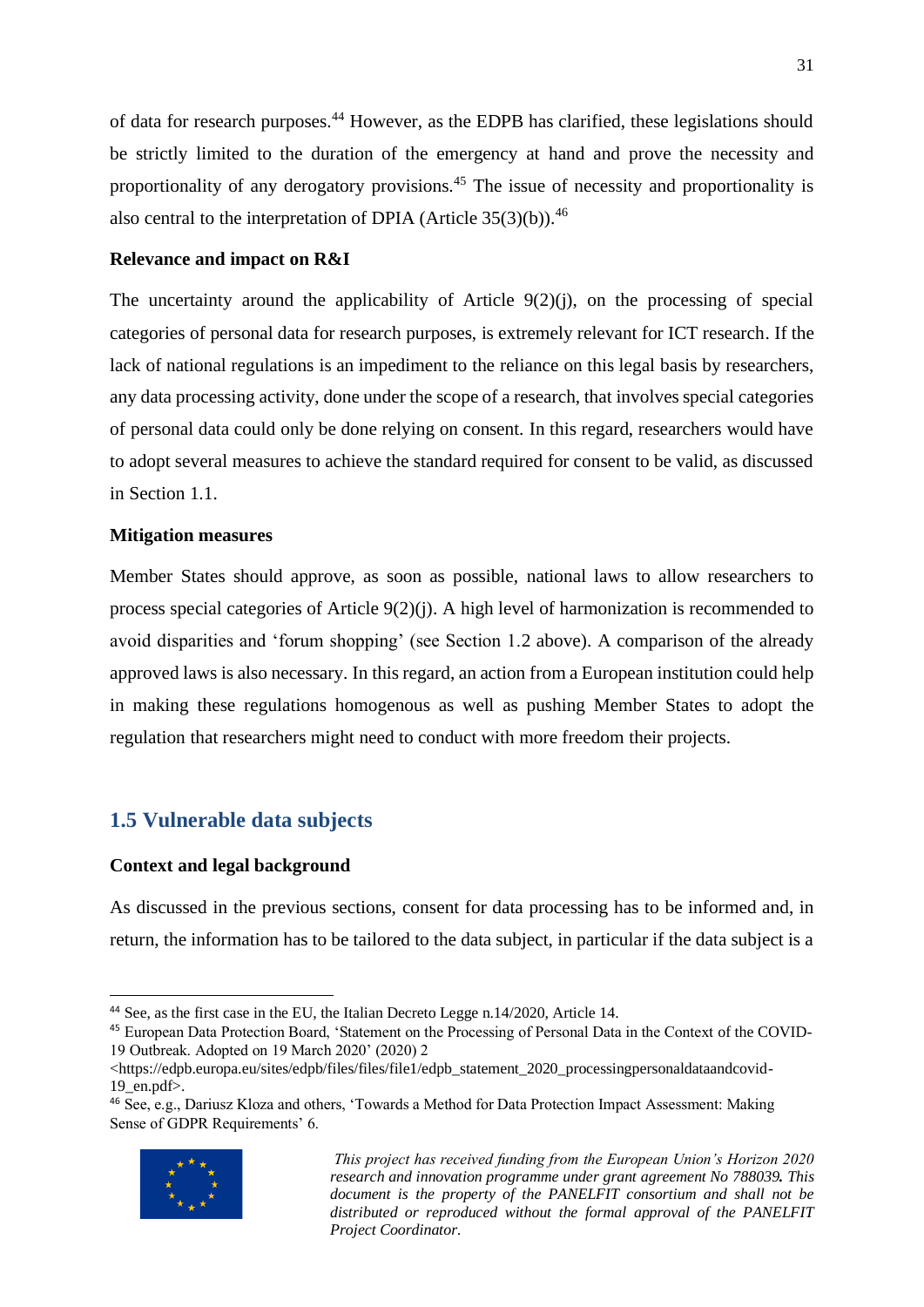vulnerable individual<sup>47</sup>. It is therefore crucial, to properly comply with this obligation, to determine whether or not the data subject is a vulnerable individual.

However, there are different understandings of, vulnerable individuals within Europe. Nor does the GDPR provide a list of vulnerable individuals;<sup>48</sup> Recital 75 merely presents the concept of vulnerable data subjects, with only children mentioned as an example. WP29 guidelines on Data Protection Impact Assessments (DPIAs) mention that 'vulnerability' is a key index to consider when assessing the necessity of conducting a DPIA. Some categories are listed, such as employees and the "more vulnerable segment of the population requiring special protection, such as, for example, the mentally ill, asylum seekers, or the elderly, a patient, or in any case where an imbalance in the relationship between the position of the data subject and the controller can be identified<sup>"49</sup>. The EDPB Opinion 3/2019 only mentions "economically or socially disadvantaged people<sup>"50</sup>. Meanwhile, the Clinical Trial Data Regulation, which only refers to a specifically limited and delicate area of research, considers different categories of vulnerable individuals in research: frail, multiple chronicle conditions, mental disorders, older (Recital 15), incapacitated (Article 10(2)), pregnant or breastfeeding (Article 10(3))<sup>51</sup>.

#### **Gap**

Considering the regulatory landscape described above, including the interpretations provided by supervisory authorities, it is clear that the notion of a 'vulnerable person' is not unanimously agreed upon and therefore not all vulnerable individuals are equally protected. As indicated, there is no definitive and universal interpretation of this, leaving it up to data controllers to determine when there is a vulnerable person and how their situation is to be addressed, in particular regarding how to properly convey information to them.

As noted above, the 'public interest' legal basis does not guarantee the full exercise of a right to object, or the right to data portability. The EDPB recently clarified<sup>52</sup> that - at least in the area

 $51$  Regulation (EU) No 536/2014 of the European Parliament and of the Council of 16 April, 2014, on clinical trials on medicinal products for human use, and repealing Directive 2001/20/EC (text with EEA relevance). <sup>52</sup> Ibidem.



<sup>&</sup>lt;sup>47</sup> 'Guidelines on Transparency under Regulation 2016/679' (n 10) paras 14–16.

<sup>48</sup> However, see largely Gianclaudio Malgieri and Jedrzej Niklas, 'The Vulnerable Data Subject' (2020) 37 Computer Law & Security Review.

<sup>49</sup> Article 29 WP, WP248, 9.

<sup>50</sup> EDPB, Opinion 3/2019 concerning the Questions and Answers on the interplay between the CTR and the GDPR (Article 70.1.b), Adopted on 23 January 2019, 6.

*This project has received funding from the European Union's Horizon 2020 research and innovation programme under grant agreement No 788039. This document is the property of the PANELFIT consortium and shall not be distributed or reproduced without the formal approval of the PANELFIT Project Coordinator.*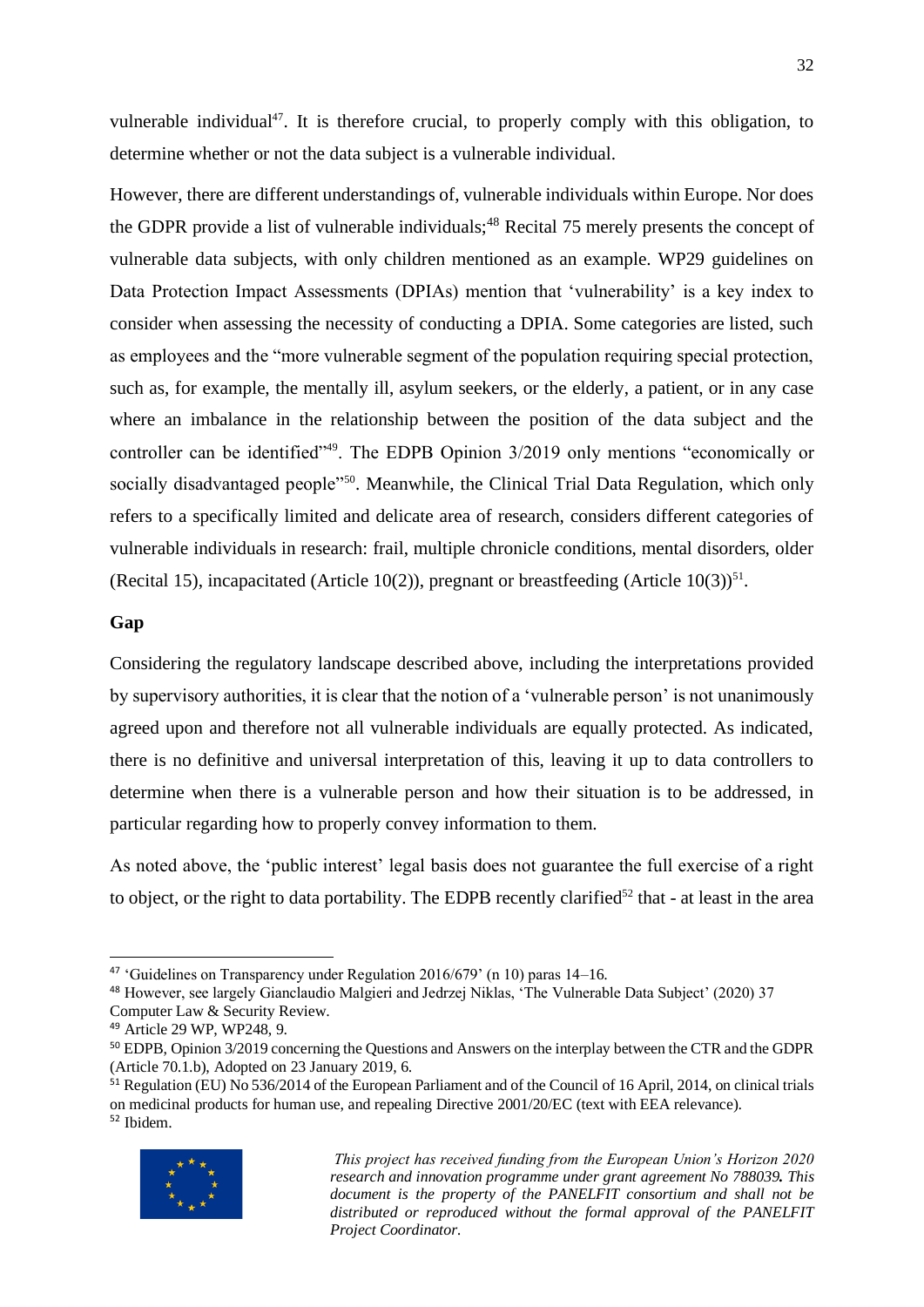of clinical trials, but we can assume by analogy also in similar cases<sup>53</sup> -several vulnerable individuals might not provide free consent to data processing for research purposes. As such, research entities have to rely on other legal bases for data processing (e.g. legitimate interests) that do not allow the exercising of the full range of data protection rights. Hence, vulnerable data subjects might, in fact, be subject to a lesser degree of protection.

In these cases, it is not clear how researchers should decide which is the most adequate legal basis in connection with vulnerable data subjects. Even though these subjects are well identified, the data controller would need to understand whether consent is an adequate legal basis for them. In cases where it is not, legitimate interest might be an alternative, but in such cases the data controller might be incapable of positively concluding the balancing test required in Article  $6(1)(f)$ , which concerns vulnerable data subjects.<sup>54</sup>

#### **Relevance and impact on R&I**

Researchers often deal with vulnerable data subjects: the ill, the frail, patients, the elderly, children, etc. These persons could be incapable of granting consent (in case of decisional vulnerability) or might be harmed during the research project (due to their physical or psychological frailty). Also, these persons could be harmed more than other 'average' data subjects in cases where these data are transferred to other data controllers for other purposes.

The responsibility of research entities to protect their data is therefore relevant, but the ambiguity of the concept of vulnerability leads to certain vulnerable subjects suffering even more disadvantages and problems.

#### **Mitigation measures**

A clearer definition of vulnerability, and list of safeguards for vulnerable subjects, is necessary. There is also a need to create guidelines for the parameters/criteria to define vulnerable

<sup>54</sup> See WP29 Opinion 06/2014 on the notion of legitimate interests of the data controller under Article 7 of Directive 95/46/EC, adopted on 9 April, 2014, wp217, page 40: '[Within the balancing test], the status of the data subject is also relevant. While the balancing test should in principle be made against an average individual, specific situations should lead to a more case-by-case approach: for example, it would be relevant to consider whether the data subject is a child or otherwise belongs to a more vulnerable segment of the population requiring special protection, such as, for example, the mentally ill, asylum seekers, or the elderly'.



Éloïse Gennet, Roberto Andorno and Bernice Elger, 'Does the New EU Regulation on Clinical Trials Adequately Protect Vulnerable Research Participants?' (2015) 119 Health Policy (Amsterdam, Netherlands) 925. ibid.

*This project has received funding from the European Union's Horizon 2020 research and innovation programme under grant agreement No 788039. This document is the property of the PANELFIT consortium and shall not be distributed or reproduced without the formal approval of the PANELFIT Project Coordinator.*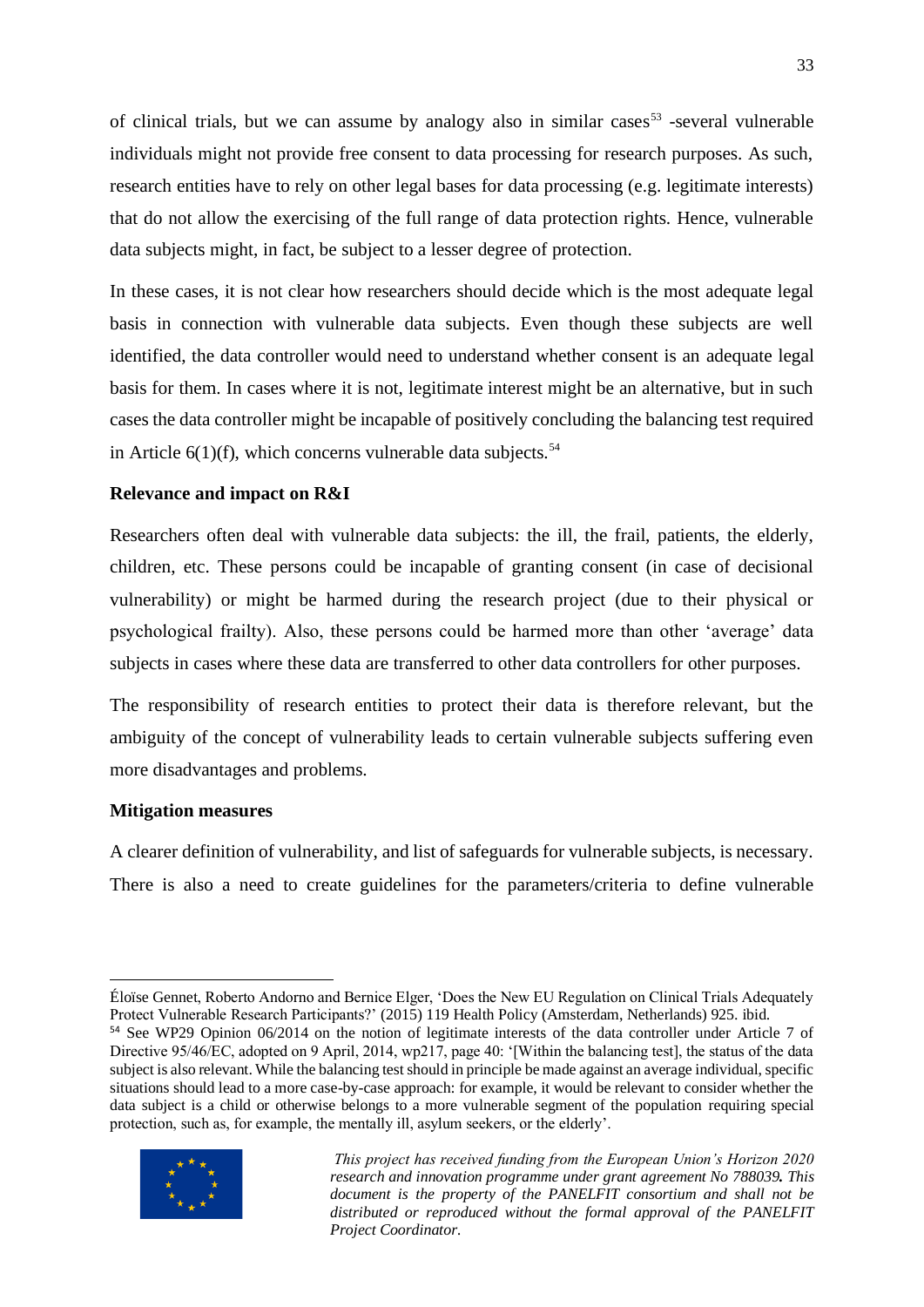individuals, and a non-exhaustive list of examples that will help researchers to identify vulnerable subjects and address their vulnerability.

## <span id="page-34-0"></span>**1.6 Deceased people**

#### **Context and legal background**

Often, researchers process the data of deceased individuals (postmortem data processing). The GDPR does not regulate postmortem data processing. Indeed, Recital 27 states that<sup>55</sup> "[t]his Regulation does not apply to the personal data of deceased persons. Member States may provide for rules regarding the processing of personal data of deceased persons!"

Some Member States, such as France, Italy and Spain, regulate post-mortem privacy, but many others have not. France is developing an innovative regulation regarding this type of data. According to Art. 40(1) of the [French Data Protection Act,](https://www.cnil.fr/fr/loi-78-17-du-6-janvier-1978-modifiee#Article40-1) individuals can give to data controllers **general or specific indications about the retention, erasure and communication of their personal data after their death**.

In Italy, Article 2 *terdecies* of the Data Protection Act states that data subjects' rights can be exercised by those who have a personal interest, or behave to protect the deceased person, on their behalf, or for family reasons that shall be protected. This is true unless the data subject has expressly prohibited it. In any case, the data subject can withdraw their prohibition at any time. Prohibition cannot affect the economic interests of third parties, nor their right to defense. This provision has to be balanced with other rights, however. In the past, the Data Protection Authority has prohibited the daughter of a poet from accessing his email account, in order to protect the opposite fundamental right relating to the mail confidentiality of third parties.

On the other hand, in Spain, heirs have a right to access, request deletion and rectify the relevant data from data controllers and processors, unless deletion or rectification was prohibited by the deceased individual or by law. This prohibition must not affect the heirs' right to access the patrimonial data of the deceased, as pointed out in Article 3 of the Spanish Data Protection Act.

#### **Issue**

<sup>55</sup> See also: Answer by the Commission: **Question reference:** [E-007611/2017](https://www.europarl.europa.eu/doceo/document/E-8-2017-007611_EN.html). At: [https://www.europarl.europa.eu/doceo/document/E-8-2017-007611-ASW\\_EN.html](https://www.europarl.europa.eu/doceo/document/E-8-2017-007611-ASW_EN.html)



*This project has received funding from the European Union's Horizon 2020 research and innovation programme under grant agreement No 788039. This document is the property of the PANELFIT consortium and shall not be distributed or reproduced without the formal approval of the PANELFIT Project Coordinator.*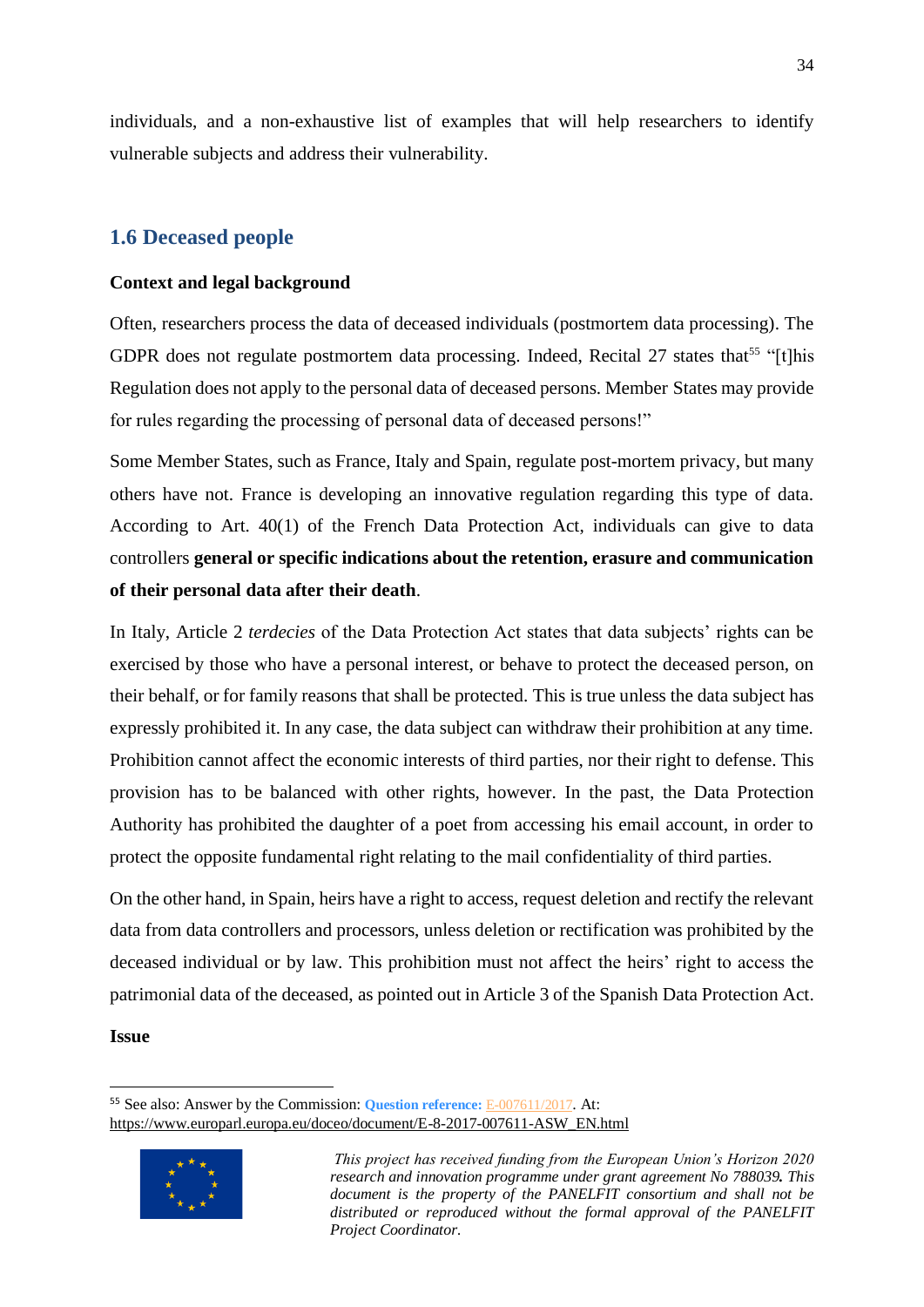The legal framework regarding data related to deceased people is unclear. If we consider that they are not personal data, this might mean that they can be used without consent, since the GDPR's guarantees are not applicable to these data. However, it seems unethical to use someone's data after their death without permission. Moreover, personal data from the deceased data subject, such as genetic data, could reveal personal data from their relatives and, therefore, incur a situation as described in section 1.1.5.

Also, from a legal point of view, rules on postmortem protection of honour should be taken into account,<sup>56</sup> since these can be applicable to some situations of postmortem data processing. As the Federal Constitutional Court of Germany stated, "[i]t would be inconsistent with the constitutional mandate of the inviolability of human dignity, which underlies all basic rights, if a person could be belittled and denigrated after his death. Accordingly, an individual's death does not put an end to the state's duty under Art 1.1 GG to protect him from assaults on his human dignity."<sup>57</sup> Hence, it will be necessary to take into account if postmortem data processing can imply damages to honour or any other remaining-after-death rights, regardless of postmortem data-processing rules which, for the moment, depend on the Member States' laws.

#### **Relevance and impact on R&I**

Recent words from the European Commission must be brought up here: "Data-driven innovation will bring enormous benefits for citizens, for example through improved personalized medicine, new mobility and through its contribution to the European Green Deal"<sup>58</sup>. Nonetheless, as the Commission states, "citizens will trust and embrace data-driven innovations only if they are confident that any personal data sharing in the EU will be subject to full compliance with the EU´s strict data protection rules".

[https://ec.europa.eu/info/sites/info/files/communication-european-strategy-data-19feb2020\\_en.pdf.](https://ec.europa.eu/info/sites/info/files/communication-european-strategy-data-19feb2020_en.pdf)



<sup>56</sup> In Spain, a wide and recent study on the issue has been developed by Minero Alejandre, G. La protección postmortem de los derechos al honor, intimidad y propia imagen y la tutela frente al uso de datos de carácter personal tras el fallecimiento. Aranzadi. 2019.

<sup>&</sup>lt;sup>57</sup> Federal Constitutional Court (First Senate) 24 of February 1971. BVerfGE 30, 173. Available at: [https://germanlawarchive.iuscomp.org/?p=56.](https://germanlawarchive.iuscomp.org/?p=56)

<sup>&</sup>lt;sup>58</sup> European Commission. Communication from the Commission to the European Parliament, the Council, the European Economic and Social Committee and the Committee of the Regions – A European strategy for data. Brussels. 19.2.2020 COM (2020) 66 final. p. 2. Available at:

*This project has received funding from the European Union's Horizon 2020 research and innovation programme under grant agreement No 788039. This document is the property of the PANELFIT consortium and shall not be distributed or reproduced without the formal approval of the PANELFIT Project Coordinator.*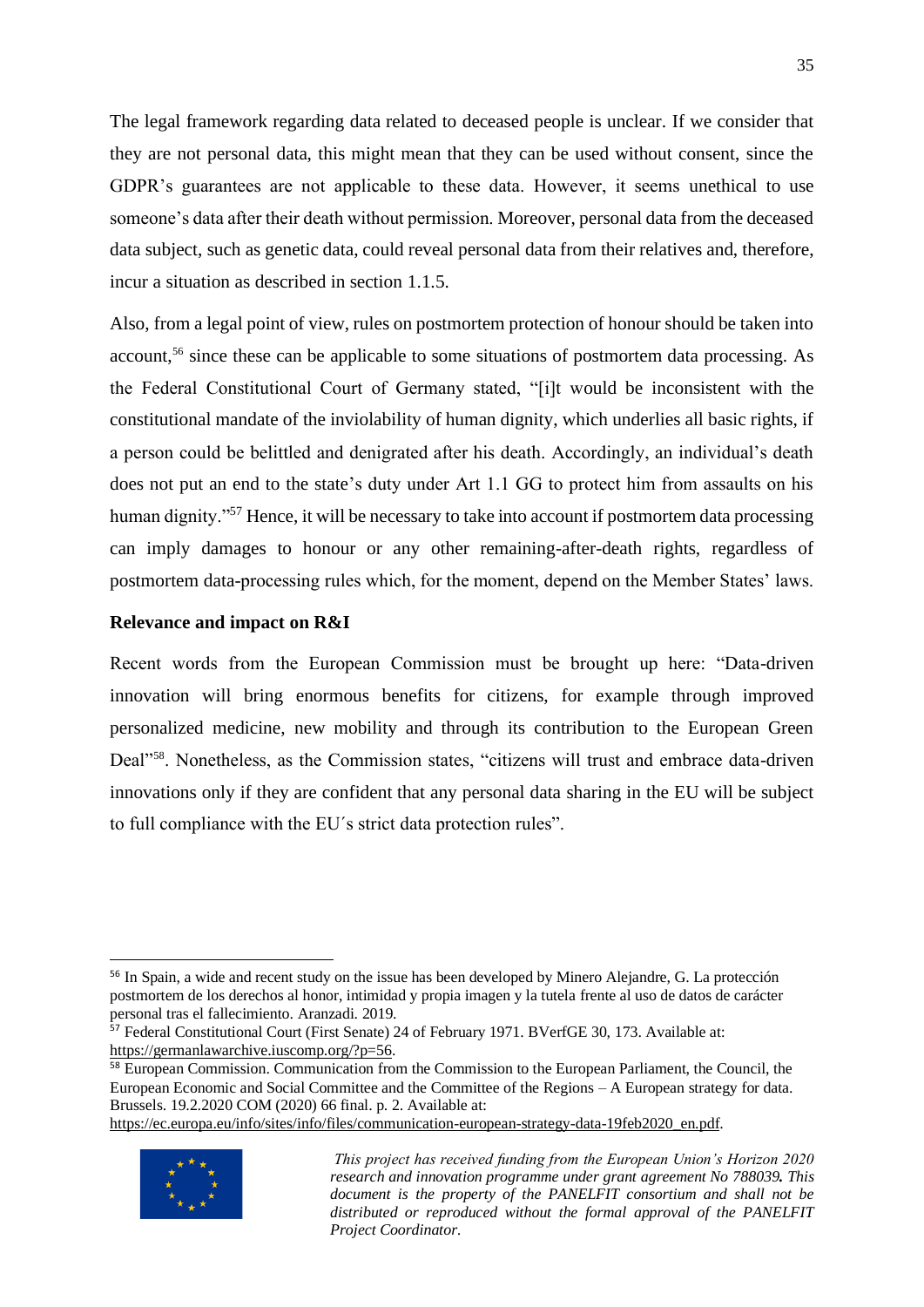But what happens if the data that can be useful to, for instance, personalized medicine researchers, are data from dead people? Are any EU applicable rules? Is there any guidance on this topic while the EU or the Member States develop rules on it?

If we consider that the GDPR no longer applies to personal data of deceased persons, they can be used for research freely. This would open up an impressively extensive database for research purposes. The researcher could, perfectly legally, make use of these data (maybe with the only limitation expressed by the need to respect the honor of the deceased person) and this might be problematic as it could also reveal data (genetic data, illnesses, etc.) of living relatives (descendants, brothers, sisters).

An alternative interpretation of the GDPR might be that its provisions are applicable to data that were personal when collected by the controller. Nonetheless, there remains many questions about this. In the public domain when the person passes away, or should a legal regulation similar to postmortem organ donation be developed?<sup>59</sup> Which specific issues should be included in this future regulation?

This topic is deeply related to testamentary freedom and postmortem privacy, which has been a new research topic in recent years.<sup>60</sup> The importance of this issue is even greater when considering data pertaining to a special category: genetic data. These data include a considerable amount of sensitive information about the relatives of deceased people. If we consider that they are no longer personal data, we would be performing research with data that reveals information about living citizens' health - without their consent or even their knowledge.

#### **Mitigation measures**

A common European code of conduct for researchers should suggest common rules for processing the personal data of deceased data subjects, in order to reach a better harmonization

<sup>60</sup> See Harbinja, E. Post-mortem privacy 2.0: theory, law and technology. International Review of Law, Computers & Technology. 31 (1). 2017. 26-42. The author is in favour of translating freedom of testation into the online environment, where digital assets mainly compromise of informational and personal data content since individuals should be able to exercise their autonomy online and decide what happens to their assets and privacy on death.



<sup>&</sup>lt;sup>59</sup> The option of developing a legal regime similar to portmortem organ donation has been defended by Krutzinna, J., Taddeo, M. & Floridi, L. Enabling Posthumous Medical Data Donation: A Plea for the Ethical Utilisation of Personal Health Data. Sci Eng Ethics. 2019 Oct. 25 (5): 1357-1387.

*This project has received funding from the European Union's Horizon 2020 research and innovation programme under grant agreement No 788039. This document is the property of the PANELFIT consortium and shall not be distributed or reproduced without the formal approval of the PANELFIT Project Coordinator.*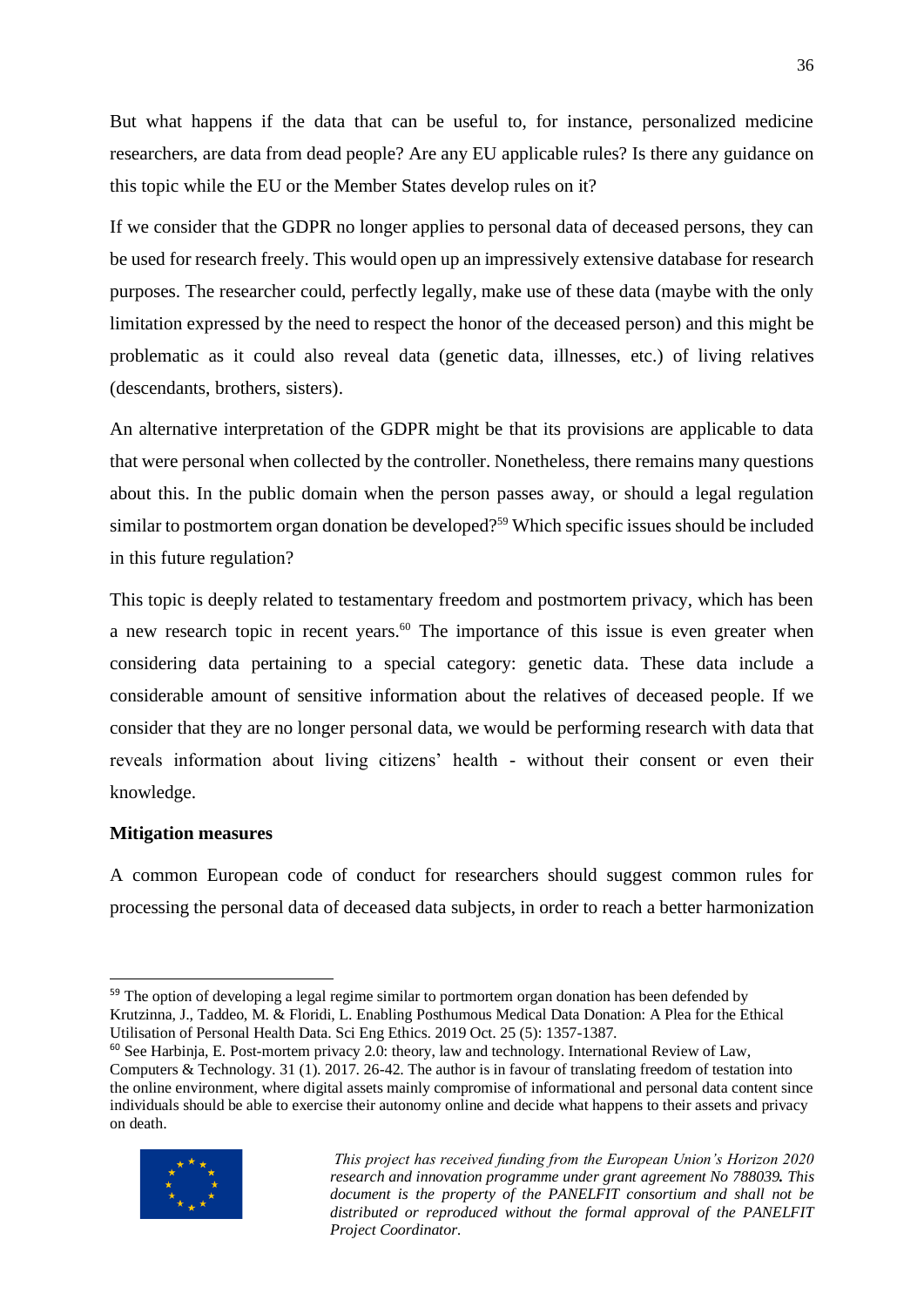and avoid uncertainty for international research projects. In the case of genetic data, a wide interpretation of the concept of personal data would make it possible to give relatives the chance to consent or not to data processing for research purposes. This would impede the use of data related to their health without their consent.

While other consensuses are reached in the EU, another mitigation measure could be developing, as part of this common European code of conduct for researchers: a formula to enable people to give consent to their personal data after death for research purposes, when provisions of GDPR on this topic are not enough (e.g. genetic illnesses research). If considered necessary, this formula would include consent of relatives when needed.

#### <span id="page-37-0"></span>**1.7 Scope of the DPIA and the notion of data subjects**

#### **Context and legal background**

The scope of the DPIA (Article 35 of the GDPR) refers to the processing of personal data that has a high risk for the fundamental rights and freedoms of the data subjects. However, Article 35(1) names the "fundamental rights and freedoms of *natural persons"'* (emphasis added), not just of data subjects. In addition, Article 35(7) (d) states that data controllers should identify "the measures envisaged to address the risks (…) taking into account the rights and legitimate interests *of data subjects and other persons concerned*" (emphasis added).

#### **Issue**

It is not clear who these 'other persons concerned' might be, or whether and how data controllers could take those individuals into account. It could refer to the general group that may be impacted by some data-processing operations, or to other individuals whose data might be inferred from processing the data of the subject directly involved in the research (e.g. relatives).

#### **Relevance and impact on R&I**

In research, impacted individuals are not the only data subjects. As discussed earlier, there are other data subjects (see Section 1.4.5) that could be affected by a data-processing activity. Taking a wider perspective, all research could have an impact on other individuals, for example through its results. Therefore, there is high uncertainty about whether a broader definition of

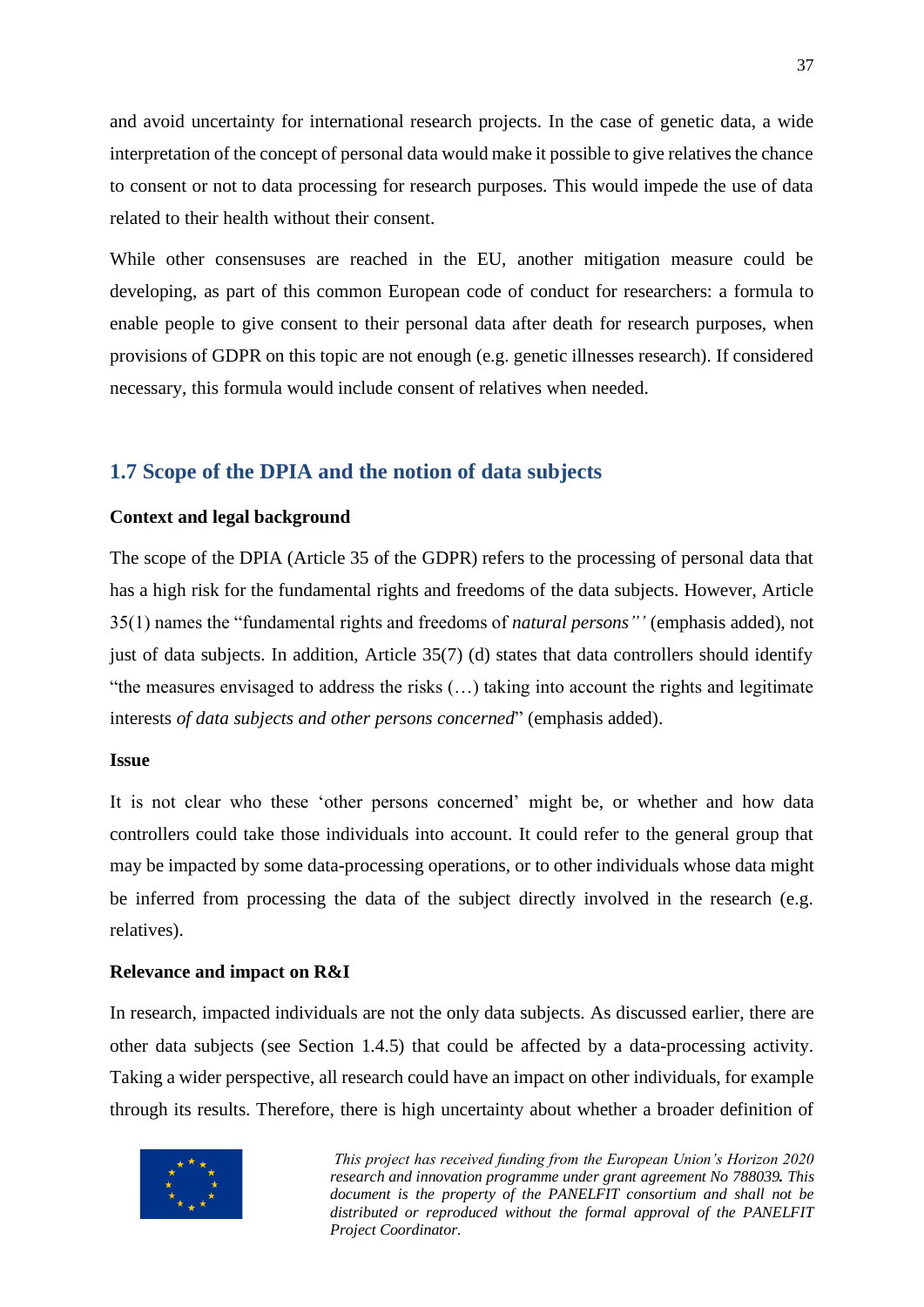impacted individuals should be considered in the risk assessment within the DPIA of research projects, and which other data subjects should be taken into account.

#### **Mitigation measures**

Such uncertainty should be clarified through interpretative guidelines that address the issue of impacted individuals and provide criteria to determine the groups of subjects that should be taken into account.

## <span id="page-38-0"></span>**1.8 Safeguards for research purposes in Article 89**

#### **Context and legal background**

The GDPR is designed to protect data subjects but also allows for data processing in scientific research. Article 89(1) states that the possible use of data processing "for archiving purposes in the public interest, scientific or historical research purposes or statistical purposes, shall be subject to appropriate safeguards, in accordance with this Regulation, for the rights and freedoms of the data subject. Those safeguards shall ensure that technical and organisational measures are in place in particular in order to ensure respect for the principle of data minimization. Those measures may include pseudonymization provided that those purposes can be fulfilled in that manner. Where those purposes can be fulfilled by further processing which does not permit or no longer permits the identification of data subjects, those purposes shall be fulfilled in that manner."

#### **Issue**

The vagueness in the terms on the list of desirable safeguards is a problem (e.g. for small research entities or SMEs that process personal data for the first time). Only 'pseudonymization' and subsequent anonymization of data, in accordance with the data minimization and storage limitation principles, are mentioned as examples. In terms of transparency, for example, there is no clear guidance in the body of Article 89.<sup>61</sup> This is problematic, because Article 89 is the only safeguard in many cases, such as data processing

<sup>&</sup>lt;sup>61</sup> See, however, the proposal of transparency-by-design in research in Arianna Rossi and Gabriele Lenzini, 'Transparency by Design in Data-Informed Research: A Collection of Information Design Patterns' (2020) 37 Computer Law & Security Review 105402.



*This project has received funding from the European Union's Horizon 2020 research and innovation programme under grant agreement No 788039. This document is the property of the PANELFIT consortium and shall not be distributed or reproduced without the formal approval of the PANELFIT Project Coordinator.*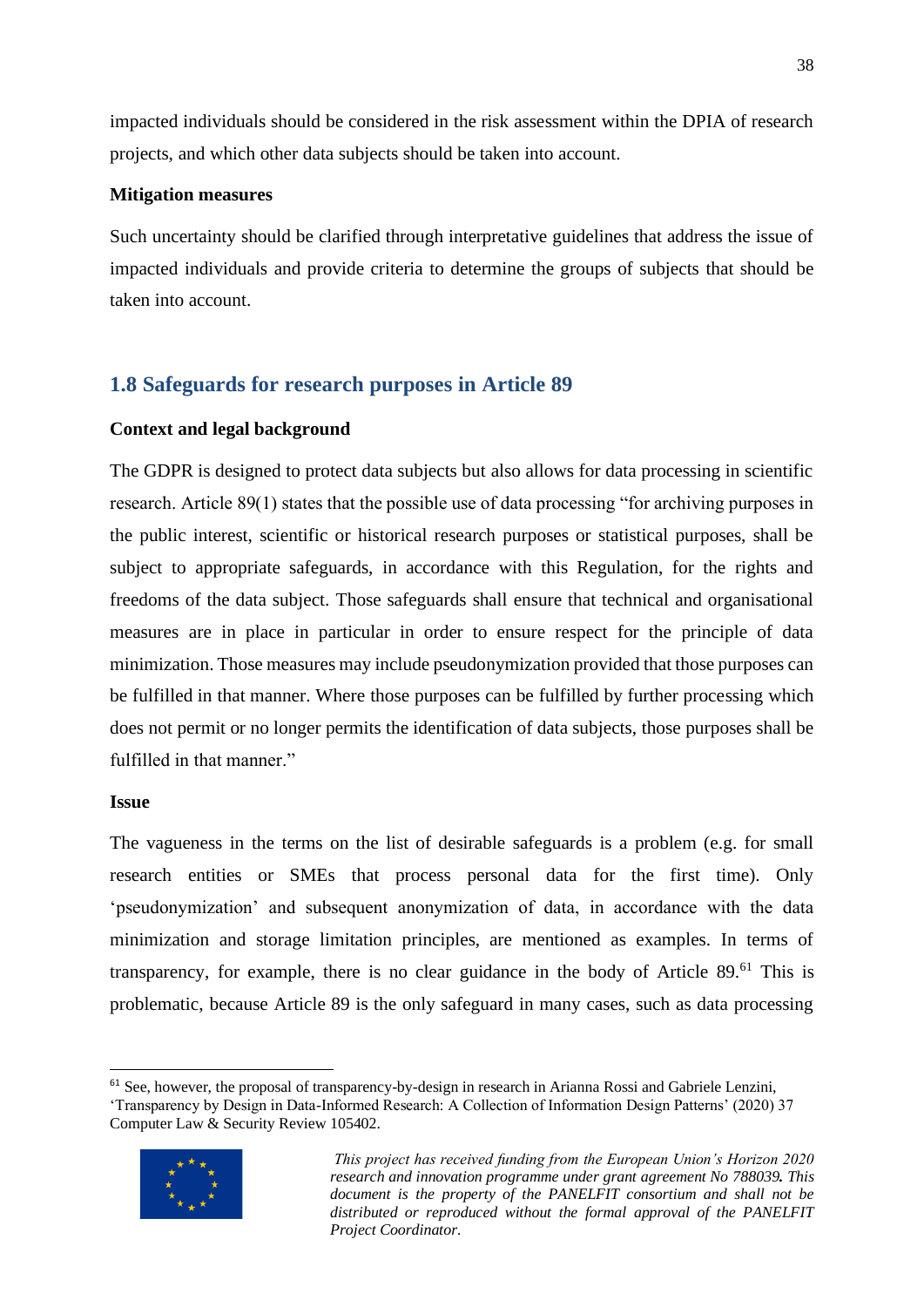for secondary purposes. As stated in Section 1.4.2, Article 5(1)(b) allows for further data processing purposes in case of research purposes, without the need to perform a compatibility test under Article 6(4). The lack of a compatibility test should be counterbalanced by appropriate transparency and accountability measures to better protect the data subject.

#### **Relevance and impact on R&I**

This vagueness could lead to a minimalist approach when implementing Article 89. For example, researchers could implement only data pseudonymization or subsequent anonymization, and ignore other safeguards.

To counter this, WP29 has indicated that transparency could constitute a more than appropriate measure to ensure compliance with Article 89: "Transparency is an additional safeguard when the circumstances of the research do not allow for a specific consent."<sup>62</sup> Moreover, the proper implementation of the principles prescribed in Article 5 could provide additional safeguards. For example, data minimization could contribute to researchers collecting just the necessary information, or limiting the storage of data once the purposes of the research have been achieved instead of keeping the data for further research (although this is possible, as discussed above). Researchers could adopt all steps necessary to validate the accuracy of the information to avoid collecting false or incorrect information, for example by only collecting data from the data subjects directly.

Also, according to Article 89, Member States' legislations could adopt specific safeguards. However, this means that the application of safeguards for data processing for research purposes might differ among Member States, which could create problems in particular for research projects based in more than one Member State (see Section 1.3).

#### **Mitigation measures**

There is no clear list of safeguards for data processing for research purposes according to Article 89. This could be created through a list of safeguards, included in a European code of conduct for researchers, or in interpretative documents from the EDPB. This could also include specifically tailored DPIAs, more precise information duties for data controllers, and more limits to collecting the data of vulnerable data subjects, among other contents.

<sup>&#</sup>x27;Guidelines on Consent under Regulation 2016/679' (n 9) 29.



*This project has received funding from the European Union's Horizon 2020 research and innovation programme under grant agreement No 788039. This document is the property of the PANELFIT consortium and shall not be distributed or reproduced without the formal approval of the PANELFIT Project Coordinator.*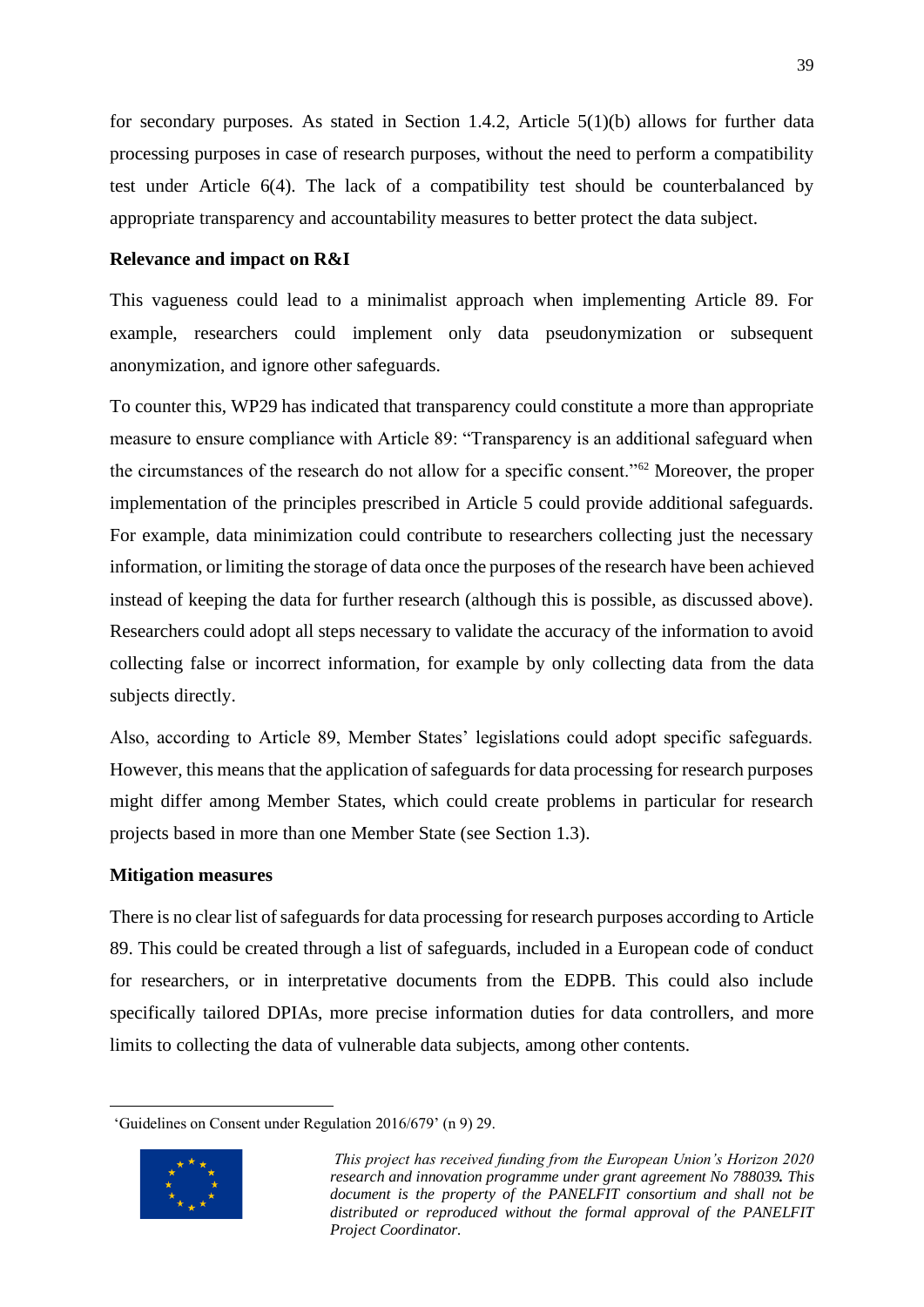Data anonymization should be the most encouraged and promoted safeguard, following the wording prescribed by Article 89(1), which states that "[w]here those purposes can be fulfilled by further processing which does not permit or no longer permits the identification of data subjects, those purposes shall be fulfilled in that manner". WP29 highlighted this measure in the following manner: "Anonymisation is the preferred solution as soon as the purpose of the research can be achieved without the processing of personal data."<sup>63</sup> Therefore, the implementation of anonymization measures to remove a compliance burden from research entities, and allow them to conduct their intended research, should be encouraged when possible.

Moreover, specific practices and tools should be suggested to researchers to properly selfenforce the principles prescribed in Article 5, and to add safeguards to their data-processing activities, with particular attention given to transparency, storage limitation and data minimization.

#### <span id="page-40-0"></span>**1.9 Special categories of personal data**

#### **Context and legal background**

As a general rule, the GDPR does not allow for the processing of personal data that fall under certain special categories - unless the data controller can rely on one of the exemptions prescribed in Article 9(2). These categories are defined as follows in Article 9(1): "personal data revealing racial or ethnic origin, political opinions, religious or philosophical beliefs, or trade union membership, and the processing of genetic data, biometric data for the purpose of uniquely identifying a natural person, data concerning health or data concerning a natural person's sex life or sexual orientation".

#### **Issue**

While researchers might be able to demonstrate that they can rely on the exemptions to process special categories of personal data, they might have issues determining whether the data collected actually belongs to a special category of personal data. Its definition is far from settled,

ibid.



*This project has received funding from the European Union's Horizon 2020 research and innovation programme under grant agreement No 788039. This document is the property of the PANELFIT consortium and shall not be distributed or reproduced without the formal approval of the PANELFIT Project Coordinator.*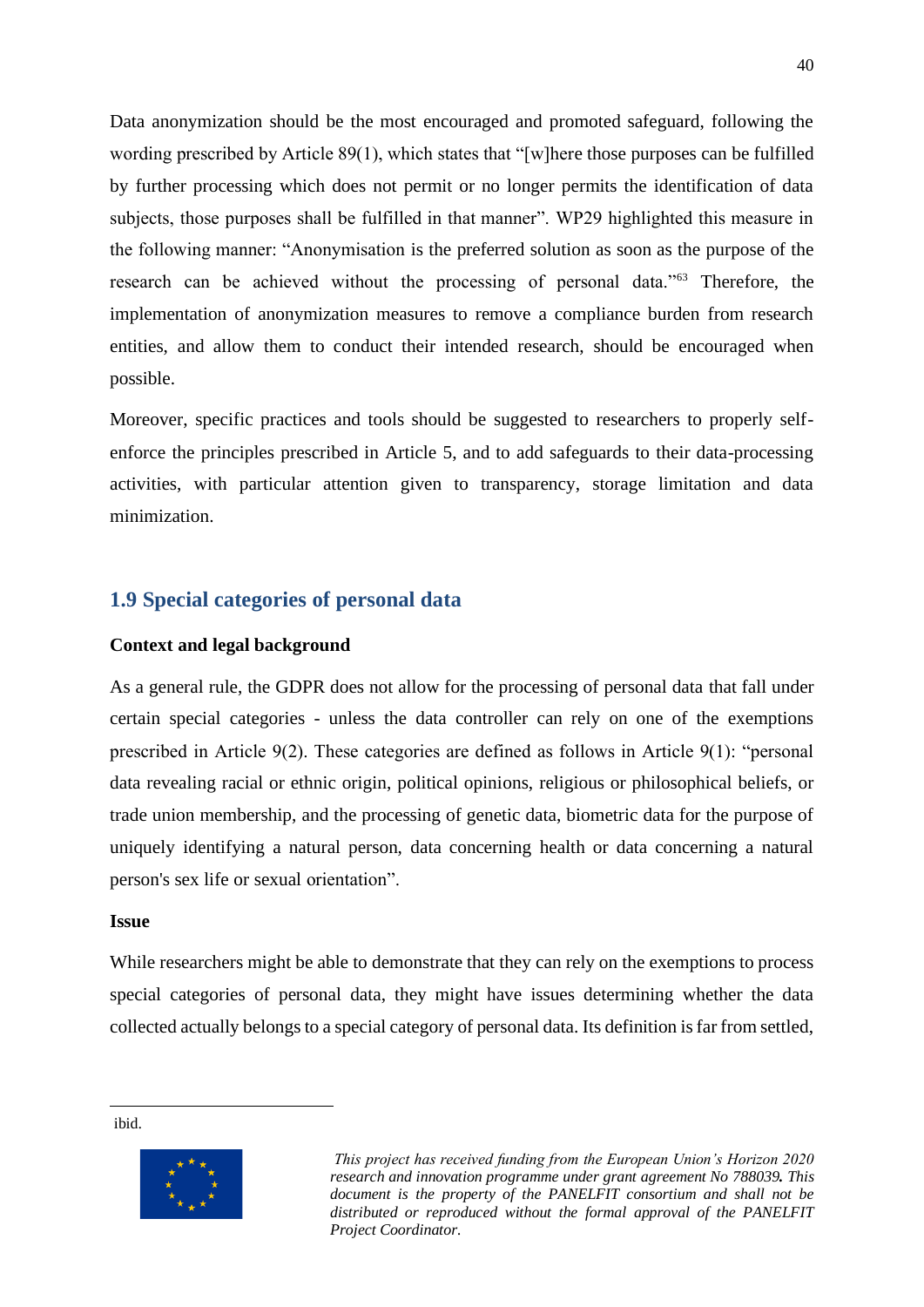given its broad potential reach, as the wording of Article 9(1) prescribes. Therefore, the boundary between personal data and special categories of personal data is often blurred.<sup>64</sup>

One special category of personal data that is commonly involved in research is health data. Recital 35 states that "personal data concerning health should include all data pertaining to the health status of a data subject which reveal information relating to the past, current or future physical or mental health status of the data subject". Consequently, some personal data (that cannot be considered directly as a special category of personal data) might allow the research entity to infer special categories of personal data.

For example, lifestyle data, (e.g. data related to daily diet or fitness) could be considered as included in such a definition, as it can relate to the data subject's health.<sup>65</sup> Following this example, the collection of information related to sugar or wheat consumption under research on eating habits could indicate which data subjects might be diabetic or coeliac, respectively, and therefore the research entity might be collecting special categories of personal data that it did not intend to collect originally. Similarly, location data reveal many potentially special categories of personal data (e.g. sexual data, sexual orientation, political beliefs, religious beliefs), but it is not clear whether such data should be always considered as a special category of personal data.

#### **Relevance and impact on R&I**

Researchers often process a large amount of data that could be considered as belonging to special categories of personal data (e.g. medical data, lifestyle data, location data). If such data are processed on a large scale, this could oblige researchers among other steps, to have a data protection officer  $(DPO)^{66}$ , according to Article 37, and to perform a DPIA according to Article 35(1). These accountability duties would require financial and organizational efforts: understanding whether the processed data are included in a special category of personal data or not is therefore extremely relevant for researchers.

<sup>66</sup> Public research entities are already obliged to have a DPO.



<sup>64</sup> See Malgieri and Comandé (n 21); K Mccullagh, 'Data Sensitivity: Proposals for Resolving the Conundrum' (2007) 2 Journal of International Commercial Law and Technology 190.

<sup>&</sup>lt;sup>65</sup> Giovanni Comandè and Giulia Schneider, 'Regulatory Challenges of Data Mining Practices: The Case of the Never-Ending Lifecycles of "Health Data"' (2018) 25 European Journal of Health Law 284.

*This project has received funding from the European Union's Horizon 2020 research and innovation programme under grant agreement No 788039. This document is the property of the PANELFIT consortium and shall not be distributed or reproduced without the formal approval of the PANELFIT Project Coordinator.*